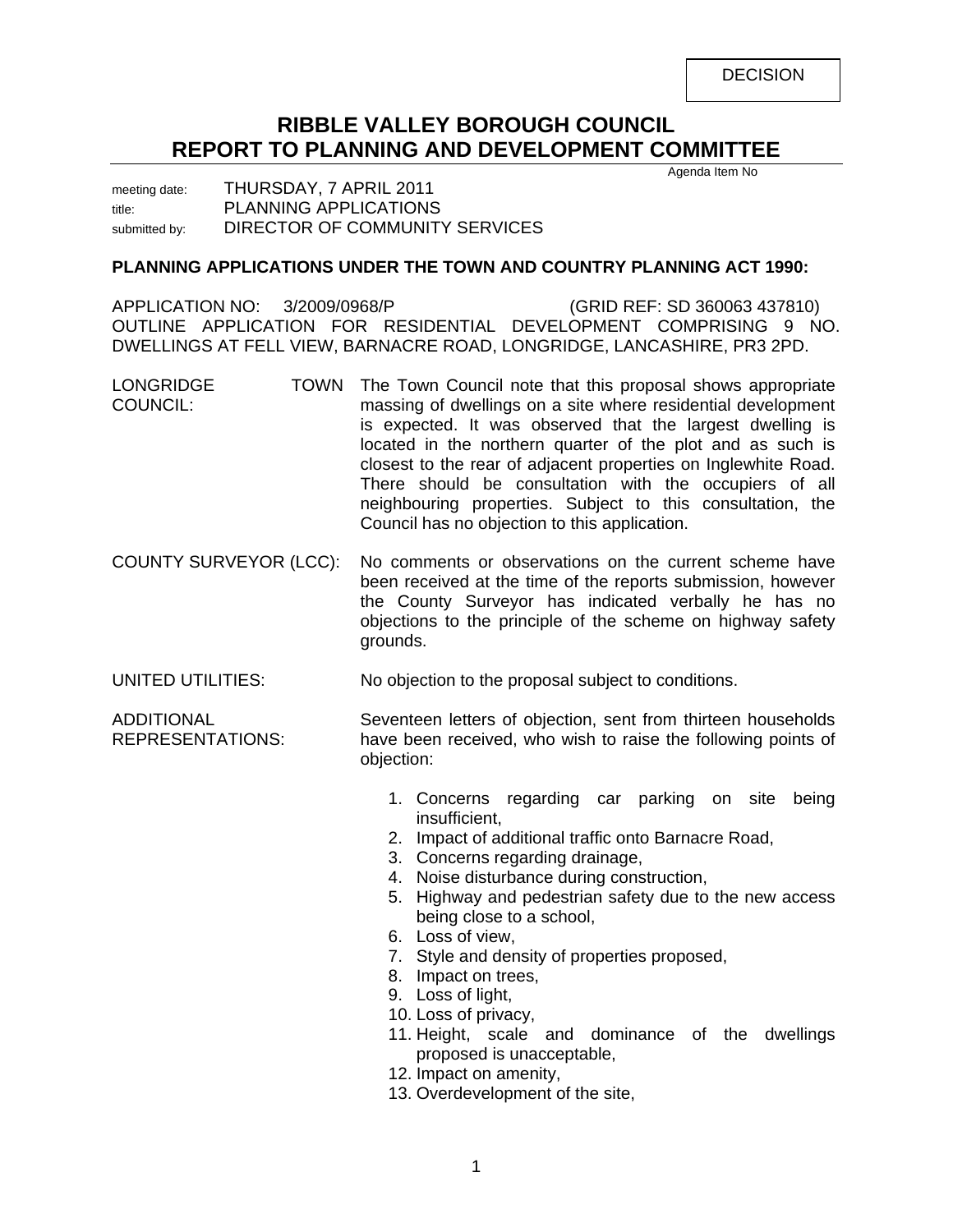- 14. Close proximity of the development to the existing dwellings on Inglewhite Road, and
- 15. Longridge as a community would greater benefit from bungalows on this site.

## **Proposal**

This application seeks outline planning permission for the erection of nine residential units on land off Barnacre Road, to the rear of properties that face onto Inglewhite Road, Longridge. The units proposed include 4 no. Three Bedroom Detached Dwellings, 4 no. Three/Four Bedroom Semi-detached Dwellings and 1 no. Four Bedroom Detached Property. The reserved matters for which approval is sought are 'Access', 'Layout' and 'Scale'.

## **Site Location**

The site lies within the settlement boundary of Longridge, as defined by the Ribble Valley Districtwide Local Plan.

## **Relevant History**

3/1996/0068/P – Erect Electrical Control Kiosk for Underground Pumping Station – Granted. There are other applications relating to the adjoining site, where the Residential Care Home has been built, however this is the only one related to this particular site.

#### **Relevant Policies**

Policy G1 - Development Control. Policy G2 – Settlement Strategy. Policy T1 – Development Proposals – Transport Implications. SPG 'Extensions and Alterations to Dwellings'. Policy L4 of the Regional Spatial Strategy. Policy L5 of the Regional Spatial Strategy. Affordable Housing Memorandum of Understanding. PPS3 Housing.

#### **Environmental, AONB, Human Rights and Other Issues**

This is an application for outline planning permission for the development of land off Barnacre Road, Longridge, for residential purposes. The reserved matters for which approval is sought are 'Access', 'Layout' and 'Scale'. Therefore, the keys issues with regards to this proposal are the actual principle of the development of the site for housing, the proposed layout of the site, the scale of the proposed development, the impact on amenity and the access to the site,

#### PRINCIPLE OF THE DEVELOPMENT

As Committee will be aware, applications for new housing are now determined in accordance with the Saved Settlement Strategy Policies of the Local Plan which, for this development within the Settlement Boundary of Longridge, is Policy G2. That policy defines as acceptable, development, which is wholly within the built part of the settlement or rounding-off of the built up area. As the application site is surrounded by development, I consider that it complies with Policy G2. The Regional Spatial Strategy supersedes the Local Plan document, and Policy L4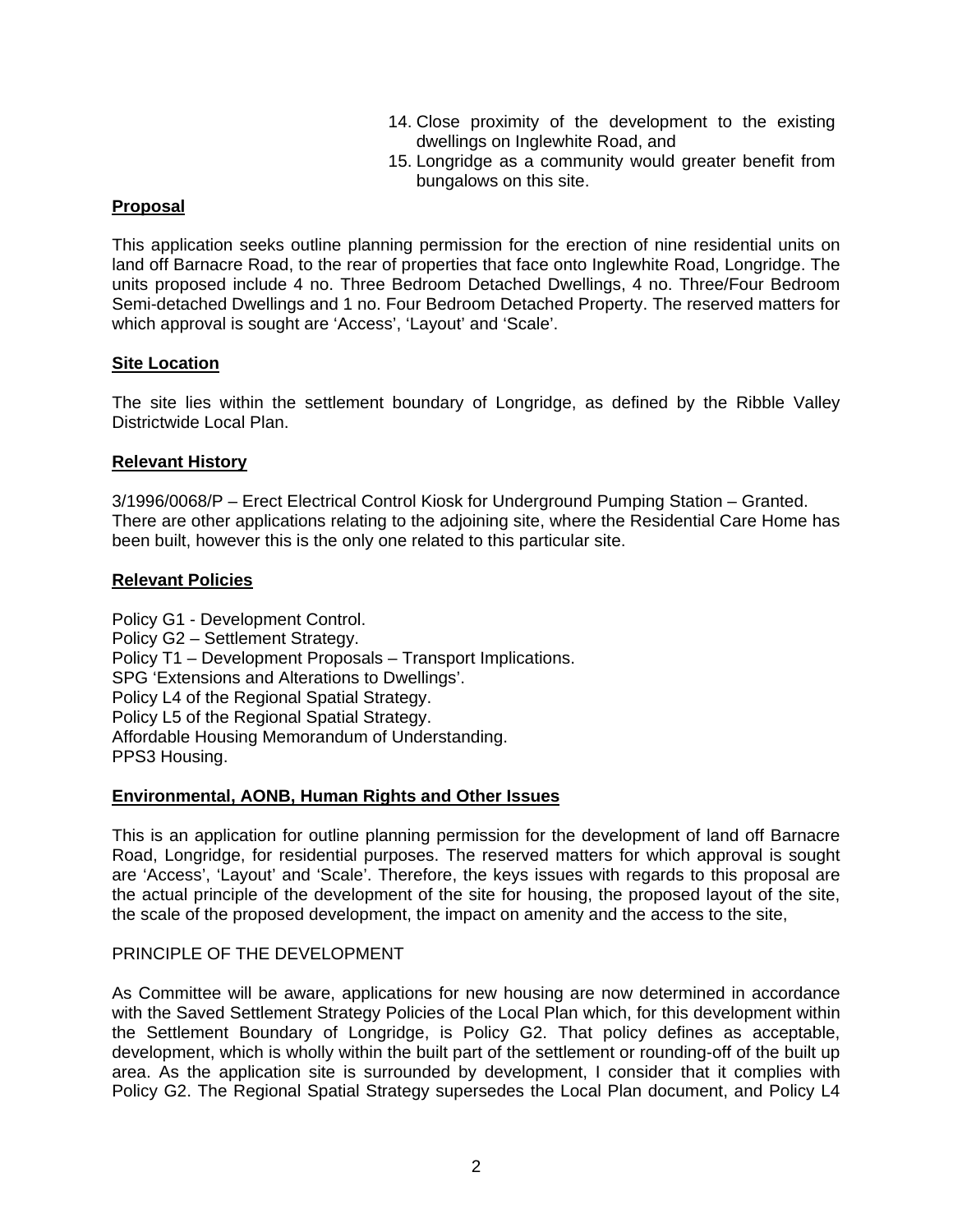'Regional Housing Provision' of this document states "Local Authorities should monitor and manage the availability of land identified in plans and strategies and through development control decisions on proposals and schemes, to achieve the housing provision set out. In doing so they should work in partnership with developers to address the housing requirements (including local needs and affordable housing needs)." Policy L5 of the RSS covers the requirement for 'Affordable Housing', and mentions 'Plans and strategies to deliver mechanisms to secure the provision of affordable housing'. As such, another material consideration in respect of housing on this site is the Affordable Housing Memorandum of Understanding, which was subject to public consultation, and then formally approved by the Health and Housing Committee in July 2009. Within this document it notes that 'The Council will negotiate the provision of affordable housing on all qualifying housing developments as follows: In Longridge and Clitheroe on housing developments of 10 or more dwellings (or sites of 0.5 hectares or more, irrespective of the number of dwellings), the Council will seek affordable housing provision at 30% of units on site. As such, given that the proposal is for nine, market value properties within Longridge, there is no requirement for affordable units and the proposal is considered to comply with the requirements of the above document.

The Local Plan Policies above also however need to be seen in the context of the revised National Planning Policy Statement 3 (PPS3) para 71 which states that in the absence of a five year supply of deliverable sites, which is the current position within the Borough, planning applications for housing should be considered favourably having regard to the wider policies within the PPS and including criteria in PPS3 para 69. Paragraph 69 states that, in deciding planning applications. Local Planning Authorities should have regard to, (among other issues):

- The suitability of a site for housing, including its environmental sustainability
- **Using land effectively and efficiently and;**
- **Ensuring that the proposed development is in line with planning for housing objectives** reflecting the need and demand for housing in, and the spatial vision for, the area and does not undermine wider policy objectives.

In considering suitability in this context the following are considered to be important:

- The location of the site in relation to the settlement and its services and amenities;
- The density of the development and subsequent visual impact on surrounding areas;
- The ease of access to the site and the potential impact of creating a new access (which would be advised by Lancashire County Council Highways staff).

On this basis, whilst the central location of the site within Longridge is considered entirely suitable, the density of the development and its subsequent visual impact are also key factors when considering the proposal.

## LAYOUT

The layout in general is a simple 'L' shape, with no dwellings backing onto the Care Home Site. The properties proposed have been designed and positioned as such in order to cause minimal impact on the amenities of the adjacent existing properties, by virtue of the spacing distances involved. The density of units on site is considered acceptable. The Council's SPG 'Extensions and Alterations to Dwellings' requires that developments have a minimum of 21 metres between habitable room windows at first floor, and all the dwellings indicated on the layout provide this distance. Indeed coupled with the retention of a number of existing trees along the boundary with the properties on Inglewhite Road and the proposed planting of additional trees along the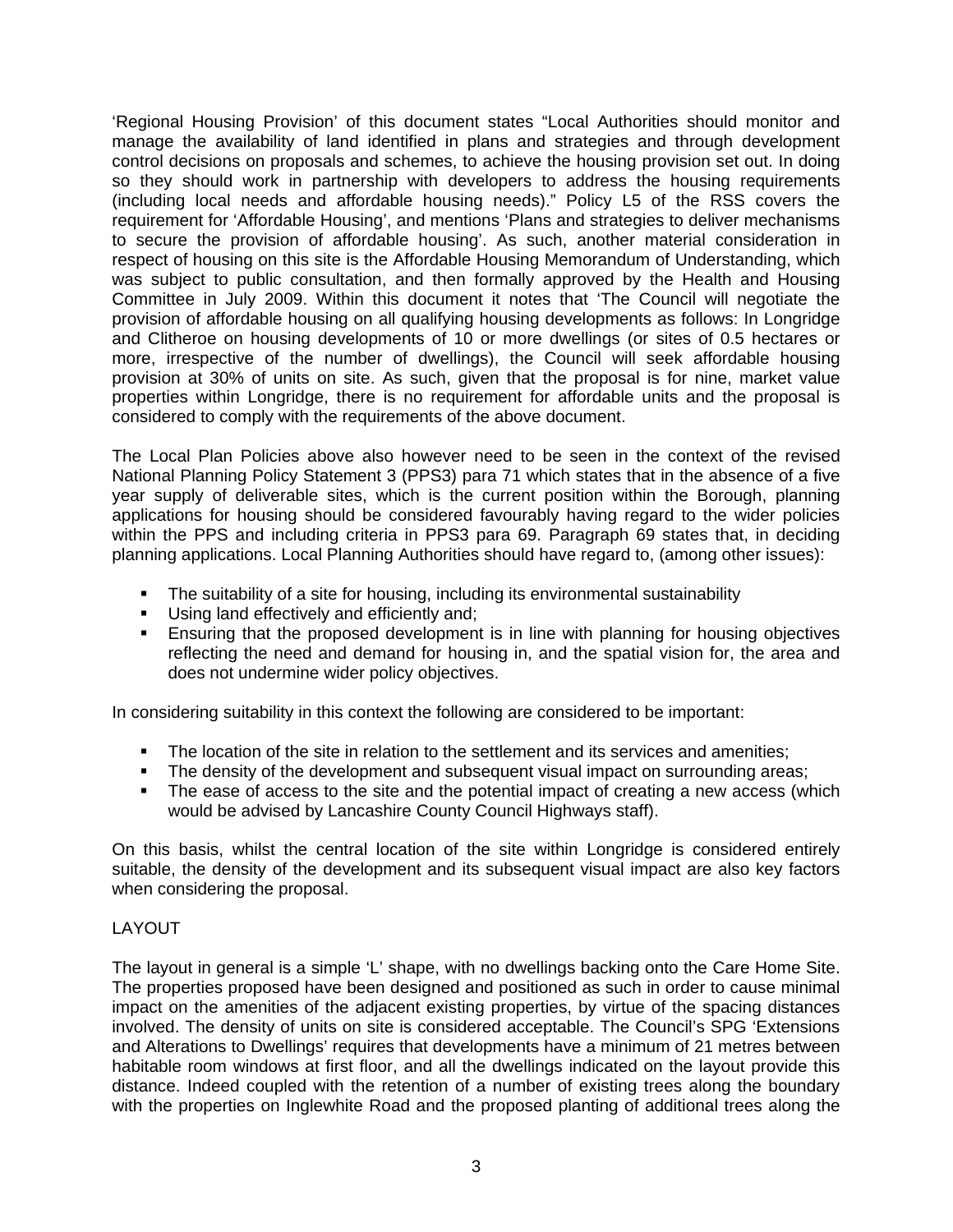boundaries of the site for more screening; I have no concerns with regards to this particular element of the scheme.

## SCALE / VISUAL IMPACT / IMPACT ON AMENITY

An initial scheme proposed for the site included 14 dwellings, with heights varying from 9.5m to 9.8m, however this scheme now only proposes 9 dwellings with the maximum height proposed for the dwellings varying between 8.25m and 9m. The height of the dwellings is indicated on the plans in relation to the house types proposed, with the four detached, three bedroom properties backing onto properties off Inglewhite Road (plots 6-9) measuring at a maximum of 8.9m to the ridge, and the single detached, four bedroom property (plot 5) measuring at a maximum of 8.25m. The four semi-detached properties (plots 1-4) will measure 9m in height.

I am aware that the topography of the site renders it on a higher plain compared to the adjacent properties on Inglewhite Road, however the Agent has been helpful enough to provide a section through the site to indicate the difference in heights between the existing and proposed properties. The height of the dwellings proposed are not uncommon within the Borough, and on the plan submitted by the Agent, Drawing Number 7504-L02B, it is noticeable that there is height difference of 2.23m between the dwelling on Plot 6 and No. 67 Inglewhite Road. This may sound a large dimension, however when visualising the site from the viewpoints on Inglewhite Road and Barnacre Road, I do not consider that this change in heights, nor the mass or design of the dwellings, would cause an overbearing development that would be detrimental to the amenity of the occupiers of the adjacent dwellings. Indeed as noted above, the Council are satisfied that distances between the elevations of the proposed units and the elevations of the existing properties are acceptable, and in accordance with the SPG 'Extensions and Alterations to Dwellings', and on this basis I do not consider the proposal will cause any loss of light or privacy to the properties adjacent to the site on Inglewhite Road. Therefore, given the above, I am satisfied with the scale of development proposed by this Application.

#### ACCESS / IMPACT ON HIGHWAY SAFETY

The LCC Traffic and Development Engineer has verbally raised no objections in principle to this application on highway safety grounds, and his formal comments will be presented to Committee on the night.

## OTHER ISSUES

The material considerations raised by a number of objectors have been adequately covered in my report, however in relation to concerns regarding drainage on site, I will refer to the comments from United Utilities who note that they require the site to be drained on a separate drainage system combining just before connecting into the public combined sewerage system. They also stipulate that surface water run off from the proposed development must be attenuated to a maximum discharge rate of 61/s, and that if approved, the Applicant should discuss full details of the site drainage proposals with United Utilities. On this basis, as they raise no objections, the Council has no concerns in relation to the drainage of the site.

Finally, in light of the fact the electrical substation is to be decommissioned and removed, the Environmental Health Section have requested a method statement be submitted to the Planning Authority for approval prior to work commencing on site, to ensure that any existing and potential risk of land contamination is fully addressed.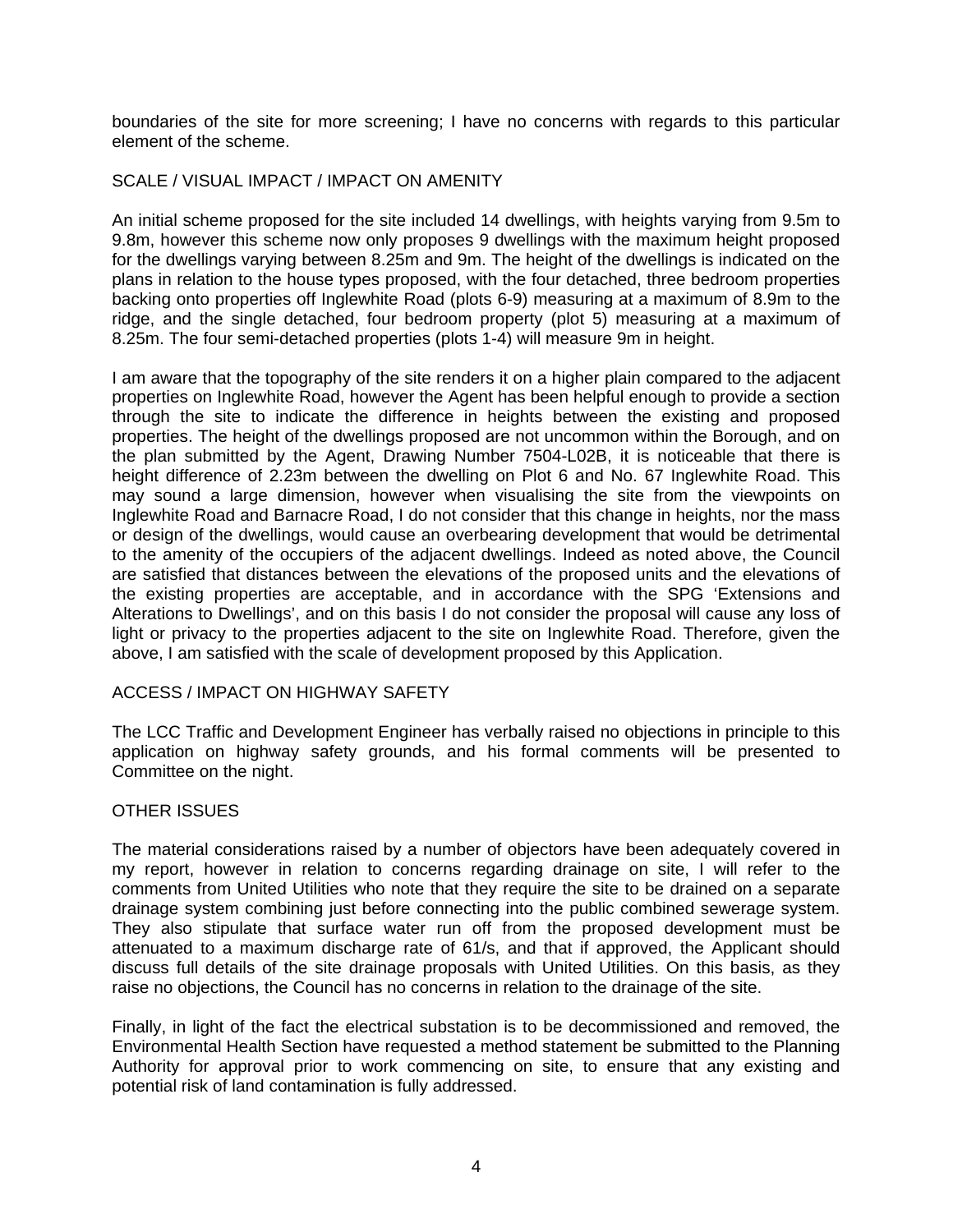Therefore, whilst I am mindful of the points of objection from the nearby neighbours, I consider the scheme to comply with the relevant policies, and as such recommend accordingly.

SUMMARY OF REASONS FOR APPROVAL

The proposal has no significant detrimental impact on nearby residential amenity, nor would it be to the detriment of highway safety or have an adverse visual impact on the streetscene.

RECOMMENDATION: That planning permission be GRANTED subject to the following condition(s):

- 1. Application for approval of reserved matters must be made not later than the expiration of three years beginning with the date of this permission and the development must be begun not later than whichever is the later of the following dates:
	- (a) The expiration of three years from the date of this permission; or
	- (b) The expiration of two years from the final approval of the reserved matters or, in the case of approval on different dates, the final approval of the last such matter to be approved.
- 2. The permission shall relate to the development as shown on Plan Drawing Number's 7504- L01, 7504-L02B, 7504-P10A, 7504-P11, 7504-P12 and 7504-P13.

 REASON: For the avoidance of doubt and to ensure that the development is carried out in accordance with the submitted plans.

3. Detailed plans indicating the design and external appearance of the buildings, landscape and boundary treatment, parking and manoeuvring arrangements of vehicles, including a contoured site plan showing existing features, the proposed slab floor level and road level (called the reserved matters) shall be submitted to and approved by the Local Planning Authority before development commences.

 REASON: To comply with Policy G1 of the Ribble Valley Districtwide Local Plan and in order that the Local Planning Authority should be satisfied as to the details and because the application was made for outline permission.

4. Notwithstanding the submitted details, prior to the commencement of development, precise specifications and samples of walling and roofing materials and details of any window and door surrounds including materials to be used in the approved development shall have been submitted to and approved by the Local Planning Authority before their use in the proposed works.

 REASON: In order that the Local Planning Authority may ensure that the materials to be used are appropriate to the locality in accordance with Policy G1 of the Ribble Valley Districtwide Local Plan and the adopted Supplementary Planning Guidance - "Extensions and Alterations to Dwellings".

5. This permission shall be implemented in accordance with the proposal as amended by letter and plan received on the 21 February 2011 AND 11 March 2011.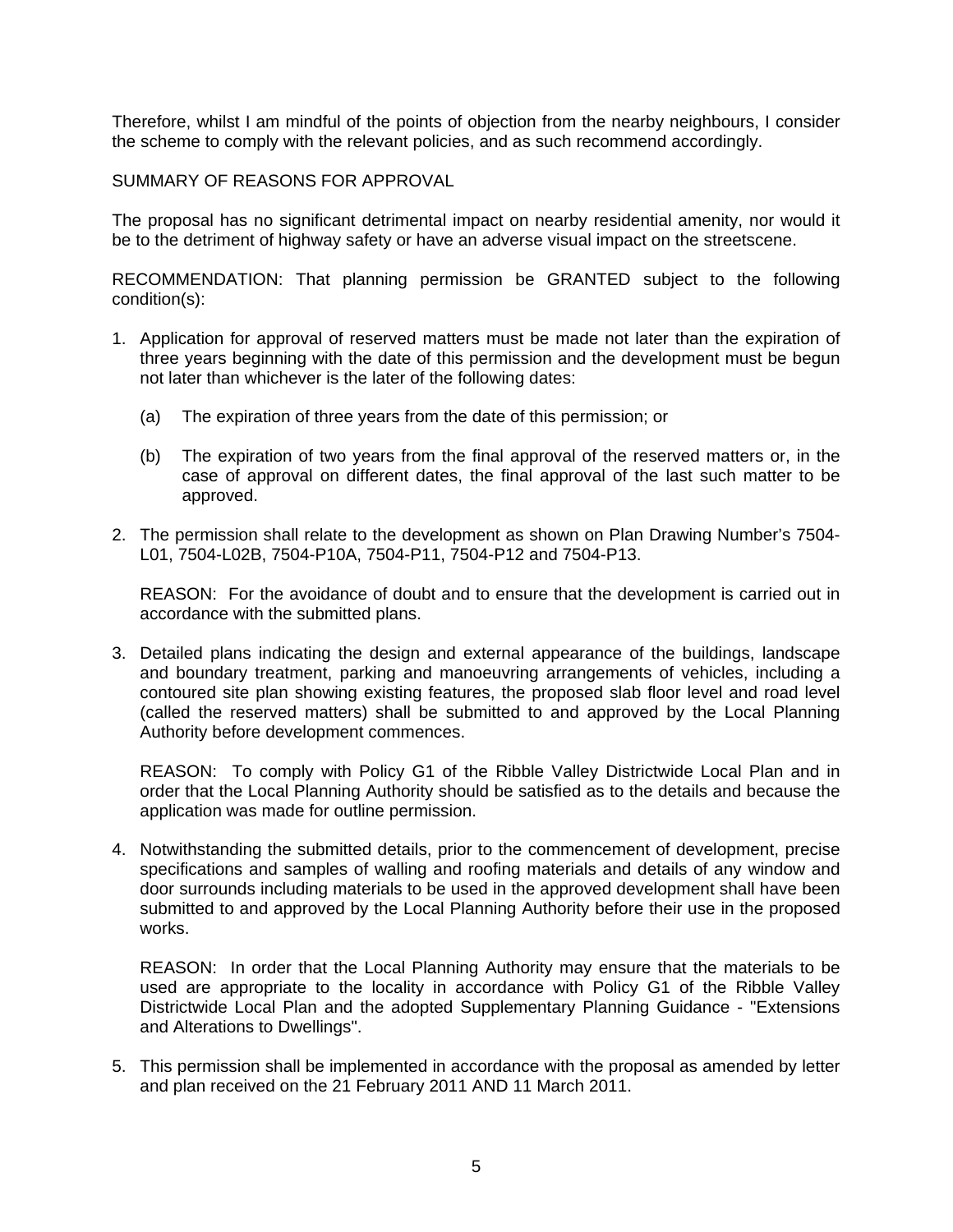REASON: For the avoidance of doubt since the proposal was the subject of agreed amendments.

6. No development approved by this permission shall be commenced until a scheme for the disposal of foul and surface waters has been approved by the Local Planning Authority. Such a scheme shall be constructed and completed in accordance with the approved plans. The site must be drained on a separate drainage system combining just prior to connecting into the public combined sewerage system.

 REASON: To ensure a satisfactory means of drainage in accordance with Policy G1 of the Ribble Valley Districtwide Local Plan.

7. No development approved by this permission shall be commenced until a desk study has been undertaken and agreed by the Local Planning Authority to investigate and produce an assessment of the risk of the potential for on-site contamination, in relation to the removal of the sub station on site. If the desk study identifies potential contamination a detailed site investigation should be carried out to establish the degree and nature of the contamination and its potential to pollute the environment or cause harm to human health. If remediation measures are necessary they will be implemented in accordance with the assessment and to the satisfaction of the Local Planning Authority.

 REASON: To ensure a safe form of development that poses no unacceptable risk of pollution to water resources or to human health in accordance with Policy G1 of the Ribble Valley Districtwide Local Plan.

8. No development approved by this permission shall be commenced until a scheme for the provision and implementation of a surface water regulation system has been approved by the Local Planning Authority. The scheme shall be completed in accordance with the approved plans.

 REASON: To reduce the increased risk of flooding in accordance with Policy G1 of the Ribble Valley Districtwide Local Plan.

9. Surface water run off from this site should be restricted to existing rates in order that the proposed development does not contribute to an increased risk of flooding.

 REASON: To reduce the increased risk of flooding in accordance with Policy G1 of the Ribble Valley Districtwide Local Plan.

10. The development hereby permitted shall not be commenced until details of a tree-planting scheme have been submitted to, and approved in writing by, the Local Planning Authority. The scheme shall include, full details of the trees proposed, their location/distribution on site and the types and details of support and protection.

 The approved scheme shall be implemented in the first planting season following occupation or use of the development, whether in whole or part and shall be maintained thereafter for a period of not less than 5 years to the satisfaction of the Local Planning Authority. This maintenance shall include the replacement of any tree, which is removed, or dies, or is seriously damaged, or becomes seriously diseased, by a species of similar size to those originally planted.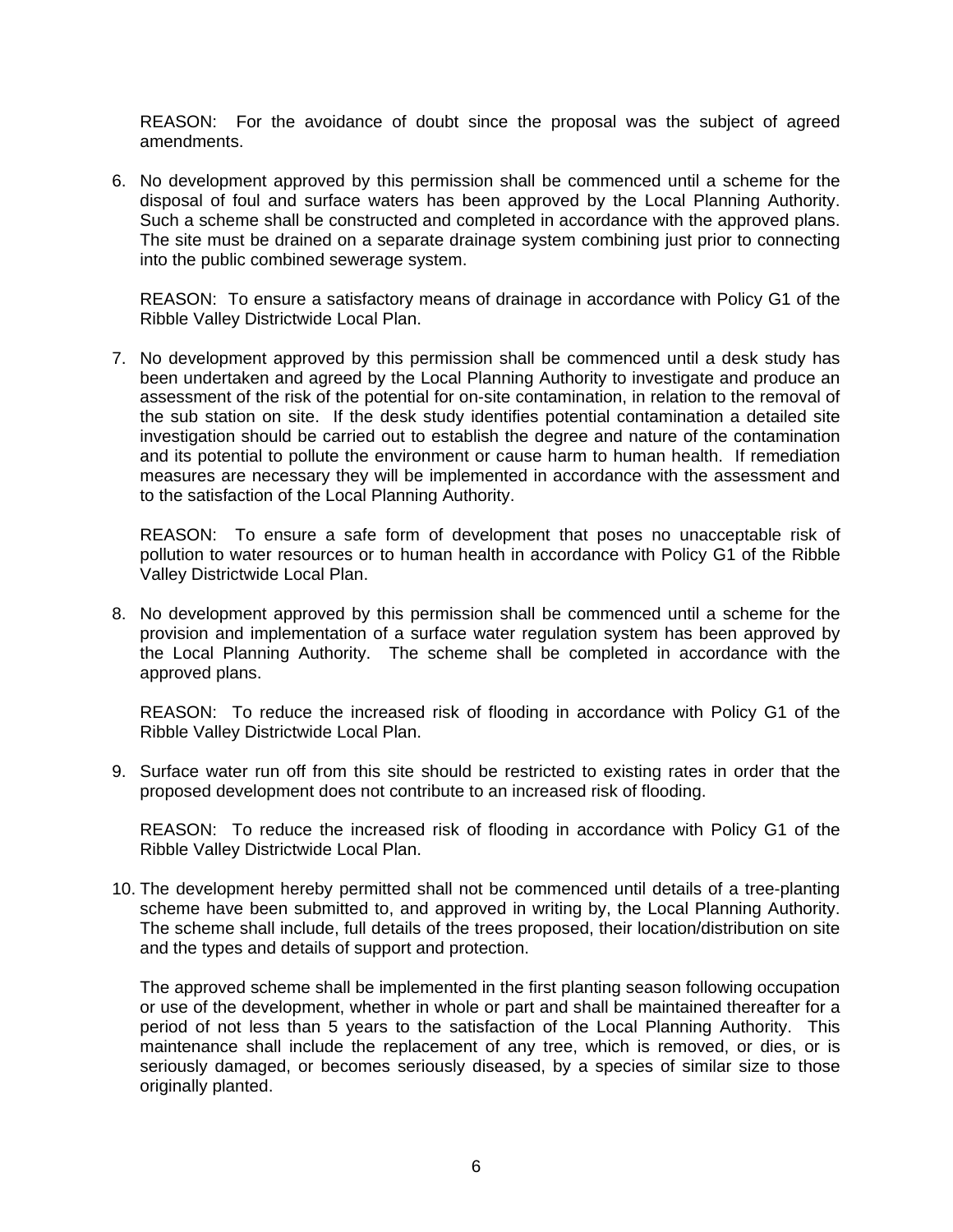REASON: In the interests of the amenity of the area and in order to supplement the potential impact of the development on the existing trees on site, in compliance with Policy G1 of the Ribble Valley Districtwide Local Plan.

11. Prior to the commencement of any site works a tree protection monitoring procedure including a time scale for site visits and remedial tree works shall be agreed in writing with the local planning authority.

 Prior to commencement of any site works, including delivery of building materials and excavations for foundations or services the trees identified to be retained within the Tree Survey submitted with this application shall be protected in accordance with the BS5837 [Trees in Relation to Construction] the details of which shall be agreed in writing. A protection zone 12 x the DBH covering at least the entire branch spread of the tree/s, [the area of the root soil environment measured from the centre of the trunk to the edge of the branch spread] shall be physically protected and remain in place until all building work has been completed and all excess materials have been removed from site including soil/spoil and rubble.

 During the building works no excavations or changes in ground levels shall take place and no building materials/spoil/soil/rubble shall be stored or redistributed within the protection zone, in addition no impermeable surfacing shall be constructed within the protection zone.

 No tree surgery or pruning shall be implemented with out prior written consent, which will only be granted when the local authority is satisfied that it is necessary, will be in accordance with BS3998 for tree work and carried out by an approved arboricultural contractor.

 REASON: In order to ensure that any trees affected by development are afforded maximum physical protection from the adverse affects of development.

#### INFORMATIVE

1. This consent requires the construction, improvement or alteration of an access to the public highway. Under the Highways Act 1980 Section 184 the County Council as Highway Authority must specify the works to be carried out. Only the Highway Authority or a contractor approved by the Highway Authority can carry out these works and therefore before any access works can start you must contact the Environment Directorate for further information by telephoning Area Surveyor East 01254 823831 or writing to the Area Surveyor East, Lancashire County Council, Area Office, Riddings Lane, Whalley, Clitheroe BB7 9RW quoting the planning application number.

APPLICATION NO: 3/2010/0353/P (GRID REF: SD 370119 443686) PROPOSED CHANGE OF USE OF BARN (CURRENTLY IN USE AS AN OFFICE) TO TWO RESIDENTIAL DWELLINGS AND ERECTION OF ONE DETACHED GARAGE AT CLOUGH BOTTOM FARM, RABBIT LANE, BASHALL EAVES, LANCASHIRE.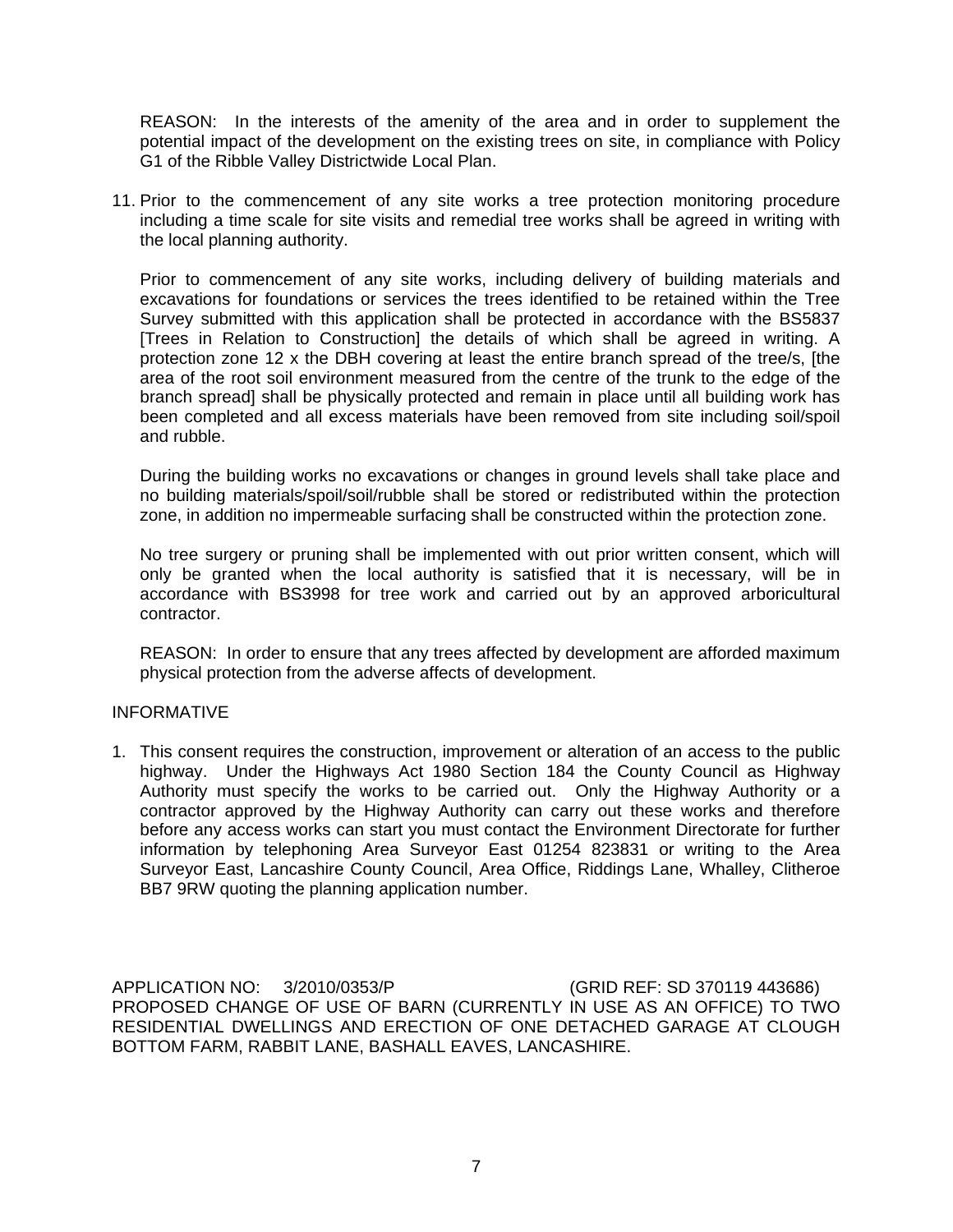PARISH COUNCIL: The Parish Council object to this proposal as the conversion of this Barn to residential use would remove a large proportion of the space currently occupied by the applicant's training business, leaving only the "Outbarn" available for such use. The Parish Council is concerned that, were this application to be granted and the training business recover, a development requirement at the "Outbarn" would result. This building is in a much more exposed position and any development there would impact adversely on the surrounding A.O.N.B. LCC HIGHWAYS OFFICER: No objections in principle to the application on highway safety grounds, subject to the implementation of suggested Conditions. LCC PLANNING OFFICER No archaeological comment to make. (ARCHAEOLOGY):

ADDITIONAL REPRESENTATIONS: No additional representations have been received.

## **Proposal**

Clough Bottom Farm is accessed from Rabbit Lane via a farm track, and land in the nearby vicinity is predominately in agricultural use. Clough Bottom Farm is a Grade II Listed Building, and the site itself comprises an extensive group of buildings in a variety of uses, including three holiday cottages. Focus Experimental Training (FET) was set up by the Applicant in the late 1980s and currently provides training courses for corporate clients. This business operated from the main farmhouse, utilising some of the surrounding buildings, but now occupies the Middle Barn on site, together with an out barn situated to the South East.

This application seeks approval for the change of use of this barn currently used as an office and training facility, to two residential dwellings and the erection of one detached garage. The scheme also includes the demolition of an existing agricultural building, the erection of a stone wall and the creation of two defined curtilage and parking areas surrounding the building.

#### **Site Location**

The site is located within the Forest of Bowland Area of Outstanding Natural Beauty, to the east of Bashall Eaves and approximately 1.5 miles west of the village boundary of Waddington, as defined by the Ribble Valley Districtwide Local Plan.

#### **Relevant History**

3/1997/0802/P – Extension to form office building - Granted Conditionally.

3/1996/0304/P – Conversion of Barn into Office Reception & Group Activities for Management Training Centre – Granted Conditionally.

3/1995/0193/P – Conversion of Part of Barn to Office, Use of Land for an Obstacle Course – Granted Conditionally.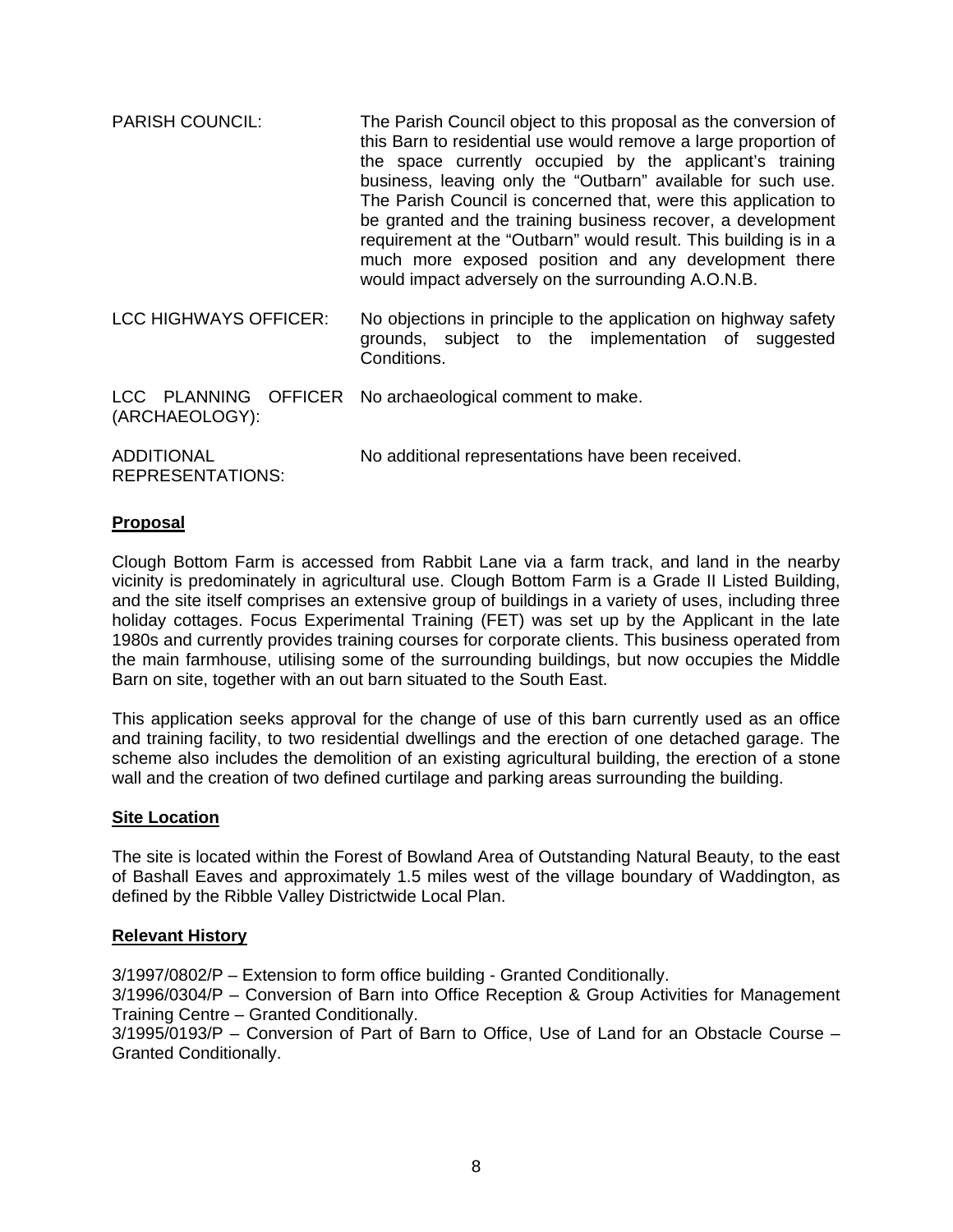## **Relevant Policies**

Policy G1 - Development Control. Policy G5 - Settlement Strategy. Policy ENV1 – Area of Outstanding Natural Beauty. Policy ENV7 – Species Protection. Policy ENV19 – Listed Buildings. Policy H2 – Dwellings in the Open Countryside. Policy H15 - Building Conversions - Location. Policy H16 - Building Conversions - Building to be Converted. Policy H17 - Building Conversions - Design Matters. Policy EMP11 – Loss of Employment Land. PPS3 – Housing (June 2010). PPS5 – Planning for the Historic Environment. Planning (Listed Buildings and Conservation Areas) Act 1990.

## **Environmental, AONB, Human Rights and Other Issues**

The main issues with this application relate to the principle of the development, the loss of an employment use/building, what affect the proposed change of use and the external/internal alterations may have with regards to the heritage assets (the barn and the Grade II Listed Farmhouse), any potential impact on residential amenity and whether or not the conversion will have an impact on existing habitats.

With regards to the impact of the development on highway safety, the LCC Highways Officer has raised no objections to the scheme. He notes that there is sufficient car parking space provided on site, however he does recommend that the surface of the access track should be improved for the proposed residential use. He does not consider the development of this building will hinder or impede the continuing operation of the existing training facilities.

#### PRINCIPLE OF THE DEVELOPMENT

With regards to the creation of the two residential dwellings within the barn, guidance is provided within Policy H2 of the Local Plan, which notes "Outside the settlement boundaries, residential development will be limited to the appropriate conversion of buildings to dwellings, provided they are suitably located and their form, bulk and general design are in keeping with their surroundings. Also, that they are structurally sound and capable of conversion without the need for complete or substantial reconstruction".

*In addition, as the proposal is for residential development and the Council cannot currently demonstrate a 5-year housing land supply, Planning Policy Statement 3: Housing (PPS3) is also applicable. In considering housing development, paragraph 71 states that where Local Planning Authorities cannot demonstrate an up to date five year supply of deliverable sites they should consider favourably planning applications for housing having regard to the policies in PPS3 including the consideration in paragraph 69, which states that in deciding planning applications, Local Planning Authorities should have regard to:* 

- *achieving high quality design,*
- *ensuring developments achieve a good mix of housing,*
- *the suitability of a site for housing, including its environmental sustainability,*
- *using land effectively and efficiently; and*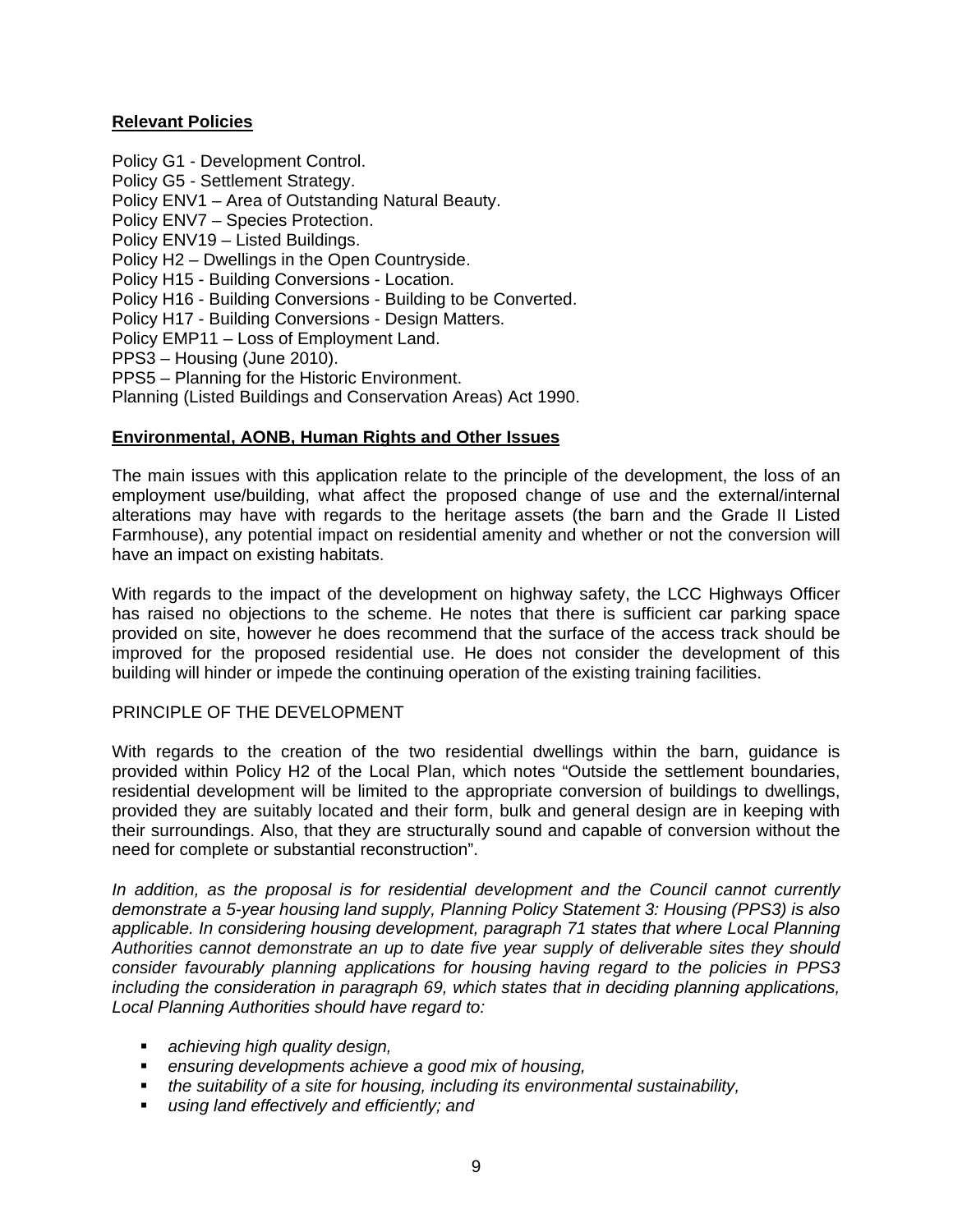**EXEDENT** *ensuring the proposed development is in line with planning for housing objectives.* 

Consequently where a proposal can meet the tests of PPS3, there is a presumption in favour of a residential development.

Additional advice is also provided by Policy H15 of the Local Plan, which notes that "The conversion of appropriate buildings within settlements or which form part of already defined groups is acceptable", however this is providing that there would be no materially damaging effects on the landscape qualities of the area, and Policy H16 which notes that "the building must be structurally sound and capable of conversion, without the need for extensive or major alterations which would adversely affect the character or appearance of the building", and that "the character of the building and its materials are appropriate to its surroundings and the building is worthy of retention".

Finally, Policy H17 discusses the finer points of the conversion of a building, noting that it must of a high standard and in keeping with the local tradition, and it also notes that "Most farm buildings have unbroken roof spaces, a limited number of windows and largely open interiors. Too many doors and windows, the insertion of roof lights and the alterations of roof trusses will devalue the character of traditional farm buildings and that of the surrounding environment."

The building is also considered to be a Heritage Asset (see PPS5) and have historical interest, showing the development of the building in response to changing agricultural practices, and it also sits opposite a Grade II Listed Building, also a Heritage Asset. The Agent has submitted a Heritage Statement regarding the proposed conversion and its effect on the historic character of the building itself and on the setting of the adjacent Listed Building, in line with PPS5: Planning for the Historic Environment, and whilst brief, this is an important material consideration when assessing this application. With respect to PPS5, the following Policies and their considerations are relevant,

- Policy HE7.1 states that 'such identification and assessment of the particular significance of each element of the historic environment is fundamental to decision making',
- Policy HE7.4 requires consideration of the sustaining and enhancement of the significance of heritage assets and of the consideration of the positive role of heritage assets in place-shaping,
- Policy HE 9.1 states that: "there should be a presumption in favour of the conservation of designated heritage assets and the more significant the designated asset, the greater the presumption in favour of its conservation should be. Once lost, heritage assets cannot be replaced and their loss is a cultural, environmental, economic and social impact. Significance can be harmed or lost through alteration or destruction of the heritage asset or development within its setting. Loss affecting any designated heritage asset should require clear and convincing justification",
- Policy HE9.4 states that "Where a proposal has a harmful impact on the significance of a designated heritage asset which is less than substantial harm, in all cases local planning authorities should;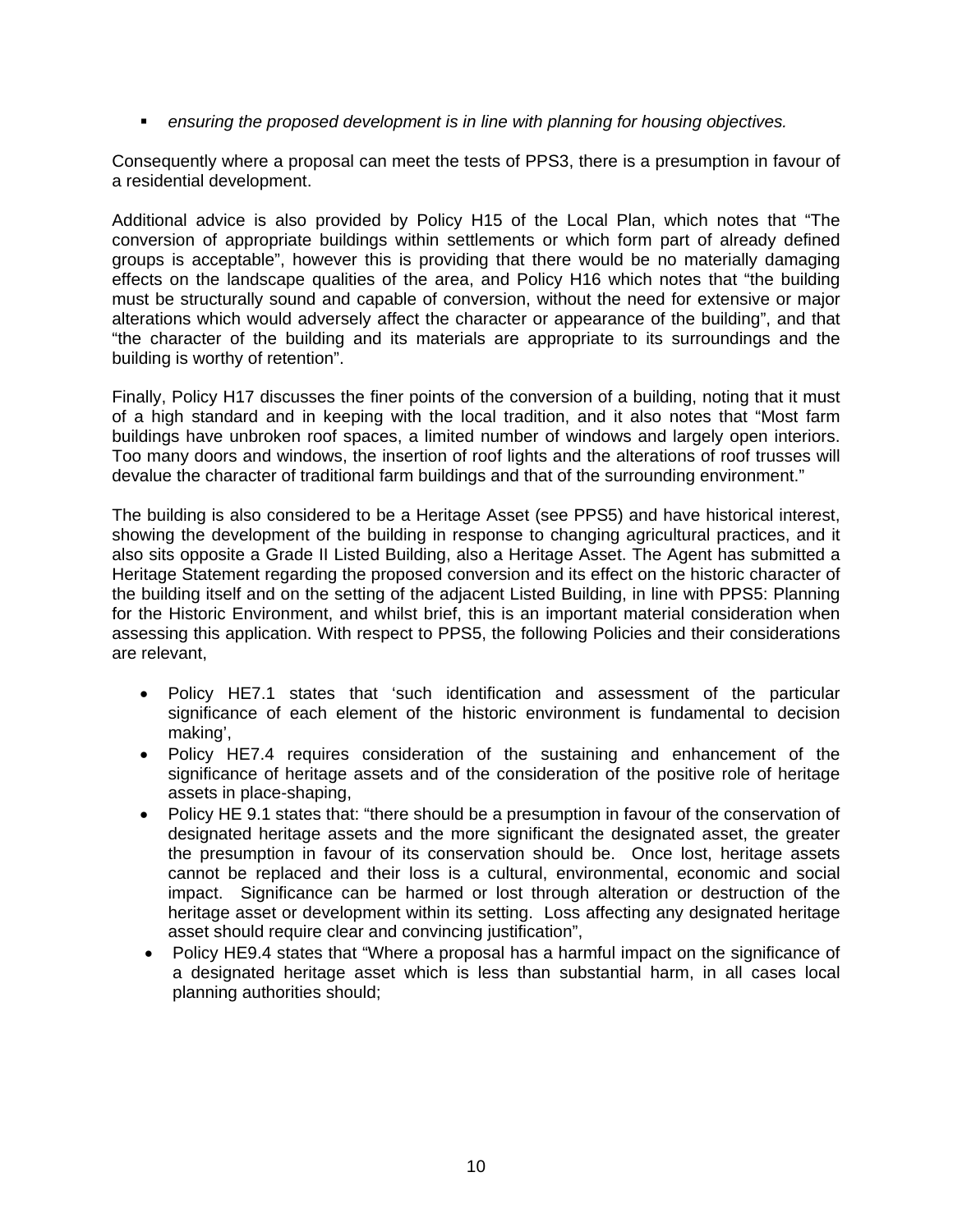- (i) weigh the public benefit of the proposal (for example, that it helps to secure the optimum viable use of the heritage asset in the interests of its long term conservation) against the harm; and recognise that the greater the harm to the significance of the heritage asset the greater the justification will be needed for any loss", and
- (ii) recognise that the greater the harm to the significance of the heritage asset the greater the justification will be needed for any loss".

Taking into account all the above Policies and guidance, with regards to the principle of the development given:

- the Local Planning Authority cannot demonstrate an up to date five year supply of deliverable sites,
- the Building is located within an existing group of buildings and adjacent to Clough Bottom Farm,
- that this proposal will help secure the optimum viable use of the building (in line with PPS5),
- that the building itself is structurally sound and capable of conversion to residential units without the need for substantial reconstruction, refurbishment or extension,
- that the existing access road up to the site is considered acceptable providing minor alteration are made, and
- that following detailed discussion with the Agent, the design now proposed (both internally and externally), is now considered acceptable,

having assessed the scheme in regards to Policies G1, G2, H2, H15, H16 and H17 of the Local Plan, and the national guidance provided within PPS3 and PPS5, I consider the site to be suitable for housing, and that the principle of the development is acceptable.

## LOSS OF EMPLOYMENT USE

The proposal is for a change of use of commercial premises to residential units and would lead to the loss of employment space. The Council has in place Policies to ensure that employment opportunities are not lost without having regard to the impact upon the local economy. Policy EMP11 of the Local Plan provides the basis for this assessment, however this needs to be balanced with the fact that the Council is unable to demonstrate a five-year land supply, and consequently where a proposal can meet the tests of PPS3, there is a presumption in favour of a residential development. As discussed earlier in this report, the site is considered appropriate for residential development.

The main element to be judged is whether the loss of the employment opportunity is so significant as to outweigh the residential presumption, and this has been discussed with the Head of Regeneration and Housing. The site has not been subject to market testing for alternative employment use, which is the most frequent way of satisfying the requirements of EMP11, however this is not a requirement. The Applicant has however provided additional information in order to help in the process of assessing and understanding the implications of its loss against the criteria set out in the Policy.

Having assessed this information, it is considered that the particular nature of the site and relationship between different elements of the site, combined with the particular business ethos and model, present a set of conditions that fall outside the scope of typical commercial sites.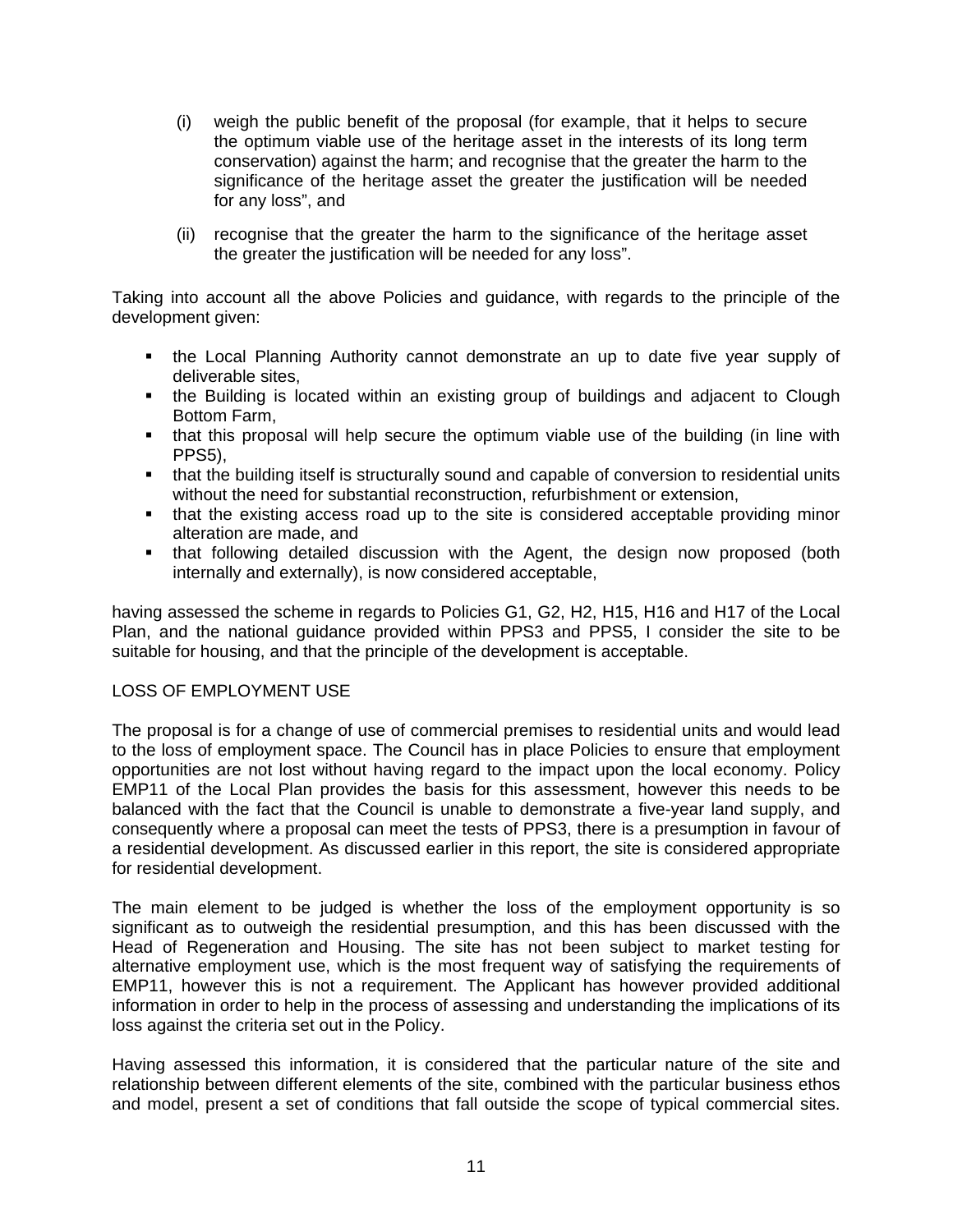Indeed the applicant, within the additional information supplied, has clarified the nature of the business and the constraints of the site that would restrict the operation of the site in a normal commercial comparison. The nature of the business model has been recognised as different, and there is no information to suggest the applicant would differ from this in the future. From visits to the site I would agree that a typical commercial use of the premises could conflict with the everyday operation of the applicants business that will continue to operate from the site. As owner of the site, whilst operational restrictions could be placed on any tenant, in practice I doubt if many businesses would want to be fettered in any way that those operations suggest. On this basis, I do not consider the site would be as attractive a location for another commercial use as the space at present provides a particular function in relation to the current business using it, and in that regard may not suit many typical office requirements.

In overall terms, whilst this would lead to the loss of employment space, I am aware that the Council's property register indicates that smaller premises such as this are available, and its loss would not prevent a business locating to the Borough. The business itself is consolidating on site and this will serve to protect existing employment, and I note there are some concerns raised about future requirements to expand should economic growth take place, however this would be a matter for any future application to be determined at the time. On this basis, given the additional information provided and the particular circumstances of the site and business model, I consider that the loss of this site for employment is not so significant as to outweigh a presumption in favour of residential development.

## VISUAL IMPACT ON THE CHARACTER AND SETTING OF HERITAGE ASSETS

In assessing the impact of the proposal on the character and setting of the Heritage Assets at this site, guidance was sought from the Council's Principal Planning Officer (Design and Conservation); His views have been considered in my appraisal. Clough Bottom Farmhouse, Grade II Listed, is indivisible with the collection of historic and modern farm buildings to the southeast; whilst not considered part of the listing, they are certainly heritage assets and a fundamental part of the setting of the Listed Building. The building subject to this application is considered to be a good conversion, and although the extension to the northwest elevation facing the farmhouse is large and prominent, this compromise to the setting of the listed building has enabled the fabric, appearance and plan form (including internal spaciousness and historic openings) of the heritage asset to be largely retained. The initial scheme to convert the existing building to two properties was considered unacceptable as the proposed new window openings in both the elevations and the roof were considered incongruous and visually intrusive and disruptive to the roof and simple, functional arrangement of agricultural openings. In addition, the open character of the interior of the barn would be have been lost by virtue of the internal layout proposed which necessitated new openings and partition walls to separate the new rooms being created. Furthermore, the setting of the listed farmhouse and the significance and context of the buildings in the steading would have been dramatically altered by the overt domestication resulting from walled enclosures and garages.

Following discussions with the agent, a more sympathetic approach has been adopted. In doing so, the scheme now proposes one, one bed unit within the smaller extension to the north west facing elevation of the main barn and one, four bed unit within the main barn building. In order the create this proposal, the scheme now includes:

- the retention of the open plan nature of the barn as currently converted,
- no internal alterations to the fabric of the original building, i.e. no new internal openings (doorways),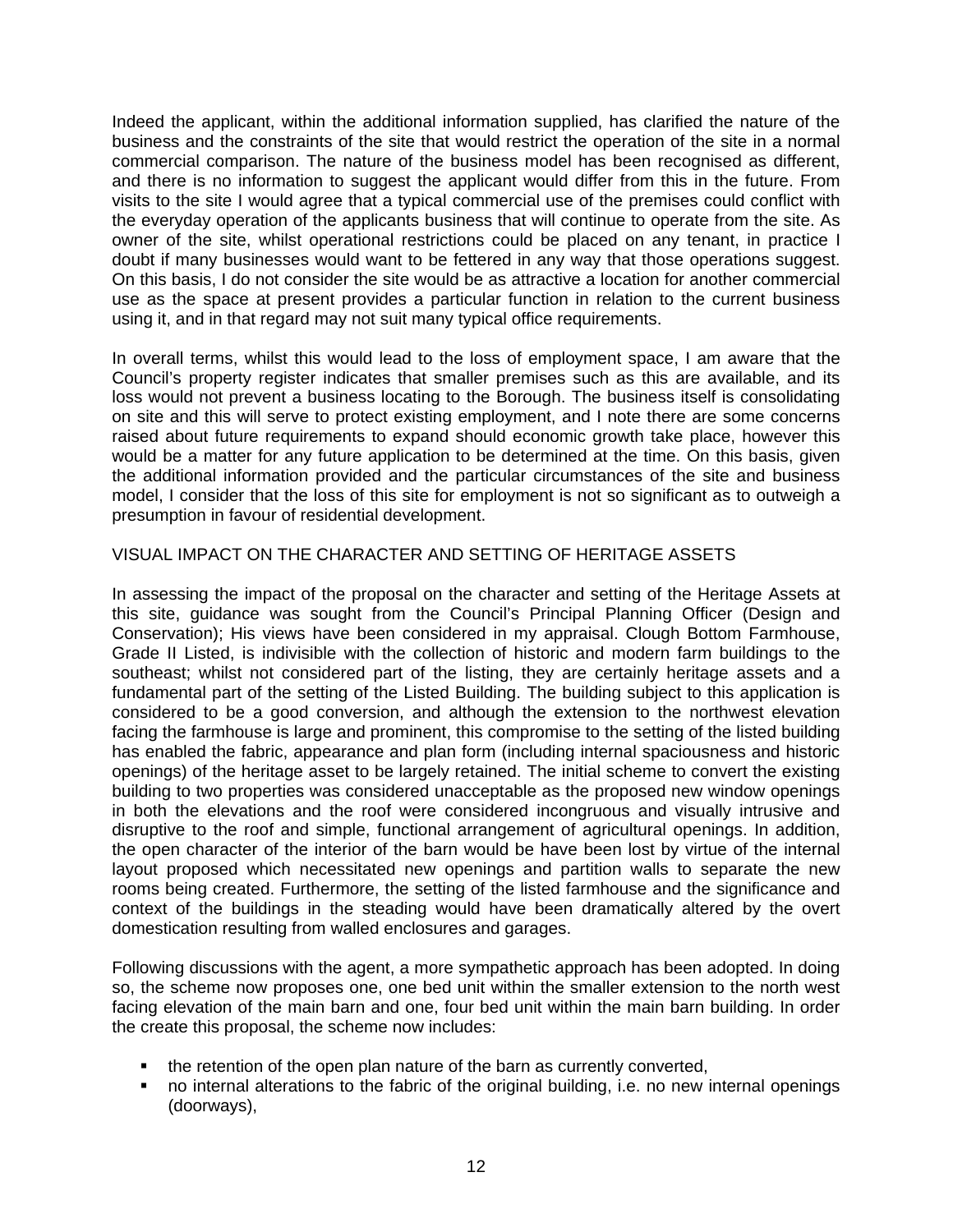- the insertion of only one roof light and two 'pop hole' windows into the external elevations of the building,
- the retention of the open nature of the land in-between the Grade II Listed Building, Clough Bottom Farm, and
- the creation of an enclosed curtilage and parking area, with a wooden garage/car port structure to be located on the site of the agricultural building to be removed.

With regards to the curtilage areas to be created, whilst the creation of these areas to the northwest and southeast of the building enclose the site somewhat, the proposed boundary and landscaping treatments have been chosen to sympathetically define and protect the nearby uses on site. For example, the northwest curtilage and parking area is kept open, enclosed only by a 1.2m high mesh fence to along the northwest boundary, reflecting the current openness of this portion of the site currently used as a car park. The southeast curtilage, parking area and garage building on the site of the agricultural building to be demolished, a boundary wall is proposed to enclose the site in order to protect it from agricultural vehicles accessing the existing buildings to the southeast of the site that will remain. It is worth noting that this wall could be erected at anytime, as it does not require specific consent in this case.

Having assessed the scheme now submitted, I am satisfied that the elements of the scheme indicated above retain the historic setting, character and fabric of the Heritage Asset, whilst at the same time providing suitable housing within the Borough. On this basis, the design of the scheme is considered to comply with Policies H16 and H17 of the Local Plan, and the guidance contained within PPS5, and will have an acceptable impact on the character and setting of the Heritage Assets at this location.

#### VISUAL IMPACT ON AONB

The site itself is hidden away from public view due to the land levels on site, and as noted above, the character and form of the building has been retained by virtue of the sympathetically proposed conversion scheme and the proposed garage and carport building for the larger residential unit (to be built where the existing agricultural building will be demolished), has been designed as a sympathetically designed structure in timber, set back from the front elevation. On this basis, the conversion itself is considered to have no significant impact on this location within the A.O.N.B.

With regards to the curtilage areas to be created, whilst the creation of these areas to the northwest and southeast of the building enclose the site somewhat, the proposed boundary and landscaping treatments have been chosen to sympathetically define and protect the nearby uses on site. For example, the northwest curtilage and parking area is kept open, enclosed only by a 1.2m high mesh fence to along the northwest boundary, reflecting the current openness of this portion of the site currently used as a car park. The southeast curtilage, parking area and garage building on the site of the agricultural building to be demolished, a boundary wall is proposed to enclose the site in order to protect it from agricultural vehicles accessing the existing buildings to the southeast of the site that will remain. Permitted Development rights will be removed from the properties in order to control any further development at this site, both to the dwellings and within the curtilage, and as such I consider the scheme to be visually acceptable in line with the Local Plan Policies relating to development within the A.O.N.B.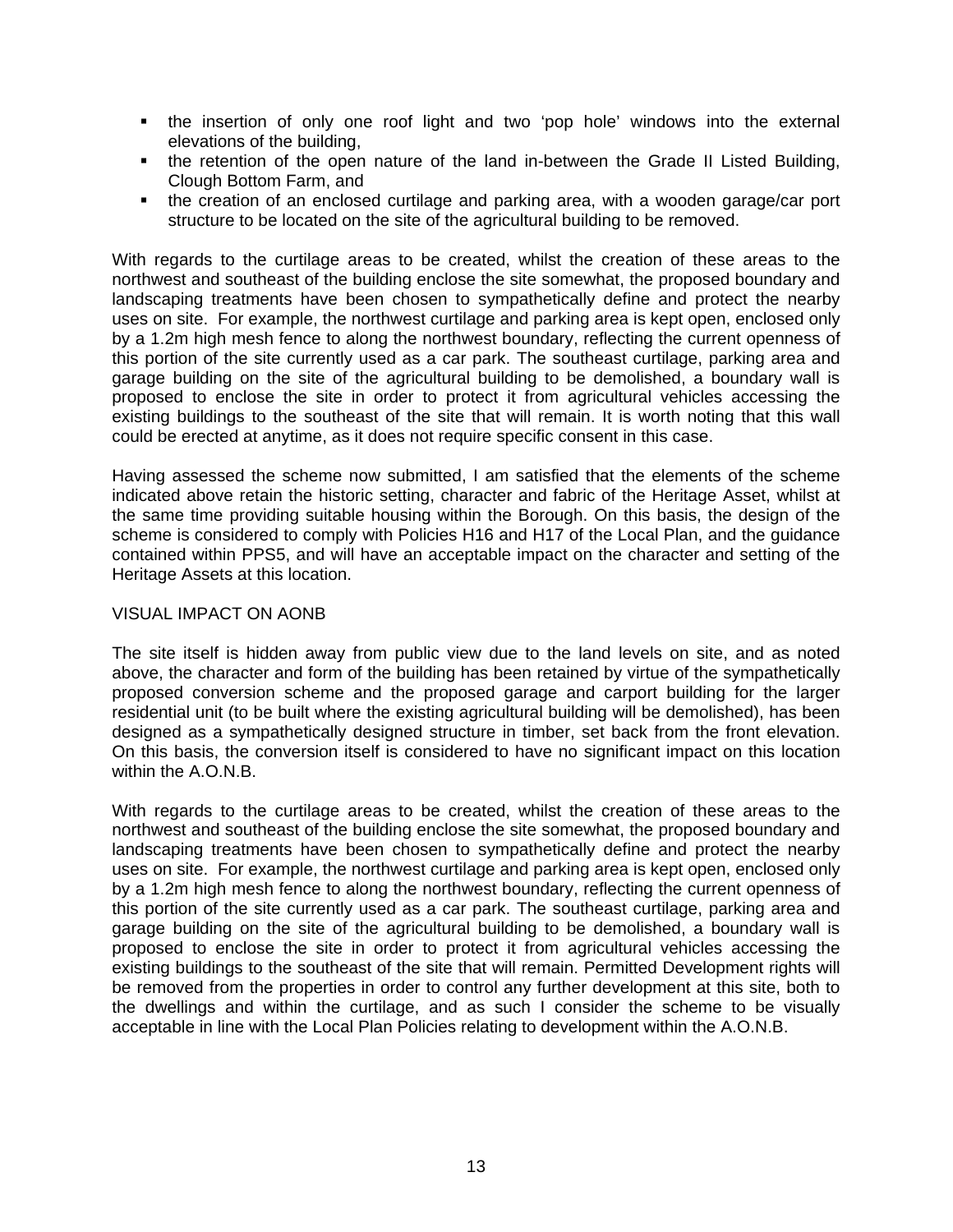## IMPACT ON RESIDENTIAL AMENITY

With regards to any potential impact on the residential amenity of the occupiers of the nearby properties, namely the Applicant's dwelling Clough Bottom Farm, given the building is over 21m from the Applicant's boundary and will be separated by both existing and proposed tree planting and the Applicant's driveway, I do not envisage that the use of the amenity area to the northwest of the converted building will cause a significant impact on the amenity of the occupiers of the adjacent dwellings.

#### IMPACT ON HABITATS

In respect of the potential impacts on existing habitats at the site, I have discussed the proposal with the Council's Countryside Officer, and we are satisfied that conditions can be placed upon this proposal to enable the safe control of the future development of this site as per the proposed scheme.

Therefore, bearing in mind the above comments and whilst I am mindful of the points of objection from the nearby neighbours, I consider the scheme to comply with the relevant planning policies, and as such recommended accordingly.

SUMMARY OF REASONS FOR APPROVAL

The proposal represents an appropriate form of development and given its design, size and location would not result in visual detriment to the surrounding countryside, nor would its use have an adverse impact on highway safety.

RECOMMENDATION: That planning permission be GRANTED subject to the following conditions:

1. The development must be begun not later than the expiration of three years beginning with the date of this permission.

 REASON: Required to be imposed pursuant to Section 91 of the Town and Country Planning Act 1990.

2. The permission shall relate to the development as shown on Plan Reference No. BAC/01 Dwg 02B Amendment E.

 REASON: For the avoidance of doubt and to ensure that the development is carried out in accordance with the submitted plans.

- 3. This permission shall be implemented in accordance with the proposal as amended by letter and plan received on the 18 March 2011. REASON: For the avoidance of doubt since the proposal was the subject of agreed amendments.
- 4. The curtilage of the two dwellings hereby approved, is that area of land enclosed by the green edge indicated on the attached plan entitled 'Approved Curtilage'.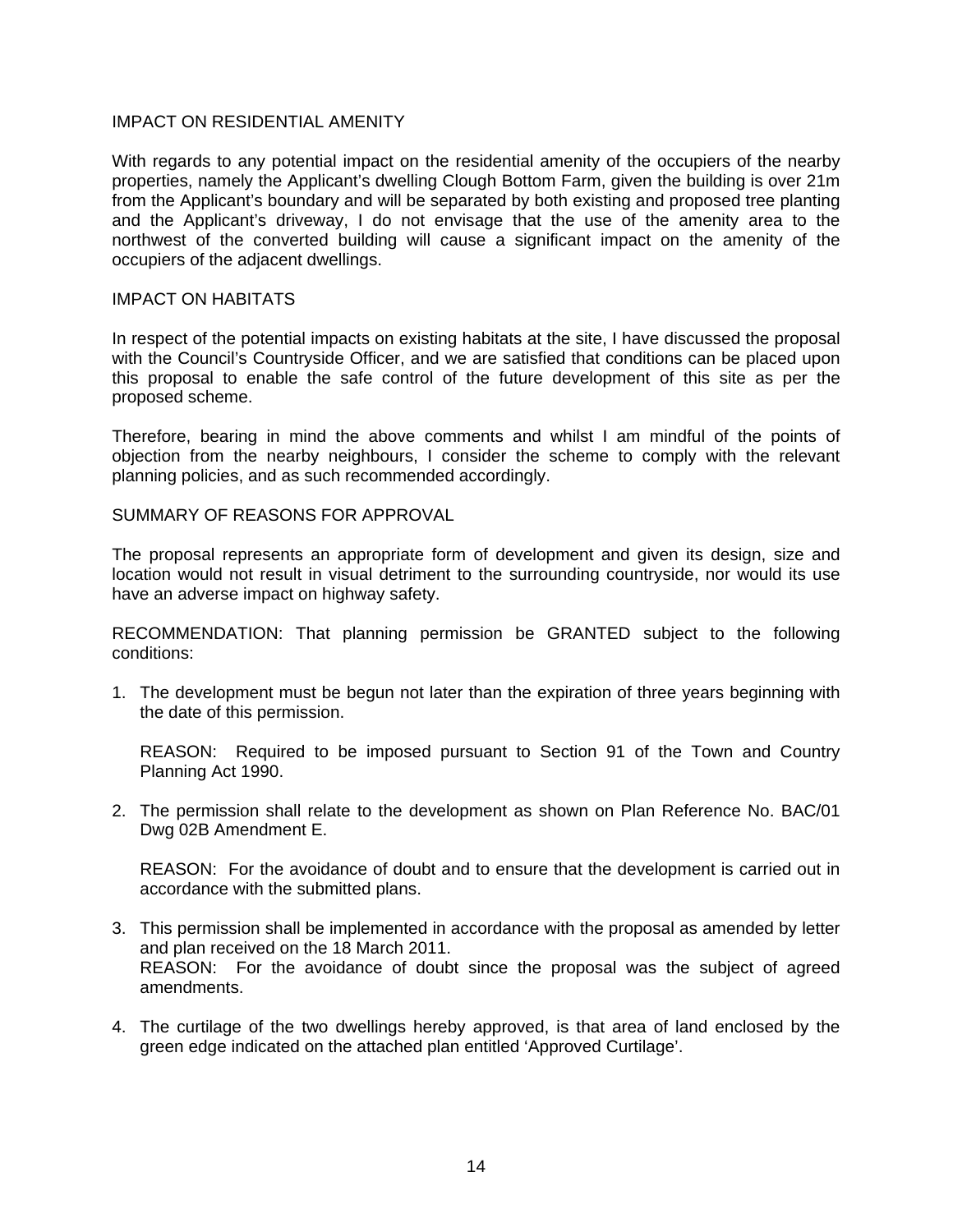REASON: For the avoidance of doubt as the proposal was the subject of agreed amendments in the interest of visual amenity, in compliance with Policies G1 and ENV1 of the Local Plan.

5. Precise specifications and samples of walling and roofing materials and details of any window and door surrounds including materials to be used shall have been submitted to and approved in writing by the Local Planning Authority before their use in the proposed works.

 REASON: In order that the Local Planning Authority may ensure that the materials to be used are appropriate to the locality in accordance with Policy G1 of the Ribble Valley Districtwide Local Plan.

6. All doors and windows shall be in timber and retained as such in perpetuity.

 REASON: To comply with Policies G1, H16 and H17 of the Ribble Valley Districtwide Local Plan to ensure a satisfactory standard of appearance in the interests of visual amenity.

7. Notwithstanding the details shown upon the approved plans, the proposed Velux roof lights shall be of the Conservation Type, recessed with a flush fitting, details of which shall be further submitted to and approved by the Local Planning Authority before development commences upon the site.

 REASON: In the interests of visual amenity in order to retain the character of the barn and to comply with Policies G1, H16 and H17 of the Ribble Valley Districtwide Local Plan.

8. Notwithstanding the provisions of the Town and Country Planning (General Permitted Development) Order 2008 (or any Order revoking or re-enacting that Order) any future extensions and/or alterations to the dwellings, and any future additional structures, hard standing or fences including any development within the curtilage, as defined in Schedule 2 Part 1 Classes A to H and Part II Class A shall not be carried out without the formal written consent of the Local Planning Authority.

 REASON: In order that the Local Planning Authority shall retain effective control over the site to ensure the future protection of the character and appearance of the building in compliance with Policy ENV1 of the Ribble Valley Districtwide Local Plan.

9. Notwithstanding the provisions of the Town and Country Planning (General Permitted Development) Order 1995 (or any Order amending, revoking or re-enacting that Order) the building shall not be altered by the insertion of any window or doorway without the formal written permission of the Local Planning Authority.

 REASON: In order to safeguard nearby residential amenity in accordance with Policy G1 of the Ribble Valley Districtwide Local Plan.

10. The proposed garage shall not be used for any purpose (including any purpose ordinarily incidental to the enjoyment of the dwelling house as such) which would preclude its use for the parking of a private motor vehicle.

 REASON: In the interests of visual amenity and to facilitate adequate vehicle parking and/or turning facilities to serve the dwelling in accordance with Policy G1 of the Ribble Valley Districtwide Local Plan.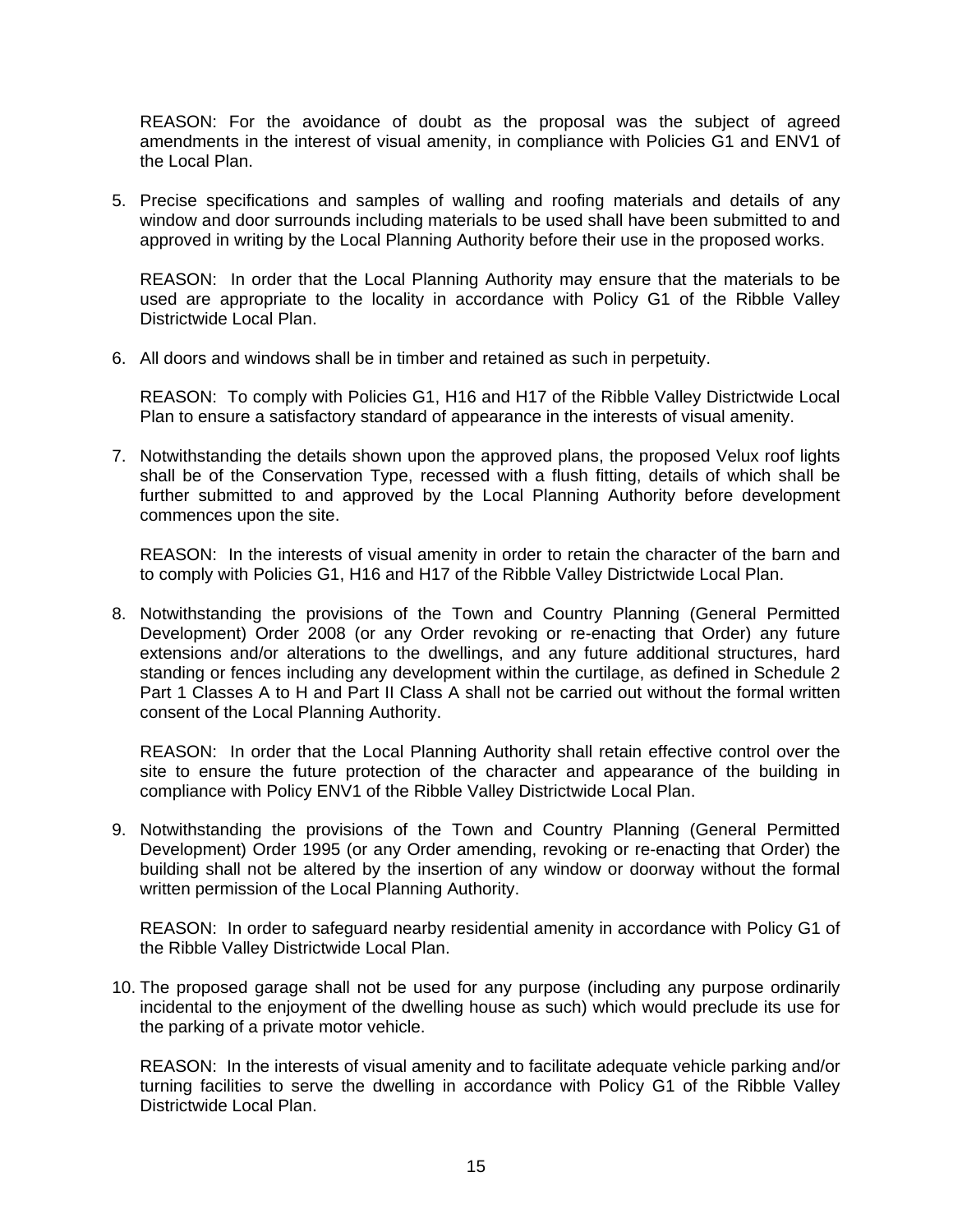11. The development hereby permitted shall not be commenced until full details of the proposed hard and soft landscaping of the site, and materials proposed to be used, have been submitted to, and approved in writing by, the Local Planning Authority. The scheme shall include details of the permeable driveway surface and the paving proposed to be used and the construction methods for the new stonewall to the southeast corner of the site, and details of the new gates.

 REASON: In the interests of the amenity of the area and to comply with Policies G1, ENV1, H15, H16 and H17 of the Ribble Valley Districtwide Local Plan.

12. Prior to the commencement of development, the surface of the access track on to the site shall be improved for the approved residential use. Details of this shall be submitted to and approved in writing by the Local Planning Authority prior to work commencing.

REASON: In the interests of highland safety.

#### **INFORMATIVES**

- 1. The foul drainage from the proposed development shall be discharged to a septic tank and soakaway system which meets the requirements of British Standard BS6297:1983, there shall be no connection to any watercourse or land drainage system and no part of the soakaway system is situated within 10m of any ditch or watercourse or within 50m of any well, borehole or spring.
- 2. Under the terms of the Water Resources Act 1991, the prior written consent of the Environment Agency may be required for any discharge of sewage or trade effluent into water including groundwater and may be required for any discharge of surface water liable to contamination of such controlled waters or for any discharge of sewage or trade effluent from buildings or fixed plant or into waters which are not controlled waters. Such consents must comply with the requirements of the Groundwater Regulations 1998 including prior investigation, technical precautions and requisite surveillance and may be withheld. (Controlled waters include rivers, streams, groundwater, reservoirs, estuaries and coastal waters).

APPLICATION NO: 3/2011/0009/P (GRID REF: SD 373542 437714) APPLICATION TO REMOVE CONDITION NUMBER 3 OF PLANNING PERMISSION 3/2008/0343/P TO ALLOW THE GARAGE/ANNEX TO BE USED AS A SEPARATE RESIDENTIAL UNIT AT THORNEYCROFT, CLITHEROE ROAD, BARROW

PARISH COUNCIL: Objects to the proposal and comments that the Parish Council has previously provided extensive documentation to RVBC in that objections will continue to be made until the infrastructure issues are addressed. The principal of building more settlement in an area in which the present infrastructure is unable to cope needs to be addressed. Consistent with this Policy, this application would result in an increase of residential usage without an attendant increase in infrastructure.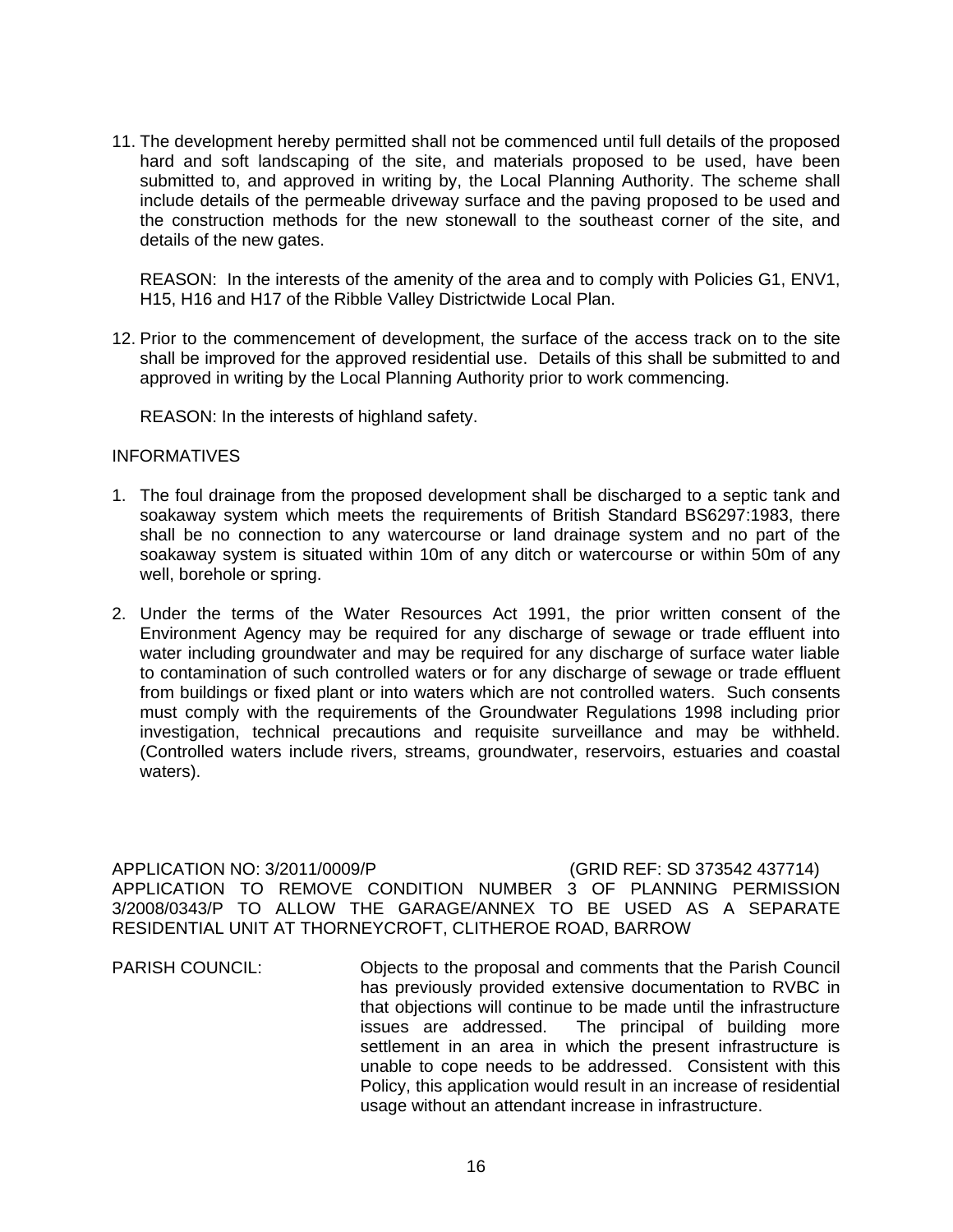ENVIRONMENT DIRECTORATE (COUNTY SURVEYOR): Has no objections to the application on highway safety grounds subject to the retention of existing driveway parking for both units as shown on the additional plan received by the Local Planning Authority on 18 March 2011.

| <b>ADDITIONAL</b>       | None received. |
|-------------------------|----------------|
| <b>REPRESENTATIONS:</b> |                |

#### **Proposal**

In this case, I consider it appropriate to describe the proposal following an explanation of two previous applications relating to the site.

The application relates to a semi-detached property that originally had a large detached garage that extended almost the length of its rear garden. It was 13.3m long and 6.4m wide for the front 8.3m and 5.8m wide to the rear 5m. It had an eaves height of 3.2m and a ridge height of 4.6m and was of brick construction with a corrugated steel sheet roof.

Permission was granted (3/2006/0022/P) to convert the garage into an annex comprising a single garage, bed-sitting room, kitchen, vestibule, hall, cloakroom and shower room. That permission was subject to a condition that the annex should only be used as an extended family unit.

No works were carried out in respect of that permission, but a subsequent application (3/2008/0343/P) sought permission to demolish the existing garage and for a new building to be erected with basically the same footprint, exactly the same maximum dimensions and exactly the same height. The accommodation was the same as that comprised in the previous conversion permission, including the inclusion of a single garage.

The amended proposal was considered to be acceptable and permission was therefore granted subject to the same occupancy condition (No 3) as imposed on the original permission. Permission 3/2008/0343/P was implemented and the accommodation has been used as an annex in accordance with the condition.

This application seeks to remove condition number 3 of permission 3/2008/0343/P to allow the annex to be used as a self-contained residential unit.

On an additional plan received by the Local Planning Authority on 18 March 2011, the applicant shows the proposed formation of a boundary running from the front to the rear of the existing curtilage in order to form separate curtilages for the two properties. The plan shows an existing driveway in front of the proposed separate unit (existing annex) with a patio area at the rear. For the existing property, Thorneycroft, there is an existing parking area at the front, and its existing rear garden would be retained. The existing hard surfaced parking areas can accommodate two cars for each dwelling.

No external alterations to the annex building itself are proposed in the application.

#### **Site Location**

Thorneycroft is the southern unit in a semi-detached pair of houses on the west side of Clitheroe Road, Barrow. It is immediately adjoined to the south by an unmade access road which runs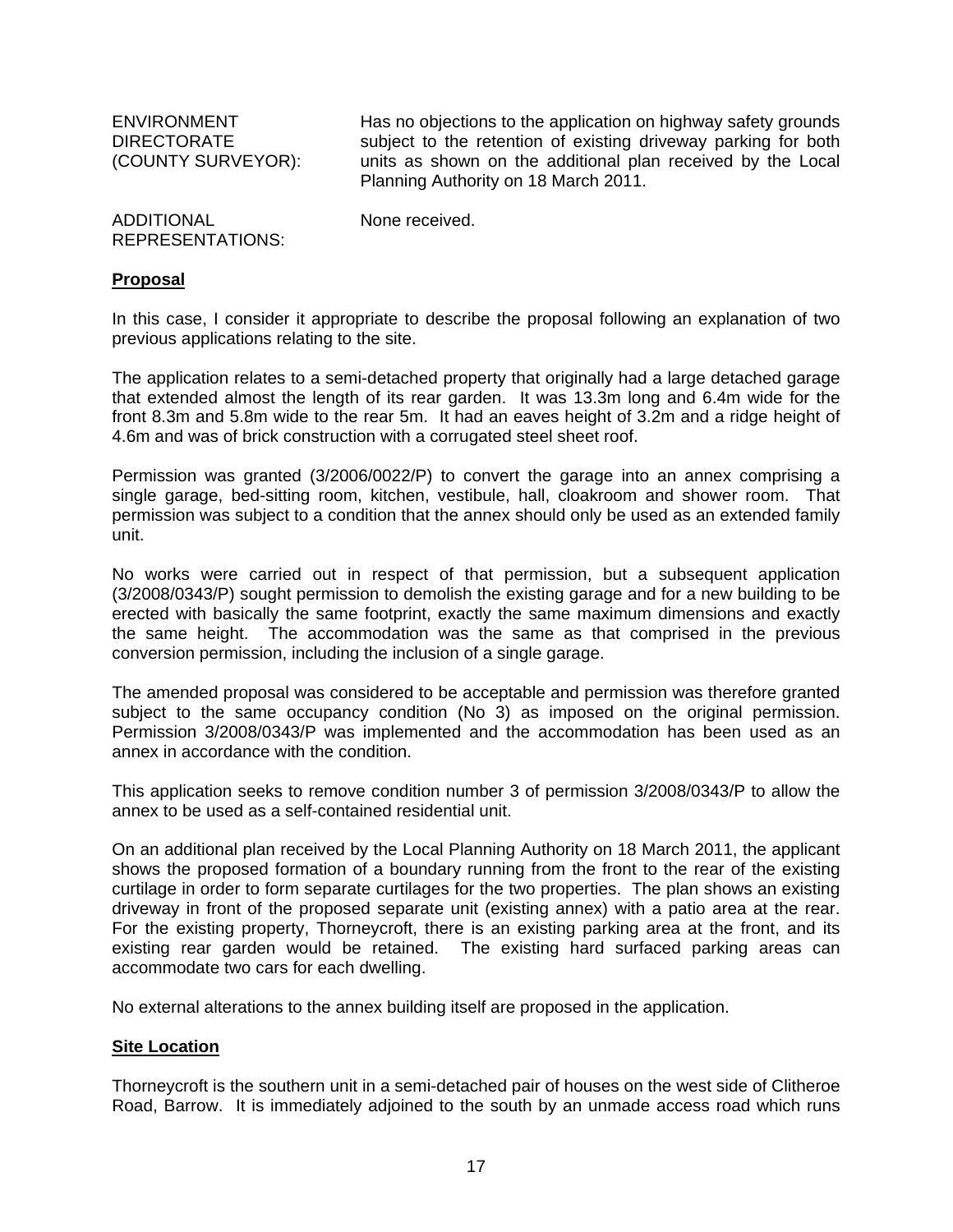down the rear of the terrace of houses known as Bramley View. The side elevation and rear yard of number 10 Bramley View adjoin the other side of the access road.

The site is outside the settlement boundary of Barrow and is adjoined at the rear by open fields.

#### **Relevant History**

3/2006/0022/P – Conversion of detached garage into an annex. Approved with conditions.

3/2008/0343/P – Demolition and rebuilding of existing garage to form an annex. Approved with conditions.

## **Relevant Policies**

Policy G1 - Development Control. Policy G5 - Settlement Strategy. Policy ENV3 - Development in Open Countryside. Policy H15 - Building Conversions - Location. Policy H16 - Building Conversions - Building to be Converted. Policy H17 - Building Conversions - Design Matters. PPS3: Housing.

## **Environmental, AONB, Human Rights and Other Issues**

Matters for consideration are the principle of the development, impact on highway safety and potential effects on visual amenity and the amenities of nearby residents.

With regards to the first consideration, now that the Council is in a situation where a five year housing land supply cannot be identified, residential development should be favourably considered taking account of the requirements of PPS3 and the relevant saved policies of the Local Plan. In practice, what we presently have, is an established building, the occupation of which is restricted by a condition. In many ways, this application to remove that condition is little different than this being a form of conversion. Numerous permissions have recently been granted for the removal of existing restrictive occupancy conditions (such as holiday let conditions) to allow existing buildings to become dwellings for unrestricted occupation. To be consistent with such recent permissions, I consider that this application should be treated as tantamount to a conversion.

The property is not within any settlement boundary. Saved policy H2 of the Local Plan allows for the conversion of buildings to dwellings in the open countryside subject to certain criteria. Policies H15, H16 and H17 provide more detailed criteria. The explanatory text to Policy H17 says that 'the conversion of appropriate buildings within settlements or which form part of already defined groups is acceptable'. The application property is within a row of 19 dwellings on the west side of Whalley Road. The row of properties is adjoined to the south by the Eagle at Barrow restaurant and Whalley Industrial Park is on the opposite side of the road. The property therefore forms part of an established group of buildings. As such, I consider the use of the existing annex building as a separate self contained dwelling to be acceptable in principle.

With regards to highway safety, the County Surveyor has no objections in principle subject to the retention of off-street parking spaces for both units as shown on the additional plan received on 18 March 2011.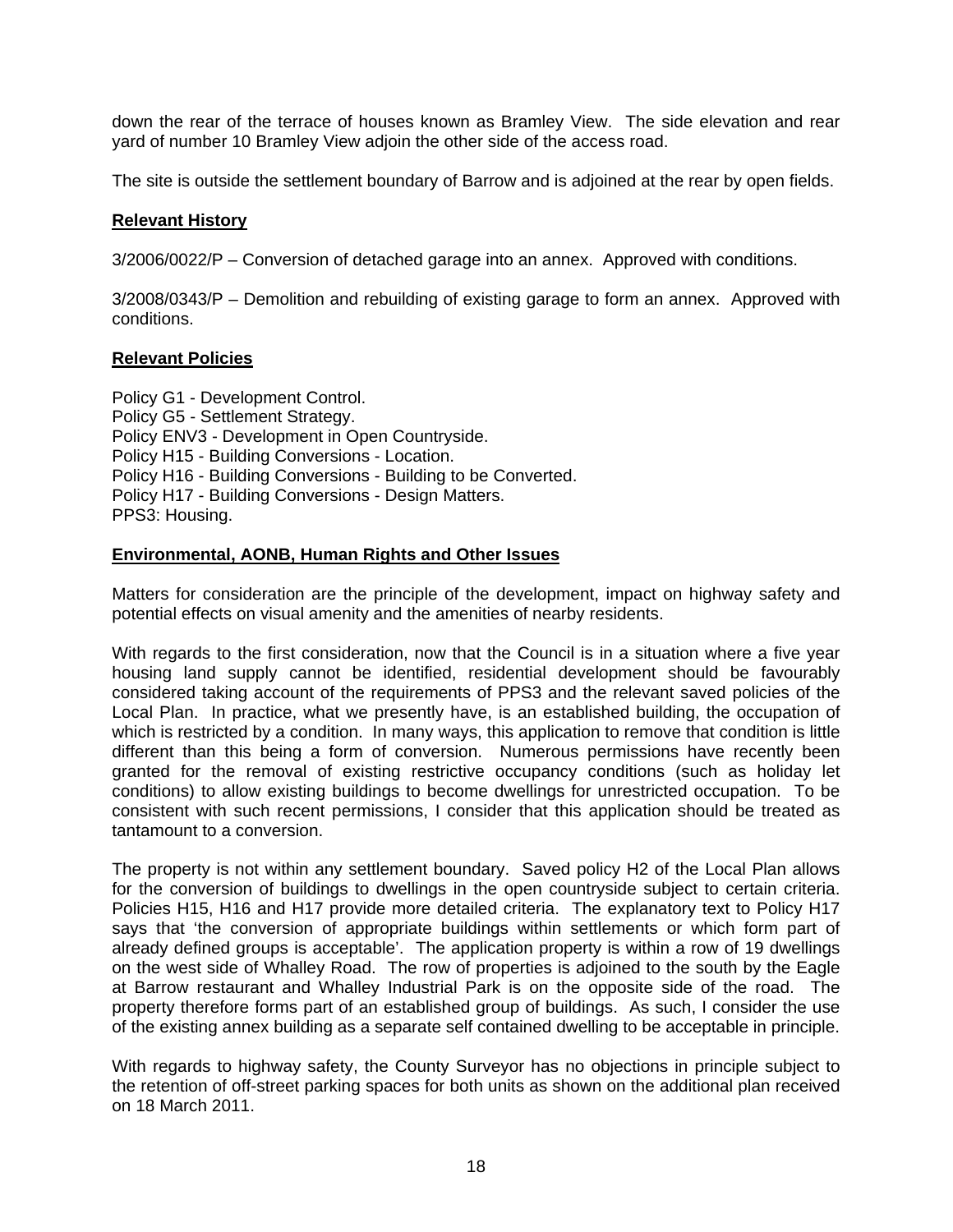With regards to visual amenity, no external alterations to the building are proposed. I do not consider that any boundary fence to divide the curtilage would have any seriously detrimental effects on visual amenity.

With regards to the amenities of nearby residents, care was taken in the design of the building in application 3/2008/0343/P to ensure that the privacy and amenities of adjoining residents were not compromised. There are not even any windows in the northern side elevation that would look directly over what is to be the rear garden area of the original main dwelling, Thorneycroft. Subject to conditions to prevent any alterations (such as additional windows) I do not consider that the privacy of adjoining properties would be adversely affected by the occupation of the annex as an independent unit. Similarly, I do not consider that the independent occupation of this relatively small unit would result in any significant changes in the level of noise and general activity, and as such would not adversely impact upon neighbours in this particular regard.

In response to the comments of the Parish Council, I do not consider that the occupation of this annex as an independent dwelling will place any greater demands on the local infrastructure than its continued occupation as an annex.

Overall, subject to appropriate conditions, I consider the deletion of the condition as requested to be acceptable in principle and with regards to the resultant effects upon visual amenity, the amenities of nearby residents and highway safety.

## SUMMARY OF REASONS FOR APPROVAL

The deletion of the condition would result in the provision of a small residential unit in a sustainable location without any seriously detrimental effects upon visual amenity, the amenities of nearby residents or highway safety.

RECOMMENDATION: That planning permission be GRANTED subject to the following condition(s):

1. Prior to the first occupation of the annex as an independent dwelling, separate curtilages for the two dwellings shall be formed by the erection of a wall or fence in the position shown on the additional plan received on 18 March 2011 in accordance with details that have first been submitted to and approved in writing by the Local Planning Authority. Thereafter, the physical boundary between the two curtilages shall be permanently retained to the satisfaction of the Local Planning Authority.

 REASON: To ensure a satisfactory level of privacy and amenity for the occupiers of the two units and to comply with Policy G1 of the Ribble Valley Districtwide Local Plan.

2. The existing hard surfaced parking areas in front of both residential units shall be retained in perpetuity to the satisfaction of the Local Planning Authority.

 REASON: To ensure the satisfactory provision of off-street parking spaces for both units in the interests of highway safety and to comply with Policy G1 of the Ribble Valley Districtwide Local Plan.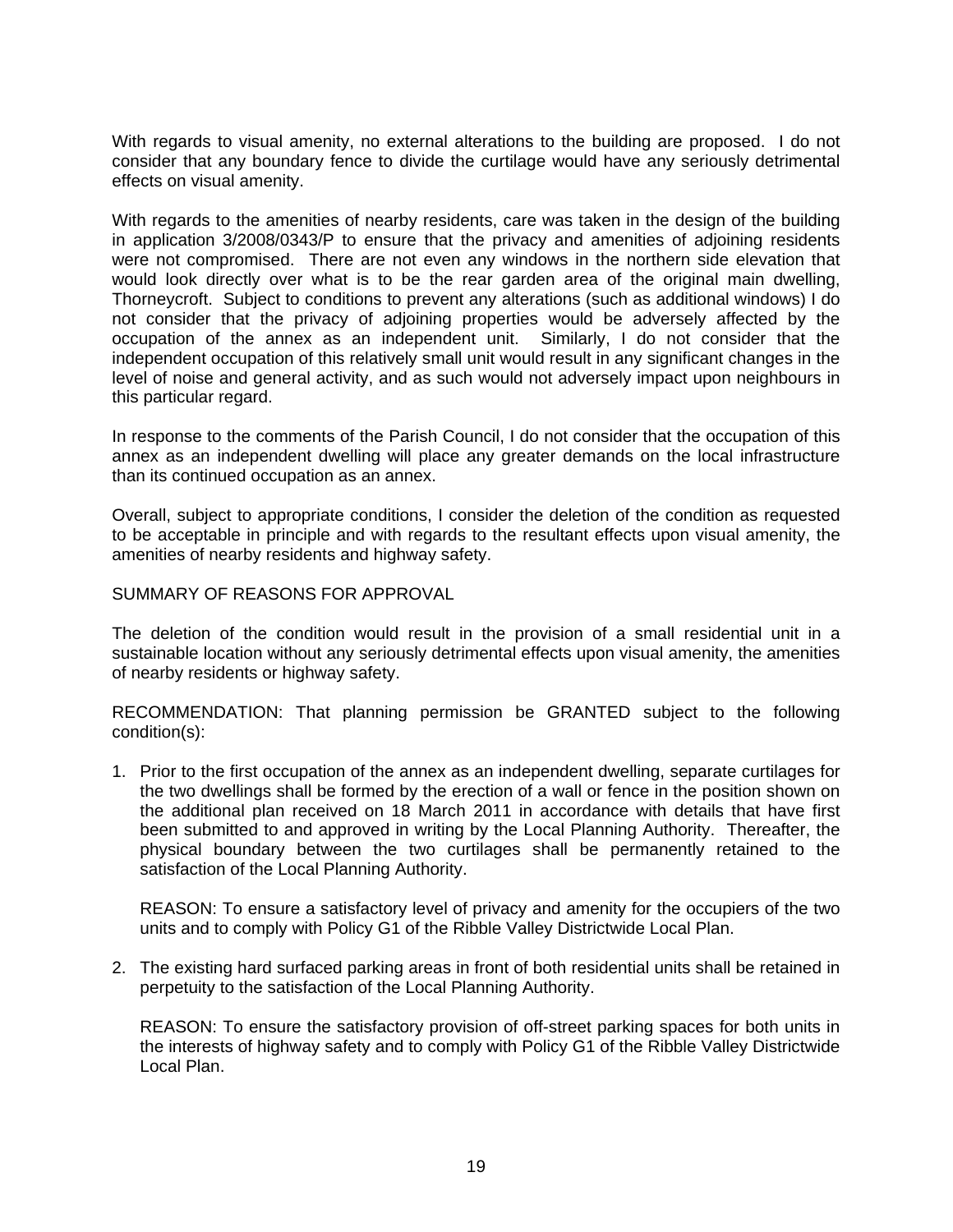3. Notwithstanding the provisions of the Town and Country Planning (General Permitted Development) (Amendment) (No 2) (England) Order 2008 (or any Order revoking or reenacting that Order) any future extensions and/or alterations to the dwelling, (ie the former annex) including the formation of any additional door or window openings, and any development within its curtilage as defined in the Schedule to Part 1 Classes A to E shall not be carried out unless a further planning permission has first been granted in respect thereof.

 REASON: In the interests of the amenities of nearby residents in accordance with Policy G1 of the Ribble Valley Districtwide Local Plan.

APPLICATION NO: 3/2011/0096/P (GRID REF: SD 369944 436647) PROPOSED ERECTION OF TWO STOREY DWELLING AND AMENDMENTS TO LAYOUT AND FORMER LIVE/WORK STATUS OF PLANNING CONSENT 3/2010/0419 AT PLOT 1, WEAVERS LOFT, CHERRY DRIVE, BROCKHALL VILLAGE

- PARISH COUNCIL: Object to this application as the original application was granted for live/work units. The Parish Council feels that by passing this new application, Ribble Valley Borough Council would be backtracking on what was originally agreed.
- ADDITIONAL REPRESENTATIONS: One letter has been received which whilst not specifically objecting to this plot, raised concerns about the previous consent and that a dwelling in front of their property would lead to lack of privacy.

## **Proposal**

This proposal relates to plot 1 within a development of seven detached houses with associated work units off Cherry Drive, Brockhall Village for which permission was granted on appeal under reference 3/2007/1071/P. The dwelling originally approved on this plot had a single storey live/work unit and an attached double garage. This application now seeks the removal of the single storey live/work unit and the plot amended to incorporate an extension above the previously approved double garage. The dwelling is a three bedroom detached with double garage. It is to be constructed of a concrete roof with a mixture of brick and render as a walling material. The siting of the dwelling is in approximately the same location as the previously approved live/work unit although the removal of the work element which was the single storey extension to the rear of the main building means that the unit is further away from the woodland area which is subject to a Tree Preservation Order.

## **Site Location**

The application relates to one of seven approved plots and is adjacent to a previously approved detached dwelling in which there is no work element. The plot itself would back on to the units on Dickens Court and access to the site is from Cherry Drive. **Relevant History**

3/2006/0008/P – erection of 26 live/work units. Approved with conditions.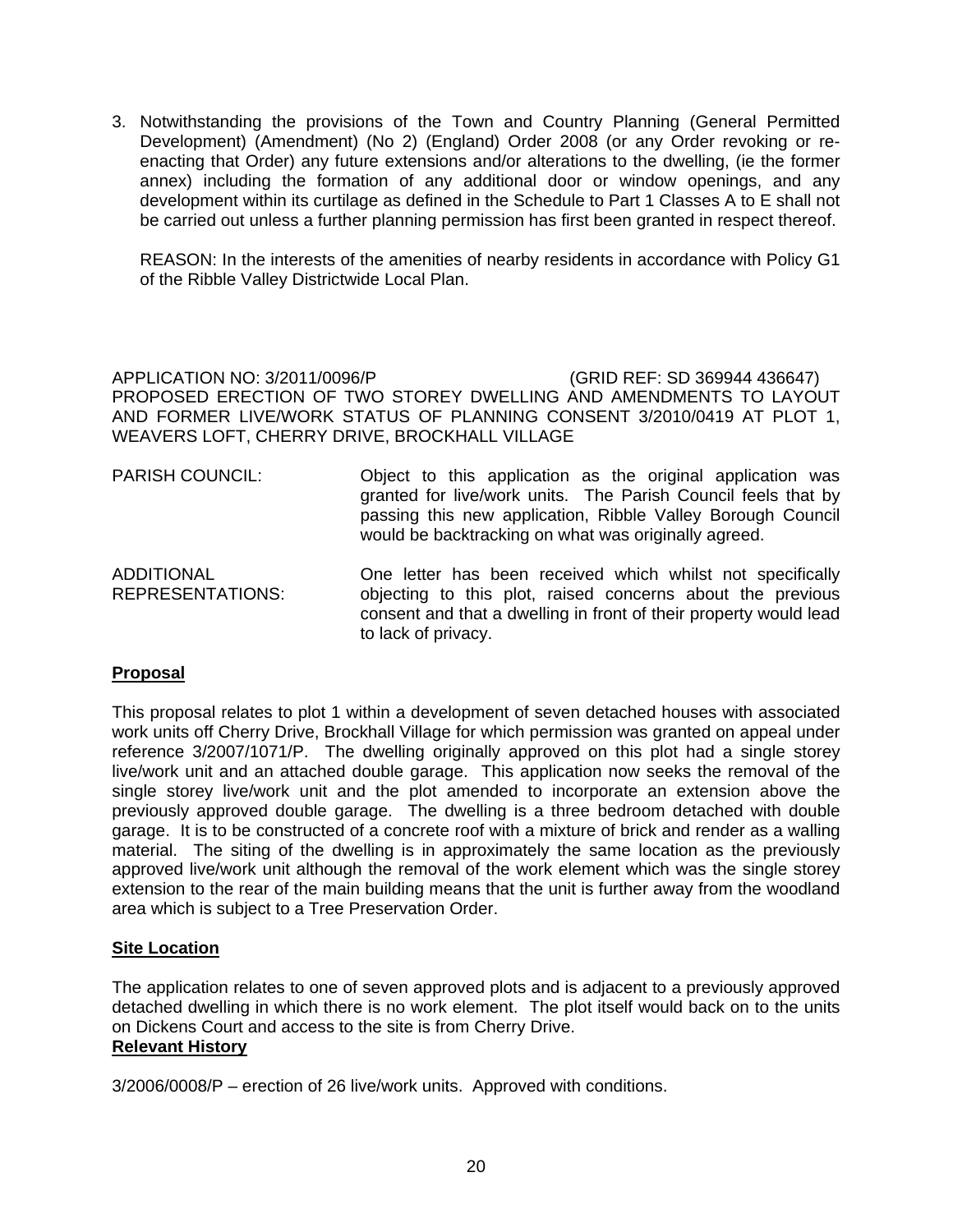3/2006/0830/P – erection of 24 live/work units. Approved with conditions.

3/2007/0740/P – 7 detached dwellings with associated work units. Withdrawn.

3/2007/1071/P – 7 detached dwellings with associated work. Granted on appeal.

## **Relevant Policies**

Policy A2 - Brockhall Area Policy. Policy G1 - Development Control. Policy ENV3 - Development in Open Countryside. Policy G5 - Settlement Strategy.

## **Environmental, AONB, Human Rights and Other Issues**

This application seeks permission for a change of house type and also to remove any restrictions to do with the work element of the previously approved schemes. The principle of a dwelling on this plot has been accepted and the principle of removal of live/work elements has been accepted on both the adjacent complex known as Eden Court and recently on plot 2 of Weavers Loft.

I note the concerns expressed by the Parish Council but I am of the opinion that given the previously approved dwelling on the adjacent plot, which no longer comprised of any work element as well as the recent consent on the adjacent complex known as Eden Court, which again established the principle of allowing purely residential, it would be wrong to resist this proposal. In determination of the previous scheme, consideration was given to the lack of the five year housing supply and as such it is no longer considered to be a requirement for a dwelling to have associated work space, as the exception policy is not necessary. Although it is regrettable that there is no mixed use, I am of the opinion it would be difficult to sustain a refusal given the previously referred to schemes. In relation to the additional representation, this does not relate to the application so is not relevant.

In relation to design the unit is consistent with similar dwellings in the locality and subject to a condition relating to obscure glazed widows on the first floor of the elevation facing Dickens Court, I do not believe there would be any significant harm to residential amenity. Overall, I can see no objections to the proposed amended house type.

#### SUMMARY OF REASONS FOR APPROVAL

The proposal has no significant detrimental impact on nearby residential amenity nor would it have an adverse visual impact.

RECOMMENDATION: That planning permission be GRANTED subject to the following condition(s):

1. The development must be begun no later than the expiration of three years beginning with the date of this permission.

 REASON: Required to be imposed in pursuance to Section 91 of the Town and Country Planning Act 1990.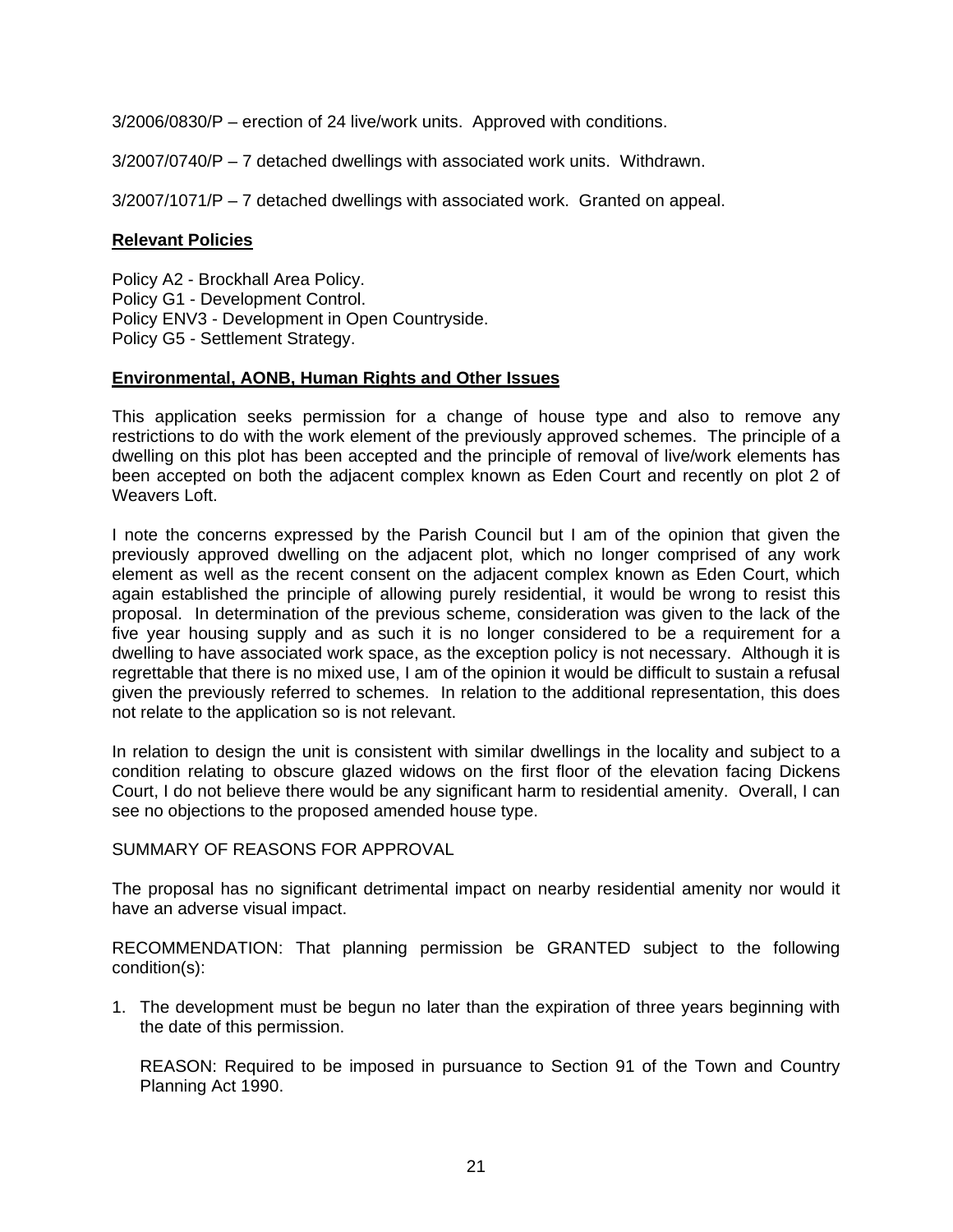2. The window(s) on the eastern elevation of first floor of the building shall be obscure glazed to the satisfaction of the Local Planning Authority and remain in that manner in perpetuity. Details of the glazing shall be submitted to the Local Planning Authority before occupation of the building. The secondary bedroom windows shown on plan No 2740/203 shall be fixed paned windows.

 REASON: In order to protect nearby residential amenity as required by with Policies G1 and H10 of the Ribble Valley Districtwide Local Plan.

3. No development shall take place until a survey of trees within and immediately adjacent to the site which forms part of Woodland reference W9 in the Brockhall Tree Preservation Order 1991 has been submitted to and approved in writing by the Local planning Authority. Any plan shall also incorporate detailed specification and location of fencing and any other measures to be taken for the protection of any retained trees from damage before or during the course of development.

 REASON: In the interest of the amenity of the area and to comply with Policy G1 of the District wide local plan.

4. The permission shall relate to the development as shown on Plan References 2740/103, 2740/202 and 2740/203 received with this application.

 REASON: For the avoidance of doubt and to ensure that the development is carried out in accordance with the submitted plans.

APPLICATION NO: 3/2011/0137/P (GRID REF: SD 360225 436956) PLACEMENT OF A SINGLE STOREY PORTABLE OFFICE UNIT WITH LINK TO EXISTING OFFCIES AT MILL FARM, PRESTON ROAD, LONGRIDGE, LANCASHIRE, PR3 3AN.

| <b>TOWN COUNCIL:</b>                         | No observations or comments have been received at the time<br>of the reports submission. |
|----------------------------------------------|------------------------------------------------------------------------------------------|
| <b>COUNTY SURVEYOR (LCC):</b>                | No observations or comments have been received at the time<br>of the reports submission. |
| <b>ADDITIONAL</b><br><b>REPRESENTATIONS:</b> | No additional representations have been made at the time of<br>the reports submission.   |

## **Proposal**

The application seeks permission for the erection of a single storey portable office unit with a link to the existing offices at Singletons Dairy. The Applicant notes that they are an expanding company that needs to employ additional staff, and this proposal is a short-term solution for the demand of additional office space on site prior to a more permanent building being erected on site.

## **Site Location**

The site is located centrally within Longridge, and is accessed off Preston Road.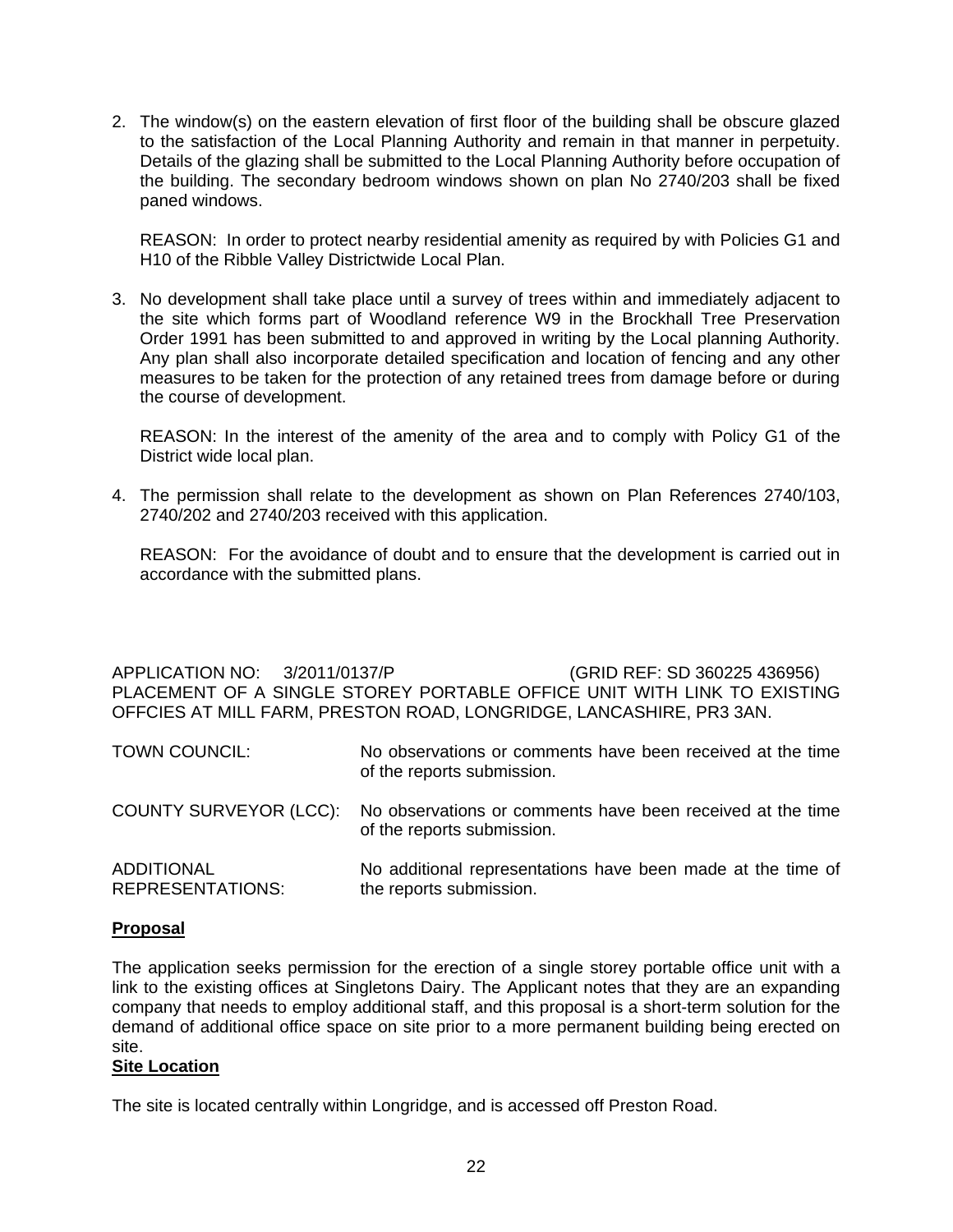## **Relevant History**

3/2004/1175/P - Proposed Chill Store for storage of cheese – Granted Conditionally.

3/1998/0859/P - Erect Cheese Store/Preparation Building for Produce. Creation of Parking for Oak Avenue Residents and new access – Granted Conditionally.

3/1995/0572/P – Extension to provide Store & Preparation of Produce for sale. Form Resident's Parking to Oak Avenue and new access – Granted Conditionally.

#### **Relevant Policies**

Policy G1 - Development Control. Policy EMP7 - Extensions/Expansions of Existing Firms.

#### **Environmental, AONB, Human Rights and Other Issues**

The main concerns with regards to this proposal are the visual impact of the proposed office building, any potential impact on highway safety/parking and any potential impact on the amenity of nearby neighbours.

#### VISUAL IMPACT / IMPACT ON AMENITY

The new office building will be located to the southeast corner of the site, adjacent to the boundary with Longridge High School. The building will be built on a concrete pad adjacent to the existing office building, and as such the existing boundary hedge to the south will be retained. There are no windows proposed in the elevation of the building facing directly towards the school playing fields, and it is sited over 40m from the nearest adjacent residential properties on Oak Avenue. The building is a prefabricated, modern construction, and given the location of it adjacent to other existing buildings, will not look out of place. On this basis, the visual impact of the proposed building is considered to be minimal, and it will have little if no potential impact on the amenity of nearby neighbours.

## HIGHWAY SAFETY AND PARKING

The LCC Traffic and Development Engineer has provided no formal response at the time of this reports submission, however given the limited number of potential additional employees at the site, it is considered that the proposed development is entirely acceptable and complies with the relevant Policies.

Bearing in mind the above, and that there is no objection to the principle of the proposal as it complies with Policy EMP7 of the Local Plan which notes that 'The expansion of existing firms within the main settlement will be allowed on land within or adjacent to their existing sites, provided no significant environmental problems are caused and the extension conforms to the other policies of the plan", I consider that the proposal is acceptable and in accordance with the relevant Planning Policies, and as such the application is recommended accordingly.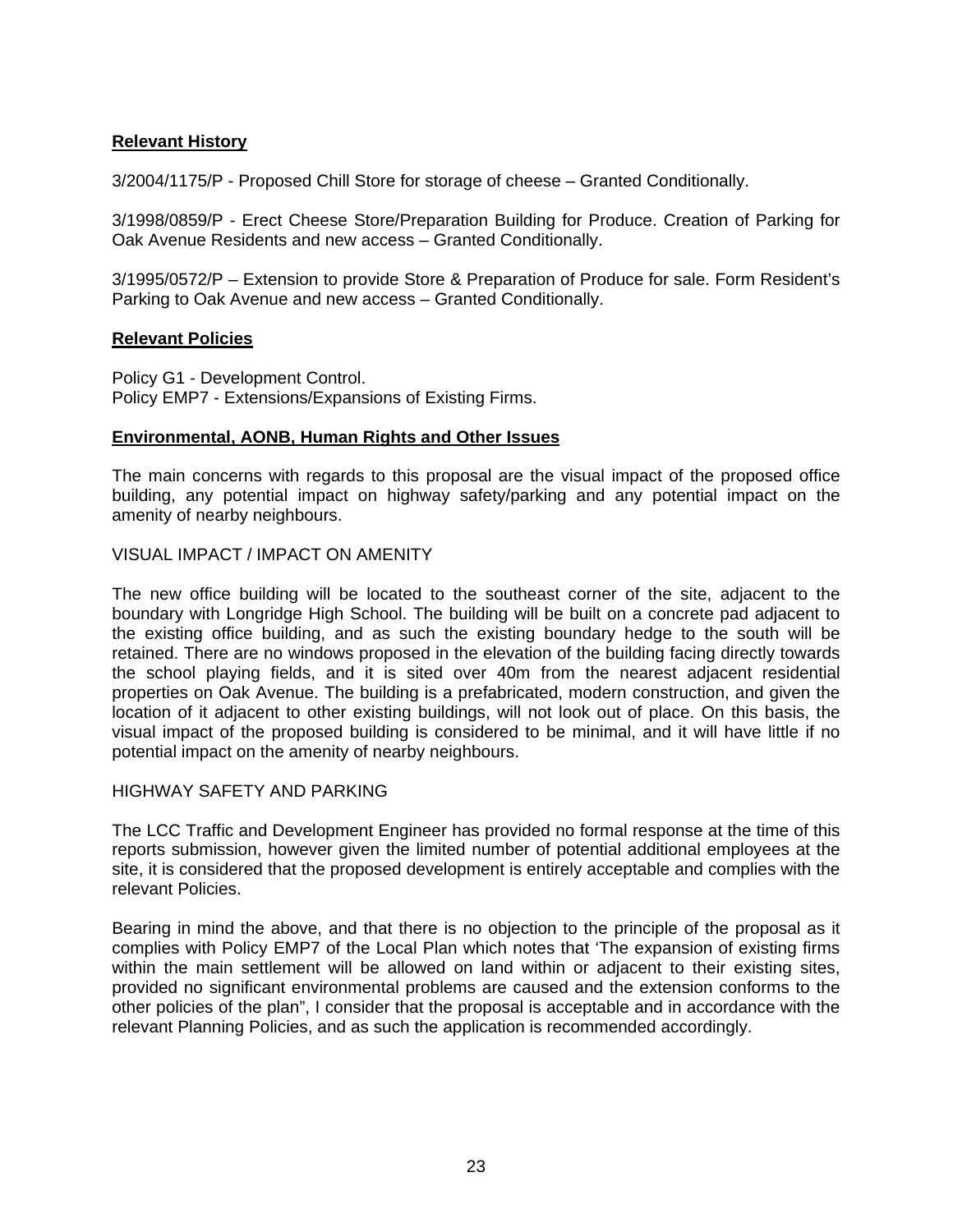#### SUMMARY OF REASONS FOR APPROVAL

The proposal has no significant detrimental impact on nearby residential amenity, nor would it have an adverse visual impact or be to the detriment of highway safety.

RECOMMENDATION: That planning permission be GRANTED subject to the following condition(s):

1. The development must be begun not later than the expiration of three years beginning with the date of this permission.

 REASON: Required to be imposed pursuant to Section 91 of the Town and Country Planning Act 1990.

2. The permission shall relate to the development as shown on Plan Drawing No's 2-Revision C and 038111 Revision S-0.

 REASON: For the avoidance of doubt and to ensure that the development is carried out in accordance with the submitted plans.

3. Prior to commencement of any site works, including delivery of building materials and excavations for foundations or services, the boundary hedge indicated on drawing no. 2- Revision C should be protected in accordance with the BS5837 [Trees in Relation to Construction]. This protection zone shall remain in place until all building work has been completed and all excess materials have been removed from site including soil/spoil and rubble. During the building works no excavations or changes in ground levels shall take place and no building materials/spoil/soil/rubble shall be stored or redistributed within the protection zone.

 REASON: In order to ensure that the boundary hedge is afforded maximum physical protection from the adverse affects of development.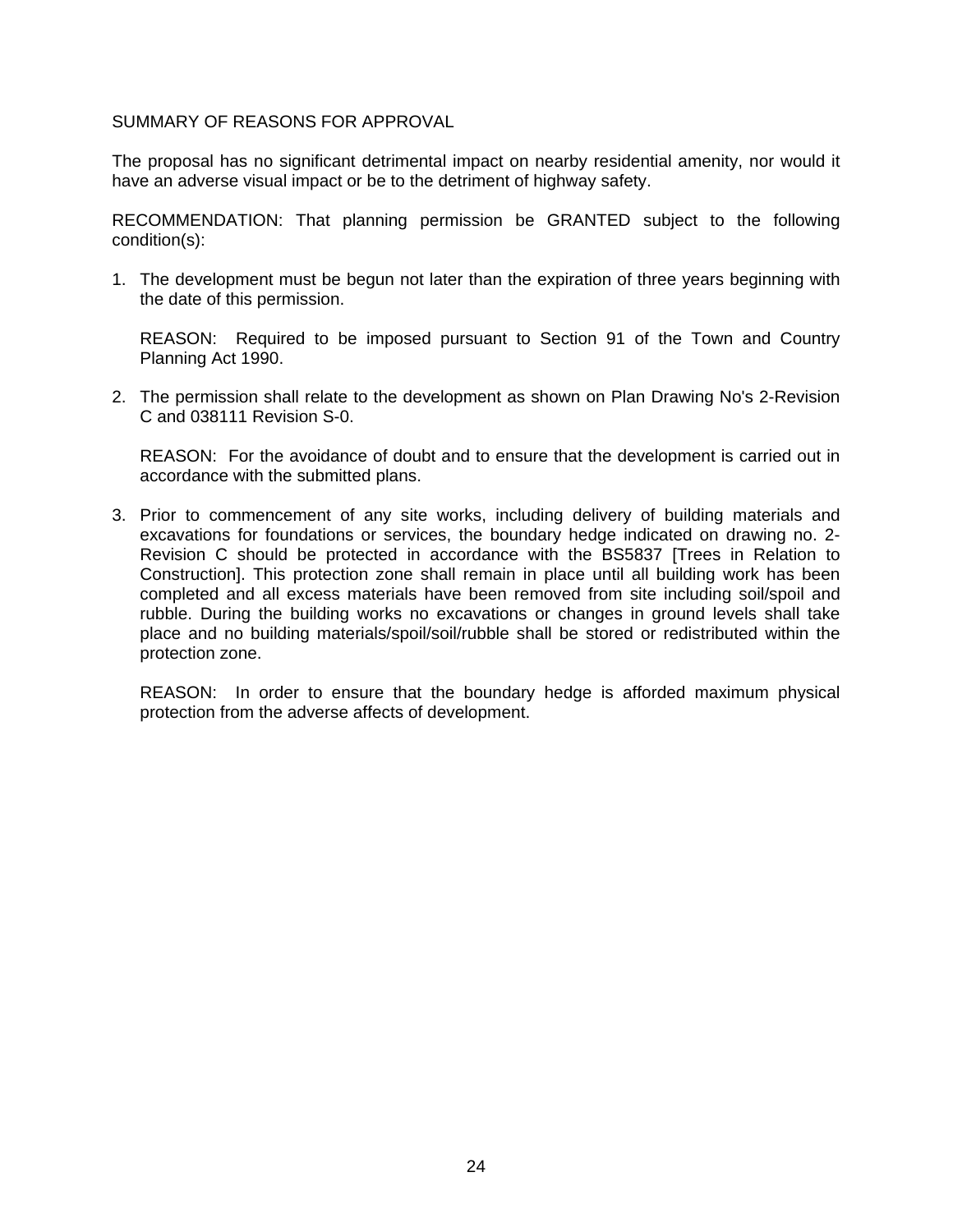## **C APPLICATIONS WHICH THE DIRECTOR OF COMMUNITY SERVICES RECOMMENDS FOR REFUSAL**

APPLICATION NO: 3/2011/0014/P (CAC) & 3/2011/0015/P (FULL CONSENT) (GRID REF: SD 373391 436156) PROPOSED DEMOLITION OF FORMER NURSERY AND ERECTION OF A NEW RETAIL AND OFFICE BUILDING WITH CAR PARKING. RESUBMISSION AT 7 ACCRINGTON ROAD, **WHALLEY** 

PARISH COUNCIL: Object -

- i) A travel plan has not been included. The planned parking provision is inadequate for the office workers, clients, visitors, shop keepers and customers. Each business needs to provide its own travel plan to be approved by the Borough Council and planning officers. Alternatively, evoke a 106 Agreement that each office provides suitable parking spaces.
- ii) The viability of cars actually accessing the proposed spaces again has not been addressed. The western entrance is in direct conflict with movements at the throat of the public car park. The eastern entrance is too confined for ease of access. The car parking spaces are not viable; it is likely that a later planning application will request a change of use and utilise these spaces for office/retail development.
- iii) The resultant increase in traffic will have a detrimental impact to an area already suffering congestion.

No objection in principle to this application on highway safety grounds.

However, it must be made explicit that the four spaces that are being provided are for staff only and that any additional vehicles parked on the access roads will be causing an obstruction.

In addition, the condition of the carriageway surface of the service road providing access to the sub-station should be improved to ensure that debris is not drawn onto the highway. At present vehicle movements are very infrequent and do not involve any turning movements within the access road. The frequency of movements will increase as a consequence of this development and the surface could become damaged as a result.

LANCASHIRE COUNTY COUNCIL (HIGHWAYS):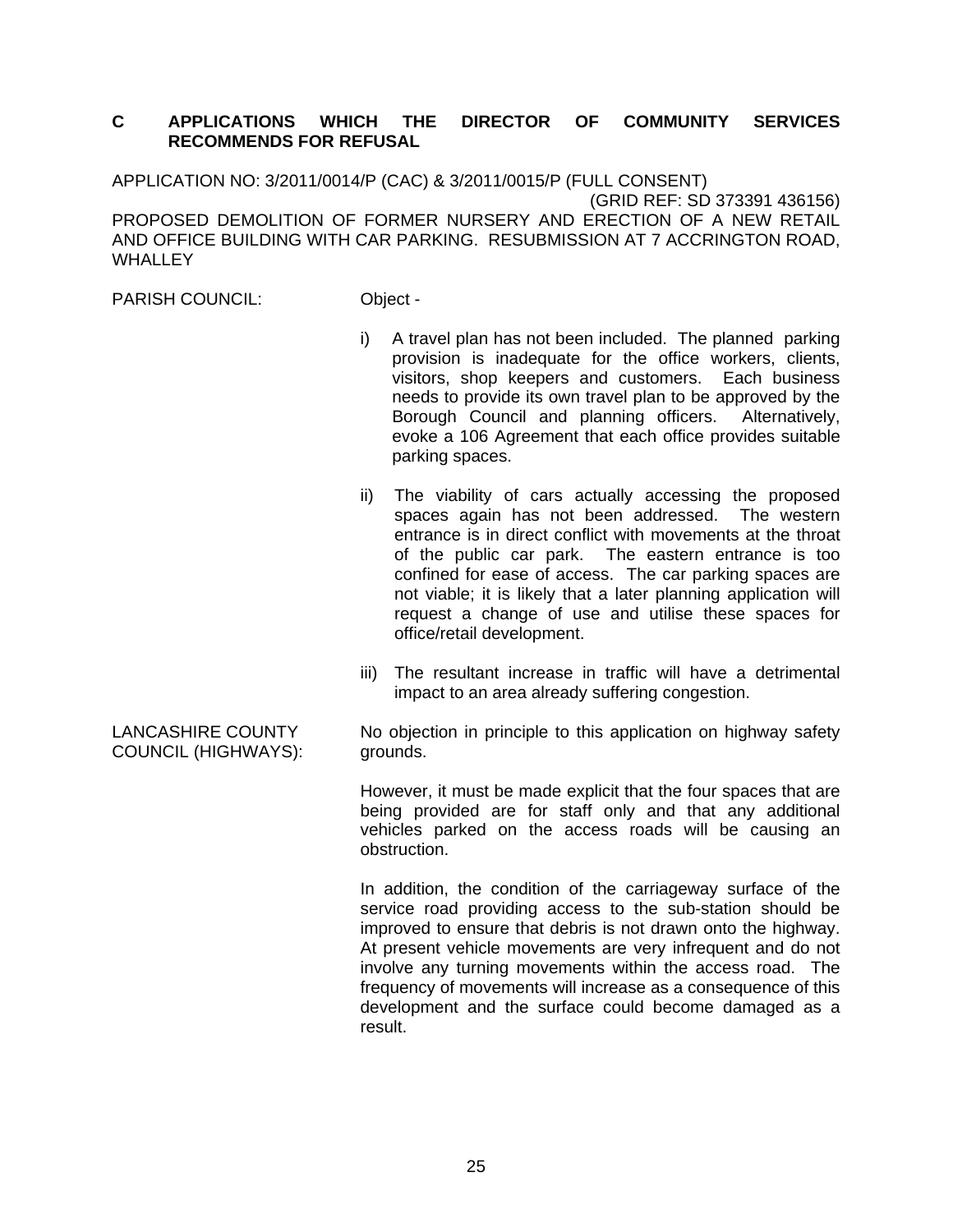Therefore, that part of the access extending from the edge of the highway boundary for a minimum distance of 20m into the site shall be appropriately paved in tarmacadam, concrete, block paviours or other approved materials. This is to prevent loose surface material from being carried on to the public highway thus causing a potential source of danger to other road users.

The parking provisions outlined in the application are lower than would normally be anticipated for a development of this type and size. However, the proximity of pay and display parking available within the immediate vicinity of the site can accommodate any additional demand from the proposed development. In addition, the bus interchange provides a range of services throughout the day and is conveniently situated close to the proposed development.

ANCIENT MONUMENTS (Comments received after 3 February Committee)

SOCIETY:

The Ancient Monuments Society responded to a previous application for this site on 25 February 2009 (Ref 3/2009/0047). The response then was that the new building would neither preserve nor enhance the character of the Whalley Conservation Area.

Having considered the latest proposal the Ancient Monuments Society comment that:

- i) The form of the main block evokes C18 architecture, but its detailing clearly marks it out as a modern building. The regular quoining, uniformly sized windows and identical blocks of stone bring no variation to the façade and make it appear rather repetitive and stolid.
- ii) The Neo-Victorian shop front sits awkwardly, especially given its distended width, on the large front extension and creates a curious juxtaposition which has no historical precedent.

Please let us know the decision on this application in accordance with the direction in Annex A of ODPM Circular 09/2005 (DCMS –1/2005).

ENGLISH HERITAGE: Do not consider it necessary under the relevant statutory provisions for English Heritage to be notified.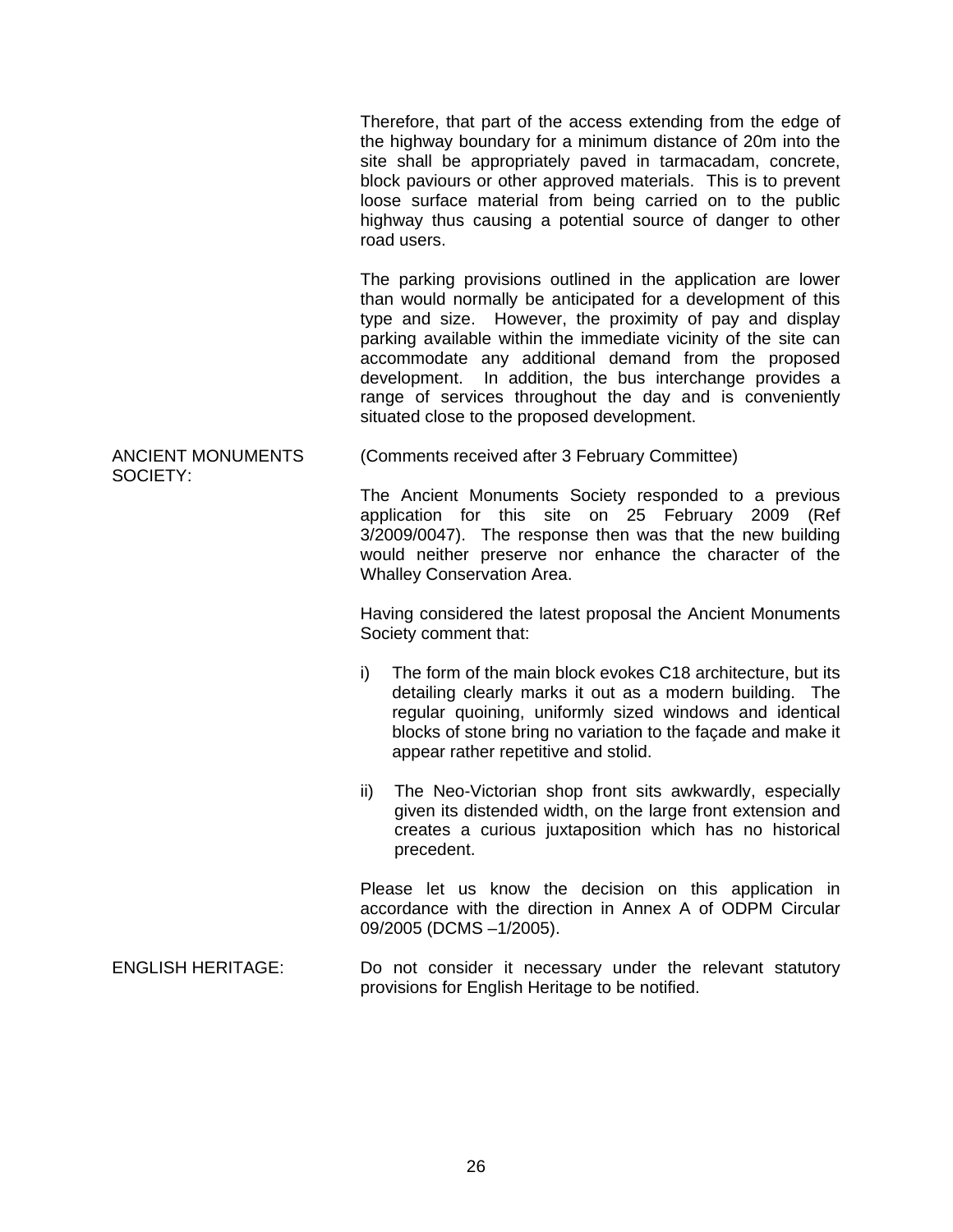| UNITED UTILITIES:                            | No objection to the proposal. A number of comments are<br>made including "the developer should be aware of the public<br>sewer on the boundary of the site. We will require an access<br>strip width of 6m, 3 m either side of the centre line of the sewer<br>which is in accordance with the minimum distances specified in<br>the current issue of 'Sewers for Adoption' for maintenance or<br>replacement".                                                                                                                                                                                                                                                                                                                                                                               |  |
|----------------------------------------------|-----------------------------------------------------------------------------------------------------------------------------------------------------------------------------------------------------------------------------------------------------------------------------------------------------------------------------------------------------------------------------------------------------------------------------------------------------------------------------------------------------------------------------------------------------------------------------------------------------------------------------------------------------------------------------------------------------------------------------------------------------------------------------------------------|--|
| <b>RVBC (COUNTRYSIDE</b><br>OFFICER - BATS): | A protected species condition is suggested ie<br>"In the unlikely event that any bats are found during the work,<br>you shall stop work and contact the licensed ecologist, who<br>carried out the protected species survey dated 27 September<br>2007, for further advice"                                                                                                                                                                                                                                                                                                                                                                                                                                                                                                                   |  |
| <b>ADDITIONAL</b><br><b>REPRESENTATIONS:</b> | Based on the original submission a letter of objection has been<br>received from a Whalley resident stating:<br>the scale is too great.<br>i)<br>the chimneys are too narrow.<br>ii)<br>the shop front is out of proportion (too wide)<br>iii)<br>the site is over crowded.<br>iv)<br>East and West elevations (visible from Accrington Road,<br>V)<br>are marred by the integral garages for which there is<br>obviously no 'Victorian' input.<br>no discussion of proposed stone or pointing.<br>Vİ) —<br>the 'T' shape is wrong from an architectural viewpoint -<br>Vii)<br>more about maximising the site for commercial gain rather<br>than enhancing the conservation area?<br>viii) a worthy design is required because of the proximity of the<br>site to the centre of the village. |  |

## **Proposal**

Conservation Area Consent is sought for the demolition of two mid-late Twentieth Century former nursery buildings. Planning permission is sought for the redevelopment of the site with a retail and office building. The proposed building is shown to be three storey and to have a 'T' shaped plan (5 bay range with projecting 3 bay central wing). The ground floor of the wing has three shop fronts. Hipped roofs of blue slate. Walls of stone and render. Maximum width 14m, maximum depth 13.8m and height to eaves and ridge of 7.7m and 10.5m respectively. Four space car parking in ground floor undercroft. Cycle parking and bin storage to rear of building. No information in respect of proposed number of employees.

A design and access statement has been submitted. This describes the existing children's day nursery as single storey with white painted walls and a blue slate roof. It retains its original appearance as a bungalow (sic) despite the change of use in 1991. Behind it is a single storey flat roof building. An unfavourable OFSTED report forced the closure of the nursery in 2005/06 since when the premises has stood vacant.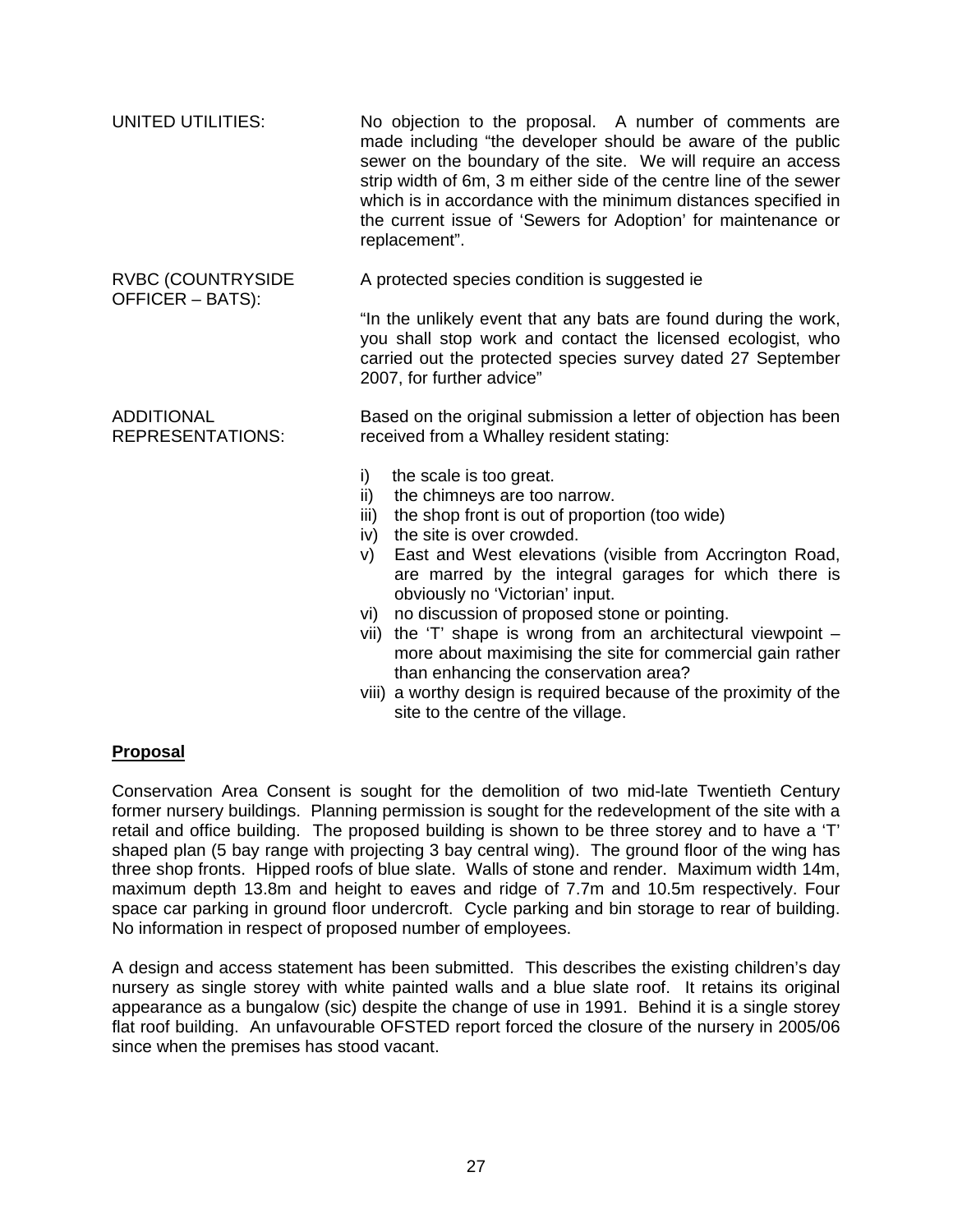4.2 of the Design and Access Statement acknowledges that the 'T' shaped plan of the proposed building is a product of site dimension constraints.

3.4 and 3.9 suggest that the proposed development has been informed by Planning Policy Guidance Note 15 (replaced by Planning Policy Statement 5 and the accompanying Historic Environment Planning Practice Guide in March 2010).

The 3 February 2011 Committee requested that the applications be deferred to give an opportunity for further discussions between officers and the applicant on the points raised in Committee. A meeting was held with the applicant and his agent on 18 February 2011 where Committee's specific concerns as to the proposed form of the shop front, roof and chimneys was discussed. An architect also attended and advised of the design changes he would wish to make to the scheme. The late comments of the Ancient Monuments Society had previously been circulated. A revised drawing was subsequently submitted on 2 March 2011 which shows the hipped roof form remaining with an increase to pitch and the overall height of the building from 9.75m to 10.5m, the replacement of chimneys with ball finials and minor stylistic changes to the three shop fronts.

## **Site Location**

7 Accrington Road is a prominent and central site close to the junction with King Street. It is within Whalley Conservation Area and forms part of a street scene distinguished by listed buildings and buildings positively contributing to the Conservation Area (Buildings of Townscape Merit identified by the Conservation Studio consultants in the Whalley Conservation Area Appraisal 2005; adopted by the Borough Council following public consultation in April 2007).

#### **Relevant History**

3/2009/1078/P – Erection of a new retail and office building with car parking – planning application withdrawn.

3/2010/0011/P – Demolish former nursery building Conservation area consent application withdrawn.

 $3/2009/0047/P$  – New office development and car parking – planning permission refused 6 March 2009.

3/2009/0046/P – Demolition of former nursery building. Conservation area consent refused 6 March 2009.

3/2007/0890/P – Demolition of nursery and erection of office building and car parking. Planning permission refused 17 January 2008.

3/2007/0900/P – Demolition of existing buildings. Conservation Area consent refused 17 January 2008.

3/2005/0824/P – Demolition of children's nursery and erection of offices. Withdrawn.

3/1993/0618/P – Extension to childcare centre. Planning permission granted 22 October 1993.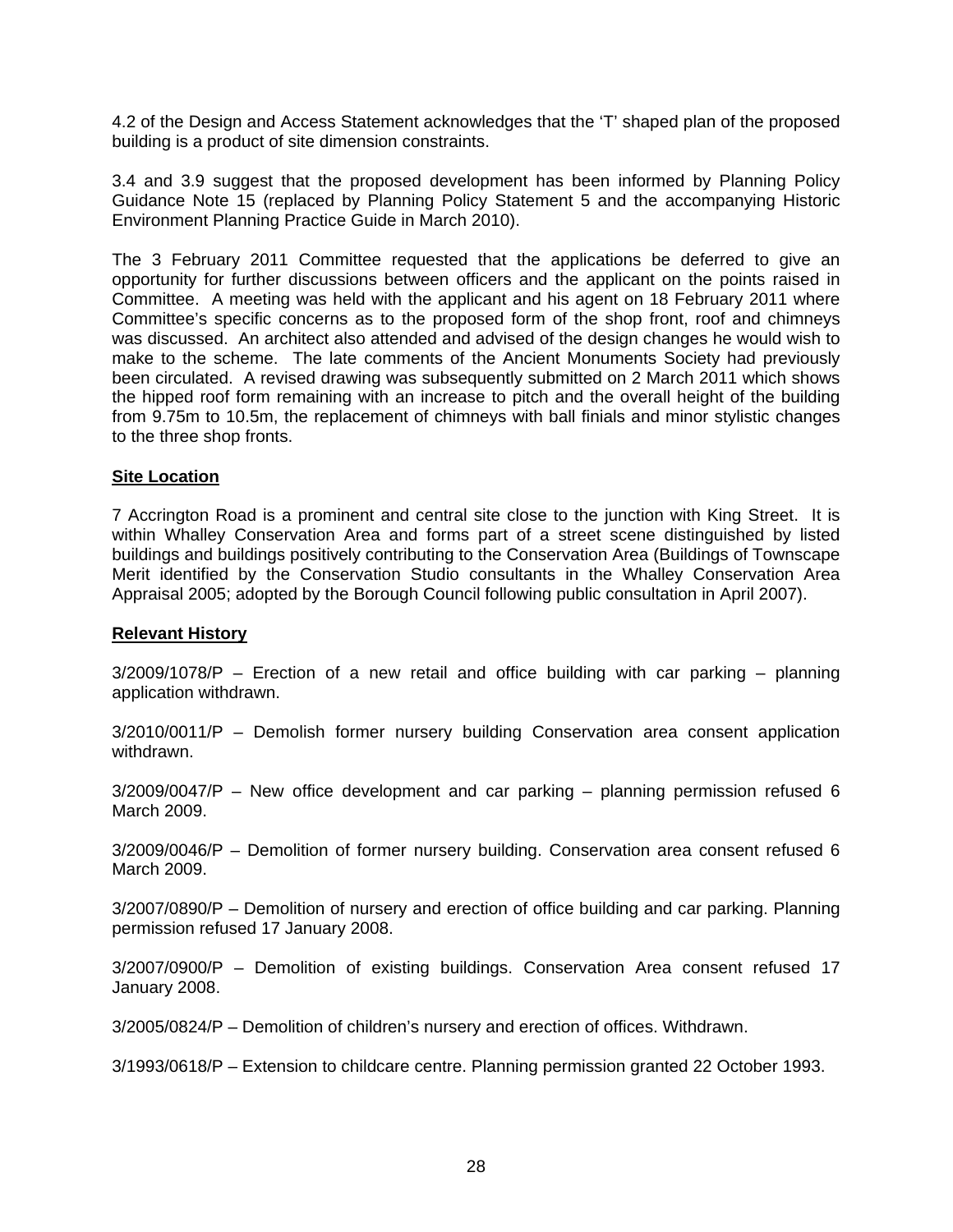3/1991/0299/P – Change of use from residential dwelling to private day nursery, approximately 20 places. Planning permission granted 31 July 1991.

3/1990/0826/P – New wing extension to contain two bedrooms and bathroom. Planning permission granted 20 December 1990.

3/1990/0225/P – Change of use of bungalow to a restaurant. Planning permission refused 24 May 1990.

3/1989/0848/P – Conversion of bungalow to restaurant. Planning permission refused 8 March 1990. Decision upheld at appeal 12 October 1990.

6/10/566 – Proposed conversion of builder's offices into bungalow. Planning permission granted 10 July 1957.

## **Relevant Policies**

Planning (Listed Buildings and Conservation Areas) Act 1990. Planning Policy Statement 5 – Planning for the Historic Environment. Historic Environment Planning Practice Guide. Policy ENV19 - Listed Buildings (Setting). Policy ENV16 - Development Within Conservation Areas. Policy ENV18 - Retention of Important Buildings Within Conservation Areas. Policy G1 - Development Control. Policy S4 – New Small Scale Shopping Development – Whalley.

#### **Environmental, AONB, Human Rights and Other Issues**

The main consideration in the determination of both the Conservation Area Consent and Planning Applications is the impact of development on the character, appearance and significance of Whalley Conservation Area.

Section 72(1) of the Planning (Listed Buildings and Conservation Areas) Act 1990 requires *special attention* to be paid to the desirability of preserving or enhancing the character or appearance of a conservation area (South Lakeland DC -v- Secretary of State for the Environment, (1992) 2 WLR 204 suggests that 'preservation' can be achieved by development which leaves character and appearance unharmed). Section 74(3) of the Act requires that applications for the demolition of unlisted buildings in conservation areas be considered in a similar fashion to applications for the demolition of a listed building. This includes the requirement for the Borough Council to give special regard to the desirability of preserving the building or its setting or any features of special architectural or historic interest which it possesses (Section 16(2)).

Planning Policy Statement 5 'Planning for the Historic Environment' (March 2010) refers to 'designated heritage assets'. Annex 2 of PPS5 confirms conservation areas to be designated heritage assets. I have also been recently advised by English Heritage that unlisted buildings within conservation areas may also be considered to be designated heritage assets in their own right, where they make a positive contribution to the conservation area.

PPS5, Policy HE9.1 states: *"There should be a presumption in favour of the conservation of designated heritage assets and the more significant the designated heritage asset, the greater*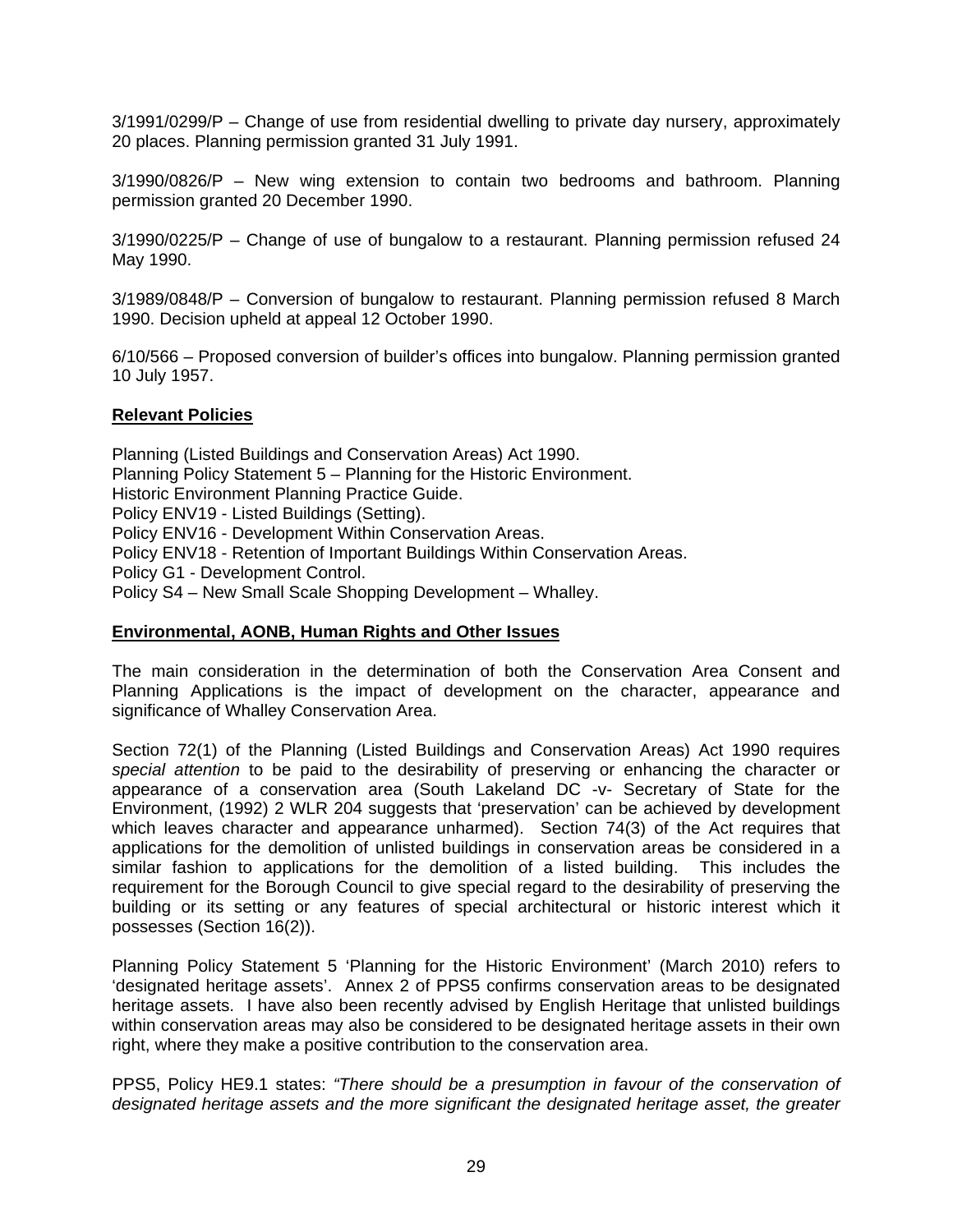*the presumption in favour of its conservation should be. Once lost, heritage assets cannot be replaced and their loss is a cultural, environmental, economic and social impact. Significance can be harmed or lost through alteration or destruction of the heritage asset or development within its setting. Loss affecting any designated heritage asset should require clear and convincing justification…".* 

PPS5, Policy HE9.2 states: *"Where the application will lead to substantial harm to or total loss of significance local planning authorities should refuse consent unless it can be demonstrated that:* 

- (1) the substantial harm to or loss of significance is necessary in order to deliver substantial public benefits that outweigh that harm or loss; or
- (2) (a) the nature of the heritage asset prevents all reasonable uses of the site; and (b) no viable use of the heritage asset itself can be found in the medium term that will enable its conservation; and
	- (c) conservation through grant funding or some form of charitable or public ownership is not possible; and
	- (d) the harm to or loss of the heritage asset is outweighed by the benefits of bringing the site back into use."

PPS5, Policy HE9.4 states: *"Where a proposal has a harmful impact on the significance of a designated heritage asset which is less than substantial harm, in all cases local planning authorities should:* 

- (1) weigh the public benefit of the proposal (for example, that it helps to secure the optimum viable use of the heritage asset in the interests of its long-term conservation) against the harm; and
- (2) recognise that the greater the harm to the significance of the heritage asset the greater the justification will be needed for any loss."

PPS5, Policy HE7.1 states: *"In decision making local planning authorities should seek to indentify and assess the particular significance of any element of the historic environment that may be affected by the relevant proposal (including by development affecting the setting of a heritage asset) taking account of …* 

(vi) where appropriate and when the need to understand the significance of the heritage asset demands it, expert advice (from in-house experts, experts available through agreement with other authorities, or consultants, and complemented as appropriate by advice from heritage amenity societies)."

*PPS5, Policy HE7.4 states:* "Local planning authorities should take into account:

- the desirability of sustaining and enhancing the significance of heritage assets, and of utilising their positive role in place-shaping; and
- the positive contribution that conservation of heritage assets and the historic environment generally can make to the establishment and maintenance of sustainable communities and economic vitality by virtue of the factors set out in HE3.1 (ie contribution made by the historic environment by virtue of: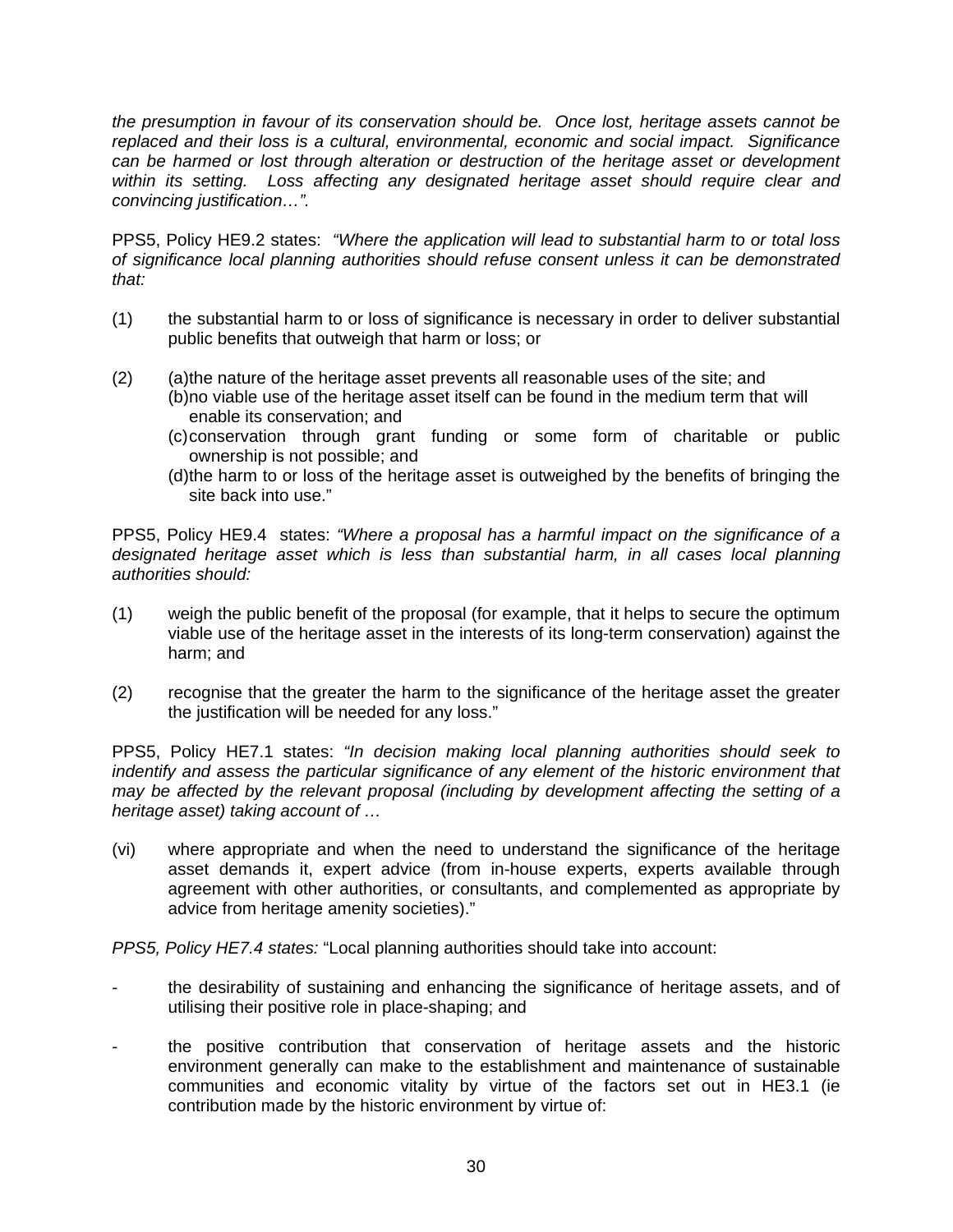- *(1) its influence on the character of the environment and an area's sense of place;*
- *(2) its potential to be a catalyst for regeneration in an area, in particular through leisure, tourism and economic development;*
- *(3) the stimulus it can provide to inspire new development of imaginative and high quality design … "*

PPS5, Policy HE9.5 states: *"Not all elements of a … Conservation Area will necessarily contribute to its significance. The policies in HE9.1 to HE9.4 and HE10 apply to those elements that do contribute to the significance. When considering proposals, local planning authorities should take into account the relative significance of the element affected and its contribution to the significance of the … Conservation Area as a whole. Where an element does not positively contribute to its significance, local planning authorities should take into account the desirability of enhancing or better revealing the significance of the … Conservation Area, including, where appropriate, through development of that element. This should be seen as part of the process of place-shaping".* 

The Historic Environment Planning Practice Guide accompanies PPS5 and is: *"Material to individual planning and heritage consent decisions"* (paragraph 2).

HEPPG Paragraph 34 *"Quality of place"* states that:

"… heritage assets can inform and inspire place making. Recognising how the design, materials and pattern of land use of the built environment provide character and definition to a locality can enable local planning authorities to better understand the appropriateness of proposed development".

HEPPG, Paragraph 35 states: *"heritage assets can play a key role in regeneration".* Paragraph 36 states: *"High quality places also bring wider community benefits, such as better health and education outcomes, reduced levels of crime, and improvements in community cohesion and social inclusion. Heritage assets play a key role in defining place and in building local pride. They can have a totemic value to a community, provide local focal points, they can offer spaces for recreation or for people to meet".* 

HEPPG, Paragraph 44: 'Design Policies' states: *"… by encouraging applicants to consider both how existing valued heritage assets can inform high quality design that is inspired by its local context and how the best contemporary design can fit comfortably into its surroundings, the local planning authority can help deliver sustainable communities and places that residents value highly. It is important to recognise that new development that relates well to its surroundings is likely to last longer before its replacement is considered and therefore make a greater contribution to sustainability. Local planning authorities are encouraged to seek well conceived and inspirational design that is founded on a full understanding of local context".*

HEPPG, Paragraph 78: 'Weighing up the proposals' states: *"Local authorities are advised to take into account the likely longevity of any public benefits claimed for a proposed scheme. Speculative, ill-conceived or short-term projects will not compare so favourably when considering an irreversible harm to the significance of a heritage asset".*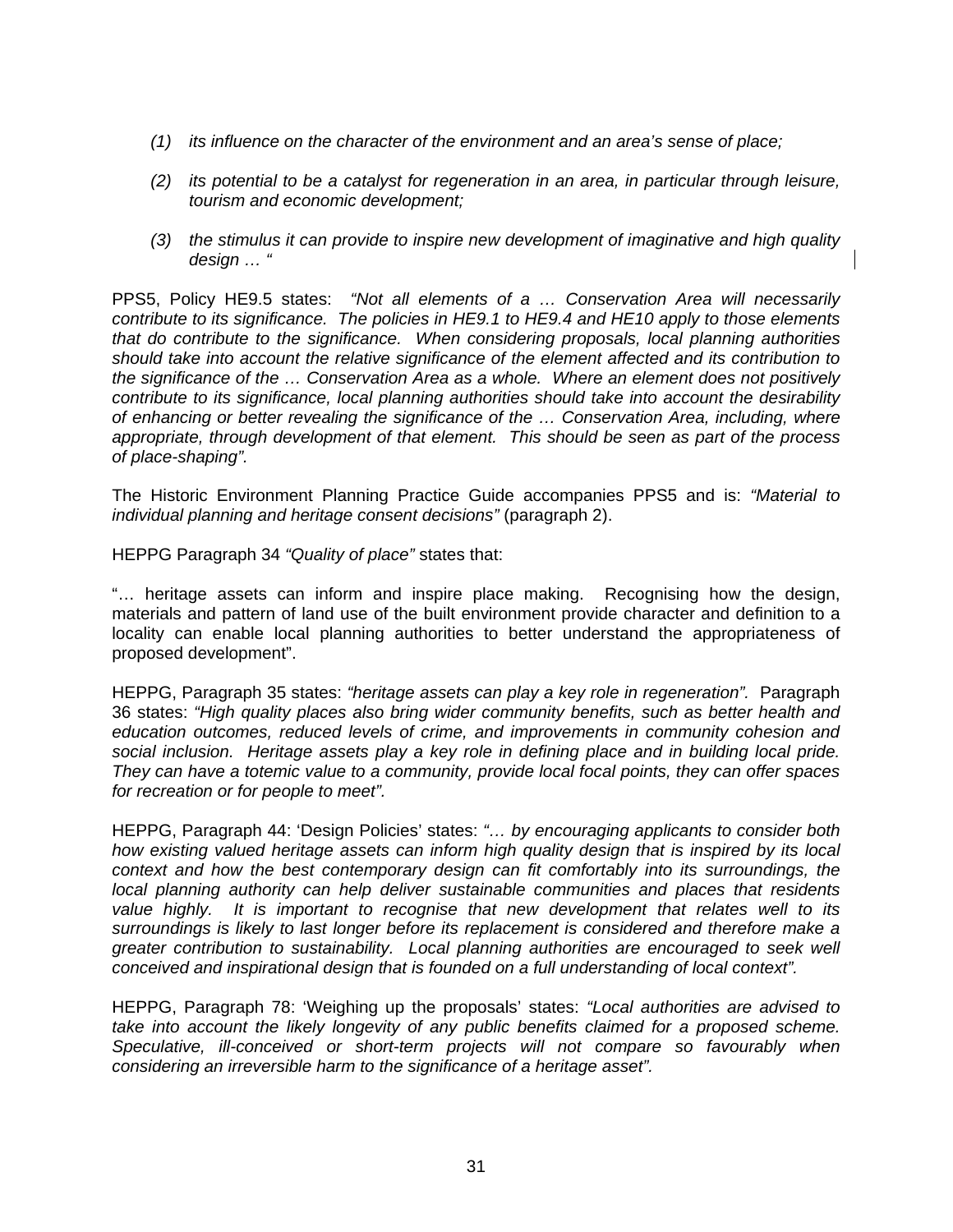Policy ENV18 of the Ribble Valley Districtwide Local Plan states: *"There will be a presumption in favour of the retention of buildings which make a positive contribution to the character or appearance of a conservation area …".* 

It has been held in the courts that the decision maker is entitled to consider the merits of any proposed development in determining whether consent should be given for the demolition of an unlisted building in a conservation area. In this regard, Policy ENV18 of the Ribble Valley Districtwide Local Plan states: *"Consent to demolish a building in a conservation area will not be granted unless a suitable detailed planning application for the re-use of the site has been approved and a contract let for the carrying out of the works of redevelopment".* 

The explanatory text to Policy ENV16 of the Local Plan states: *"The main elements of Council policy are retention and enhancement".* The policy itself states that: *"Within conservation areas development will be strictly controlled to ensure that it reflects the character of the area in terms of scale, size, design and materials".* 

Whalley Conservation Area Management Guidance (The Conservation Studio, 2006, page 15) suggests that: *"The emphasis in any new development or proposed alteration must always be on the need to provided a high quality of design. Consideration of scale, density, height and massing may be used to set out the basic form of the building… and, most importantly, the relationship of the new buildings to existing surrounding buildings and to the street".* 

Amongst Management Guidance 'key design principles' is included the advice that: *"New development should reflect the proportion of solid to void found in the elevations of traditional buildings and should employ robust detailing and avoid fussy or gimmicky use of applied features or detailing".* 

In Management Guidance 'shop fronts and security grills', it is stated that: *"The Whalley Conservation Area contains a small number of commercial premises with shop fronts. The*  appearances of many of these properties has been compromised by badly designed shop *fronts… the most common problems are… bad proportions…".* 

Whalley Conservation Area Appraisal 'SWOT' analysis (strengths, weaknesses, opportunities, threats, page 3-4) states that poor quality shop fronts are a Threat to the Conservation Area.

Valuing Places: Good Practice in Conservation Areas (English Heritage, February 2011) states that "conservation areas are in the vanguard of heritage protection. Designated by local authorities, they reflect the value placed by communities on cherished neighbourhoods, villages and town centres, giving them a key role in the regeneration of local areas. The recognition of local distinctiveness is enshrined in legislation … well managed change can bring with it the investment and care necessary to keep places in good condition, poor management can result in neglect and decline, increasing the risk that places of great historic importance will be lost forever … 'Constructive conservation' requires vision, flair and commitment; a deep understanding of the actual qualities that make a place distinctive or unique, an ability to ensure that these are reinforced and not diminished by change (Foreword, page 2).

Other main material considerations are the impact of development upon highway safety, residential amenity, and the setting of nearby listed buildings and the appropriateness of retail/office in this location. In accordance with section 38(6) of the Planning and Compulsory Purchase Act 2004, the determination of planning applications must be made in accordance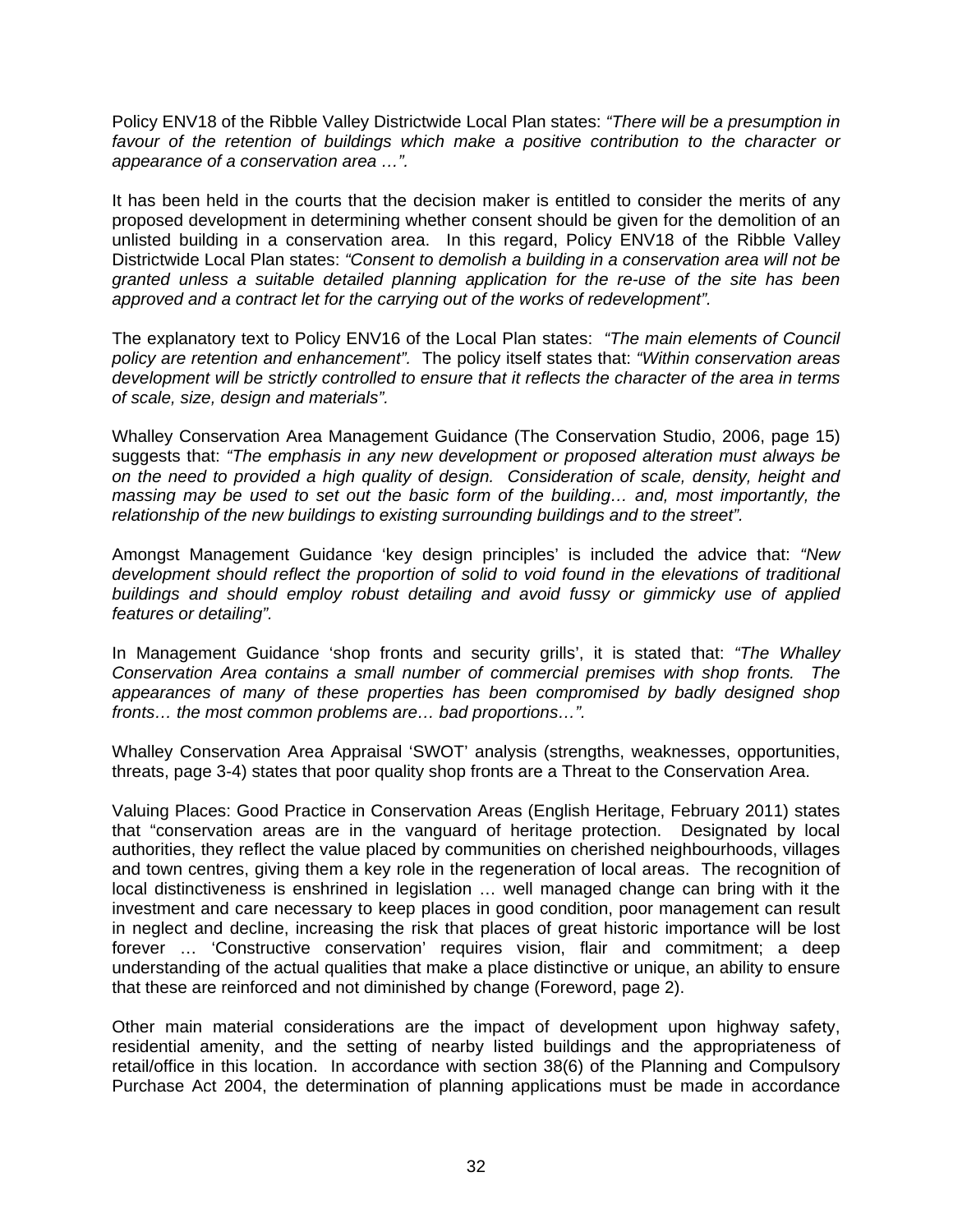with the development plan unless material considerations indicate otherwise. However, this statutory provision does not apply to conservation area consents.

In November 2008, and mindful of two previous proposals for this site which had unfortunately failed to preserve Whalley Conservation Area, your officers conferred with the Design and Heritage Pennine Lancashire panel (partnership between the Commission for Architecture and the Built Environment, English Heritage, Elevate and RENEW NW) in respect of appropriate guidelines to offer to the site owner in production of a resubmitted scheme. In summary, the CABE architects (including a former chief officer of the Borough Council) present advised that given the varied character of this part of the Conservation Area they would encourage a conservation architect to produce a bold and interesting design which is in context (eg traditional materials) and true to its time. They also commented that the hipped roofs of the most recent scheme "picked up on the more mediocre buildings in the area and were not what Whalley is about". Such an approach is advocated by others. In 'Managing Change in Conservation Areas' (English Heritage Conservation Bulletin, Spring 2009), Davies (Planning and Development Director English Heritage (South)) suggests that a graduated contextual approach be adopted to new development in conservation areas. In areas of high quality varied townscape (7 Accrington Road) new development should be integrated fully into its surroundings based on a proper understanding of the heritage values of a place - good modern design may be acceptable providing it follows these broad parameters and has led to some outstanding new buildings.

The proposals considered at the 3 February 2011 meeting followed officer pre-application meeting, discussion and comment on draft plans. A letter to the agent of 16 July 2010 conveyed concerns as to proposed plan form ('T' plan having little precedent), hipped roofing (mindful of CABE's comments), the over-large and poorly proportioned shop fronts (mindful of The Conservation Studio consultant's concerns in the Whalley Conservation Area Management Guidance), and suggested consideration of detailed design execution and verticality (The Whalley Conservation Area Management Guidance suggests 'where a more traditional approach is appropriate, the Council will expect new buildings … to be detailed in a manner appropriate to the historic setting … chimneys may sometimes be required in certain locations).

The Whalley Conservation Area Appraisal does not consider the existing nursery buildings to be harmful to the character and appearance of the Conservation Area. However, they would not appear to make a positive contribution or be of significance to designated heritage assets. PPS5, Policy HE9.5 would therefore appear relevant which infers that the presumptions to conserve designated heritage assets and to resist substantial harm to them without robust justification, does not apply to the existing buildings (although still applies to the site). In my opinion therefore, the loss of the nursery buildings, inter alia, would not be harmful to the character appearance or significance of the Conservation Area.

In respect to the revised plan and Committee's concerns, I note that there has been no change to the hipped form of the roofs (other than an increase to pitch and height) and no change to the size and proportion of the shop fronts.

I would concur with the Ancient Monuments Society that the design is an uninteresting and awkward composition of C18, C19 and modern elements which has no historical precedent. I would concur with the Whalley resident in respect to his objection to overall scale (largely a product of this design) and plan form and the size and width of the shop front, and his comment as to the prominence and importance of the site to Whalley Conservation Area.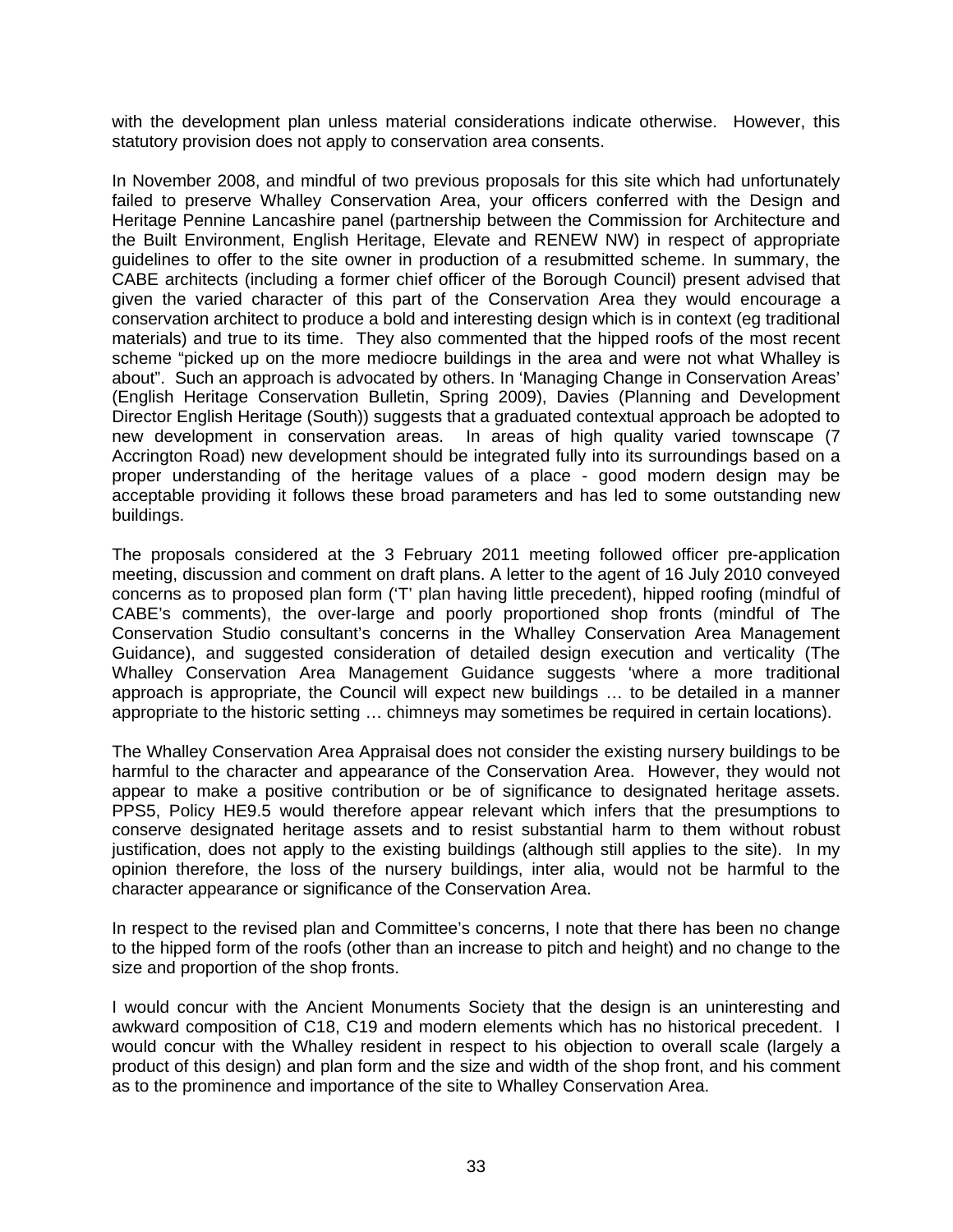In my opinion the proposal is neither a considered and convincing pastiche or a bold and contextual modern design and as a result does not preserve or enhance Whalley Conservation Area.

RECOMMENDATION 1: That planning permission be REFUSED for the following reason(s):

1. The proposed building design would be harmful to the character, appearance and significance of Whalley Conservation Area because of its incongruous plan form, scale, roof configuration and over extensive and poorly proportioned shop frontage. This would be contrary to Policies G1 and ENV16 of the Ribble Valley Districtwide Local Plan.

RECOMMENDATION 2: That conservation area consent be REFUSED for the following reason:

1. The proposed redevelopment would be harmful to the character, appearance and significance of Whalley Conservation Area because of its incongruous plan form, scale, roof configuration and over extensive and poorly proportioned shop frontage. This would be contrary to Policies G1, ENV16 and ENV18 of the Ribble Valley Districtwide Local Plan.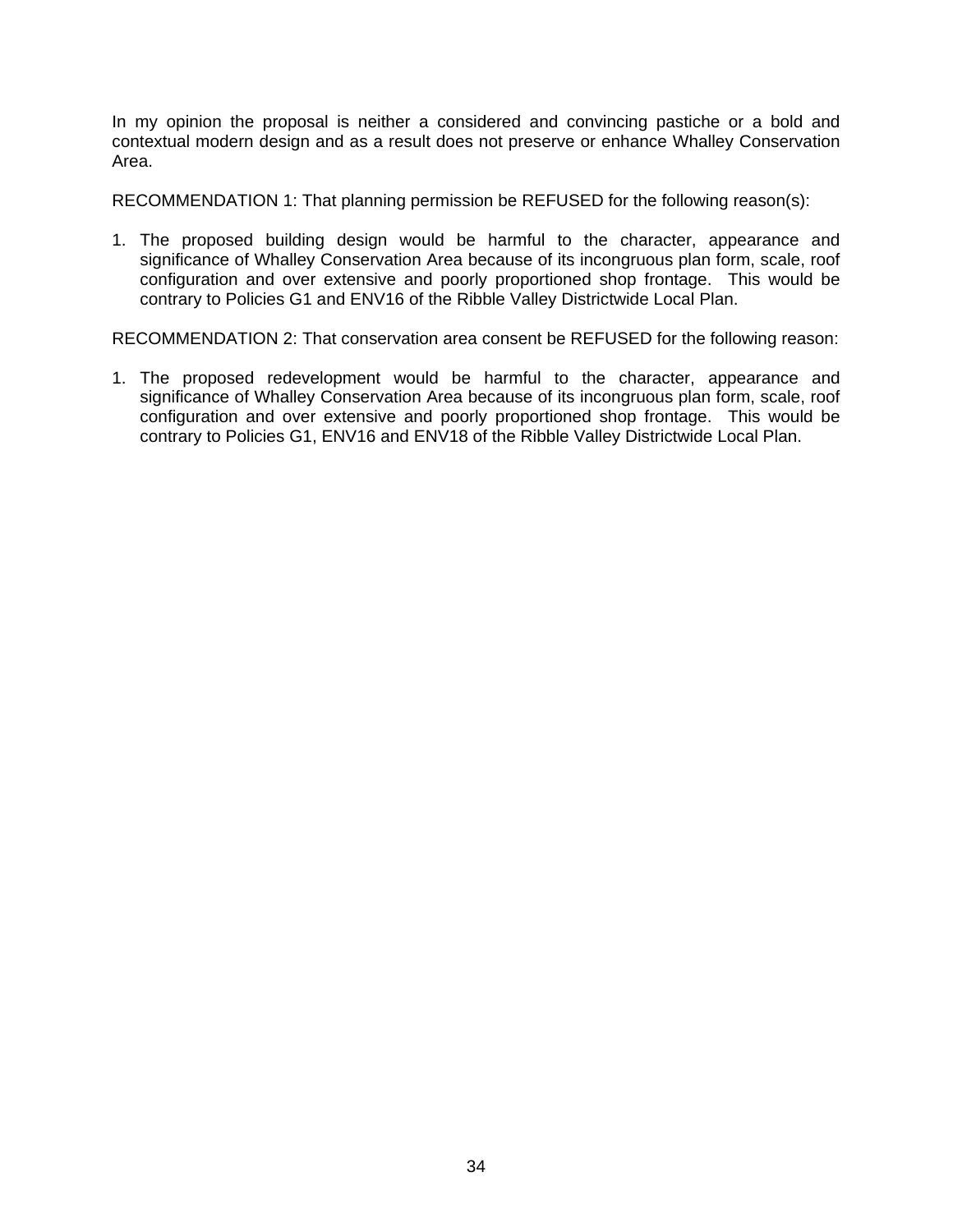#### **D APPLICATIONS ON WHICH COMMITTEE 'DEFER' THEIR APPROVAL SUBJECT TO WORK 'DELEGATED' TO THE DIRECTOR OF COMMUNITY SERVICES BEING SATISFACTORILY COMPLETED**

APPLICATION NO: 3/2010/1014/P (GRID REF: SD 378059 437441) PROPOSED REMOVAL OF REDUNDANT INDUSTRIAL BUILDING AND PROPOSED CONSTRUCTION OF 5 NO HOUSES WITH ASSOCIATED PARKING AT THE OLD PRINT WORKS, STUBBINS LANE, SABDEN

PARISH COUNCIL: No objections to the proposed removal of the redundant industrial building and construction of five houses with parking but requests that the Borough Council ensures that the external materials to be used are in-keeping with the locality and the Area of Outstanding Natural Beauty.

ENVIRONMENT DIRECTORATE (COUNTY SURVEYOR): No objections on highway safety grounds subject to the provision and retention of parking spaces as shown on the submitted plans.

ENVIRONMENT DIRECTORATE (COUNTY ARCHAEOLOGIST):

Has studied the application and has no archaeological comments to make.

ADDITIONAL REPRESENTATIONS: A letter has been received from a planning consultant acting on behalf of the owners of the Stubbins Vale Caravan Park that adjoins the site, in which the following comments/objections are made:

- 1. No objections in principle to housing development (which appears to be in accordance with the Council's policies) but for two or three houses not five.
- 2. The proposed development is over intensive with inadequate space around the dwellings to the detriment of their own property.
- 3. Built development will be too close to common boundaries.
- 4. PPS3 advocates the density of 30 dwellings per hectare. This development will be 68 dwellings per hectare.
- 5. Substandard private rear amenity space with houses only 5m away from boundaries. Given normal face to face privacy distances of 18m to 20m, this would sterilise part of the caravan site in the event that the owners sought to develop it for housing in the future. The proposed amount of amenity space for the dwellings is also inadequate for family housing contrary to Policy G1.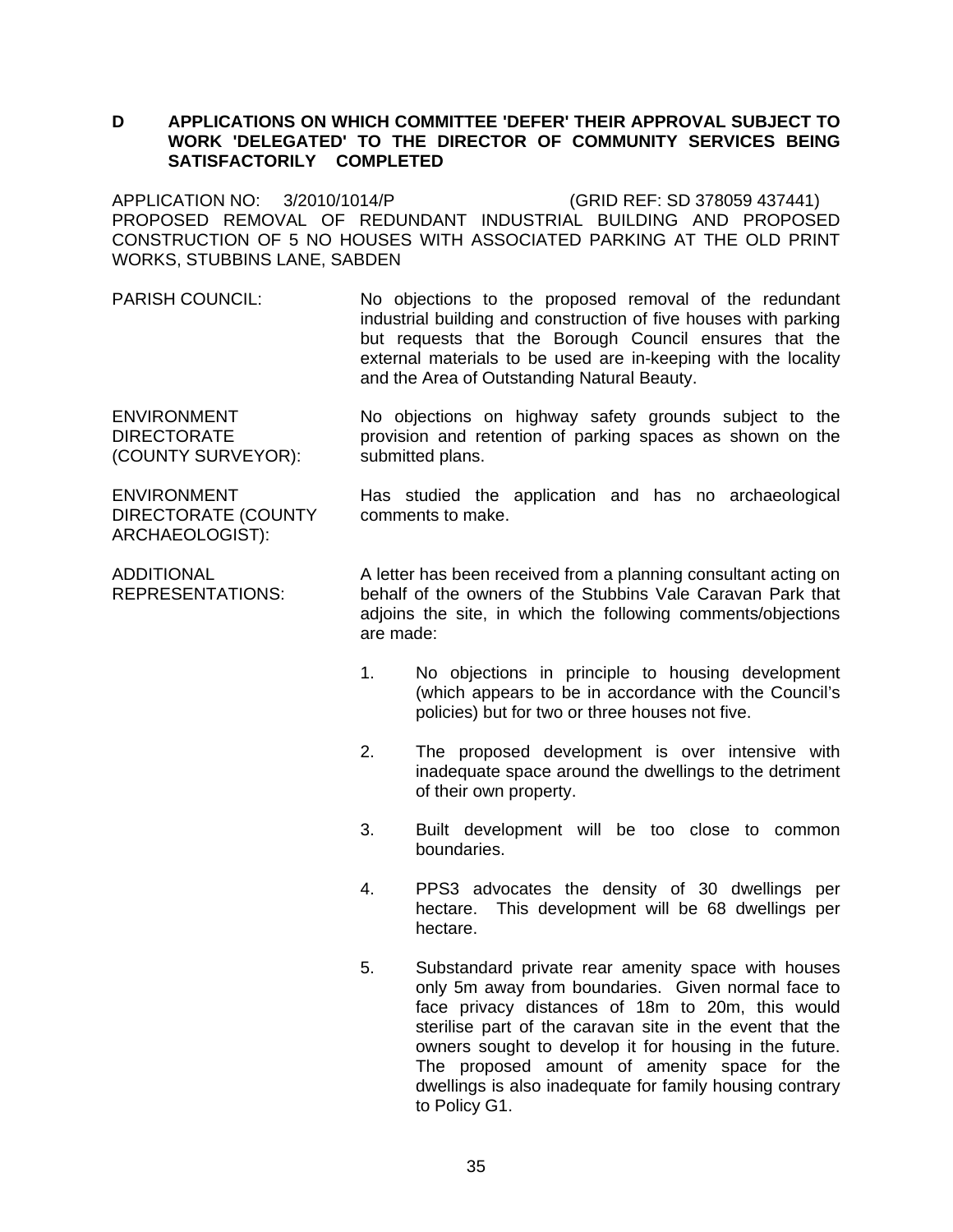## **Proposal**

Permission is sought for the demolition of the exiting former print works building and the erection of five three bedroom houses. The houses comprise two semi detached pairs and a detached house. They are two storey units, but with rooms in the roof space in two units. The units are arranged in an 'L' shaped layout with each dwelling having a private rear garden area.

At the front of the dwellings, an 8 space parking area would be provided. This comprises one designated space per dwelling plus three general/visitor spaces. Vehicular access is to be via the existing right of way from Stubbins Lane through part of the caravan park.

The ridge height of the existing building is approximately 8m. The ridge height of three of the units would be approximately 7.1m whilst the ridge height of the semi detached pair with accommodation in the roof space would be approximately 8.6m.

The proposed external materials are reconstituted stone with some timber boarding to the upper floors with concrete roof tiles. Solar panels would be fitted to all south facing roof slopes.

#### **Site Location**

The main part of the application site, that has an area of approximately 760 $m<sup>2</sup>$  is mostly occupied by a vacant industrial building with a footprint of approximately 460m<sup>2</sup>. The building is built right up to the north, east and west boundaries of the site. The building has been extended and altered throughout its lifetime and is now an unattractive mix of styles and finishes, including render, brick, slate and profiled sheeting.

The access to this main part of the site is from Stubbins Lane and across part of the Stubbins Vale Caravan Park, via an existing right of way. This access route has been included within the application site as outlined in red on the application plans, and Certificate B has been completed stating that the appropriate Notice has been served on the owner of the caravan park.

The site is within a predominantly residential area. To the immediate south and east is the static caravan park. To the north, along Stubbins Lane, is the Littlemoor House retirement home. To the east there is a mixture of residential properties.

The existing neighbouring dwellings have a variety of external materials including render, stone, boarding, slate and tile. The surrounding properties vary from single storey bungalows (and caravans) through to three storey town houses.

The site is within the settlement boundary of Sabden and within the Forest of Pendle Area of Outstanding Natural Beauty, but it is not within the Conservation Area.

#### **Relevant History**

3/86/0238/P – Office and workshop extension. Approved.

3/90/0809/P – Extension to workshop. Approved.

3/03/0563/P – Outline application for the redevelopment of the site for 8 flats. Refused.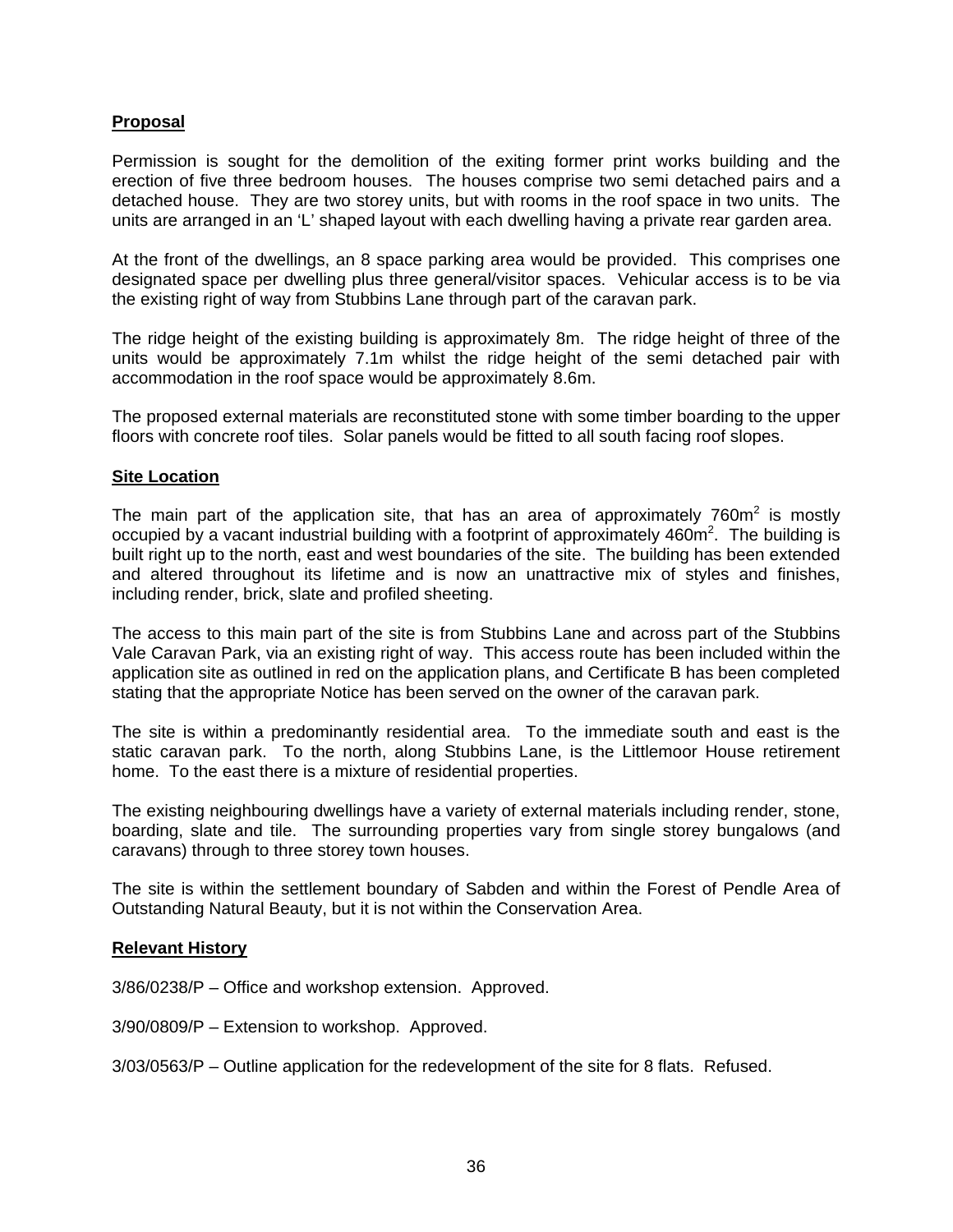## **Relevant Policies**

Policy G1 - Development Control. Policy G4 - Settlement Strategy. Policy ENV1 - Area of Outstanding Natural Beauty. Policy EMP11 - Loss of Employment Land. Policy H20 - Affordable Housing - Villages and Countryside. Policy H21 - Affordable Housing - Information Needed. PPS3 – Housing. PPS7 – Sustainable development in rural areas. Affordable Housing Memorandum of Understanding (AHMU).

## **Environmental, AONB, Human Rights and Other Issues**

The relevant considerations relate to compliance with the applicable Local Plan Policies and National Planning Guidance, and the effects of the proposal upon visual amenity, the amenities of nearby residents and highway safety.

## Compliance with Relevant Policies and Guidance

The application site is within the settlement boundary of Sabden, a settlement covered by saved Policy G4 of the Local Plan. That Policy allows for the use of infill sites, the rehabilitation and re-use of rural buildings and proposals which contribute to the solution of a particular local need. For the purposes of the Policy, infill is described as the filling of small gaps within small groups of houses, and I am of the opinion that this particular site is perhaps too large to be considered as an infill site. The development also does not constitute the rehabilitation of a rural building but rather, it relates to the demolition of a former industrial building within the settlement.

However, now that the Council is in a situation where a five-year housing land supply cannot be identified, there is more of a presumption in favour of housing development taking account of the requirements of PPS3: Housing. In that regard, I would inform Members that the application in 2003 for a development of flats on this site was refused principally because the development would have added to the over-provision of housing that existing at that time.

In the current housing situation, however, I consider the development for five houses on a sustainable and accessible site within the settlement boundary of Sabden to be acceptable in principle.

Another relevant consideration, however, relates to the fact that the proposal would result in the loss of a former industrial premises. Saved Policy EMP11 of the Local Plan states that such applications will be assessed with regards to the following criteria:

- The provisions of Policy G1.
- The compatibility of the proposal with other Polices of this Plan.
- The environmental benefits to be gained by the community.
- The potential economic and social damage caused by the loss of jobs in the community.
- Any attempts that have been made to secure an alternative employment generating use of the site.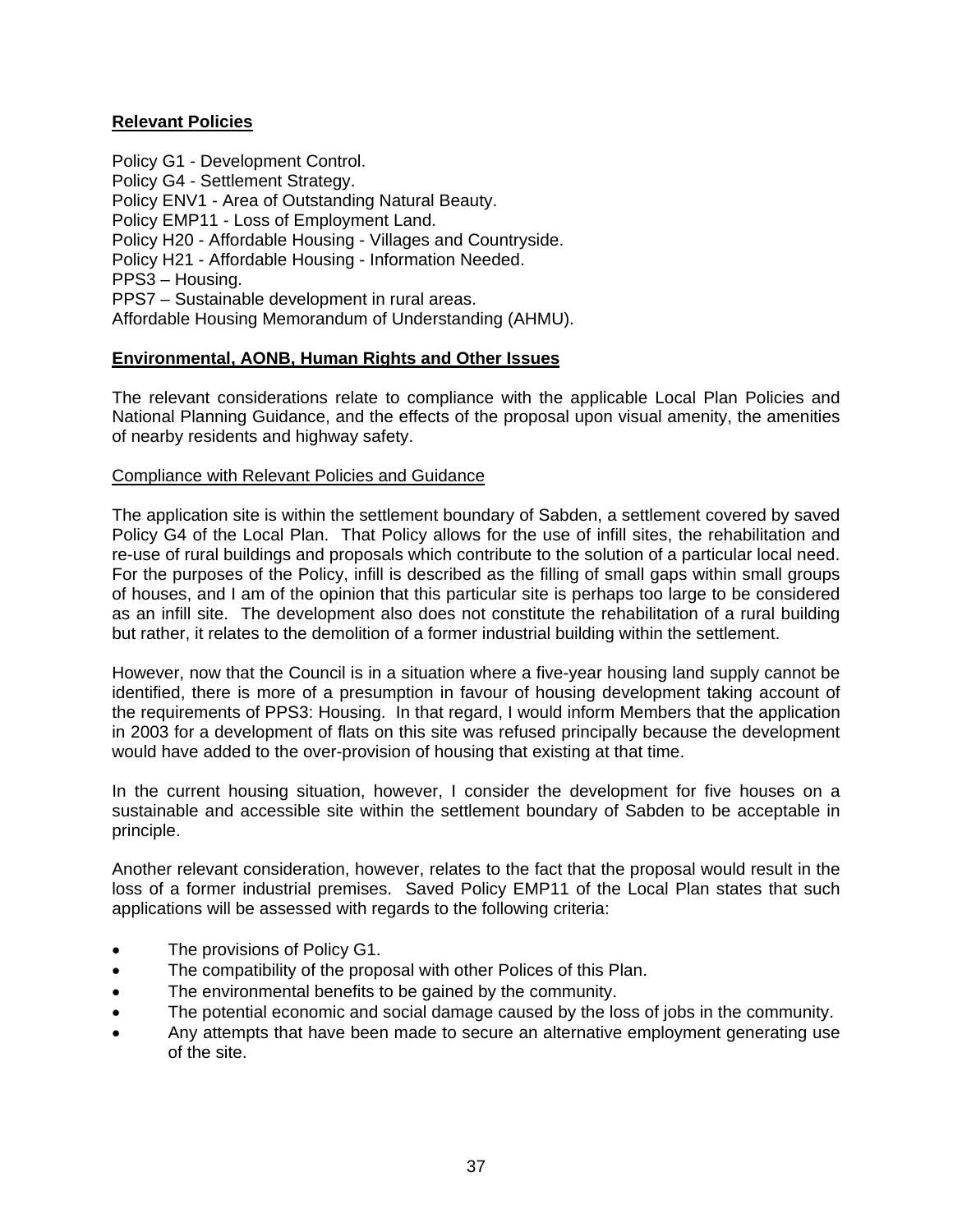This property was vacated nearly 8 years ago and there has been no employment associated with the site since that time. The applicant's agent comments that the building and associated access restrictions make the site impractical and unviable for industrial purposes. They say that their client explored the possibility of refurbishing the existing building and bringing it back to a useable condition, but this proved unviable and totally uneconomic. The agents also say that the site was marketed by Taylor Weavers in 2005 to 2006, but no meaningful offers were received and that subsequently the site has been informally marketed but there has been no interest.

Policy EMP11 does allow consideration to be given to environmental benefits that might be gained by the community. The existing vacant building is unattractive and deteriorating in condition and appearance as time passes. Its replacement by well-designed residential properties would be an improvement in visual terms. Furthermore, the north elevation of the existing building (which contains a number of windows) is erected directly on the boundary with the adjoining retirement home. The use of the existing building for industrial purposes could therefore have detrimental effects upon the amenities of the occupiers of the retirement home due to noise nuisance etc. The proposed houses are sited approximately 5m away from the boundary and are likely to cause less nuisance to nearby residents both in the retirement home and in the locality generally.

Overall, in view of the current situation in relation to housing policy; the observations of the applicant's agents; and the environmental benefits of the proposal, I consider the application to be acceptable in relation to Policy EMP11.

One of the proposed units is to be an affordable unit, and a draft Section 106 Agreement has been submitted with the application which states that one of the units would be sold at a discount to the open market value. In principle, this satisfies the requirements of the Affordable Housing Memorandum of Understanding.

Subject to the satisfactory completion of a Section 106 Agreement, I consider that the proposal complies with the presently applicable housing policies and guidance.

#### Effects Upon Visual Amenity

As previously stated, the existing building is unattractive and deteriorating in condition such that it detracts from the appearance of the locality. I consider that the proposed dwellings would therefore represent a considerable improvement in the visual amenities of the locality.

I also consider the proposed layout with the dwellings located on two sides of a parking area to be appropriate as it would provide a degree of space and openness when viewed from Stubbins Lane.

The Parish Council has commented that the materials should be in keeping with the AONB. Although the materials have been stated as reconstituted stone, tiles and timber boarding, precise details have not been submitted with the application. Such details will therefore be required by condition and care will be taken to ensure that they are appropriate for the locality.

#### Effects Upon the Amenities of Nearby Residents

As previously stated, I consider that the amenities of the nearest neighbours (in the retirement home) will be improved by the replacement of an industrial building by dwellings and by those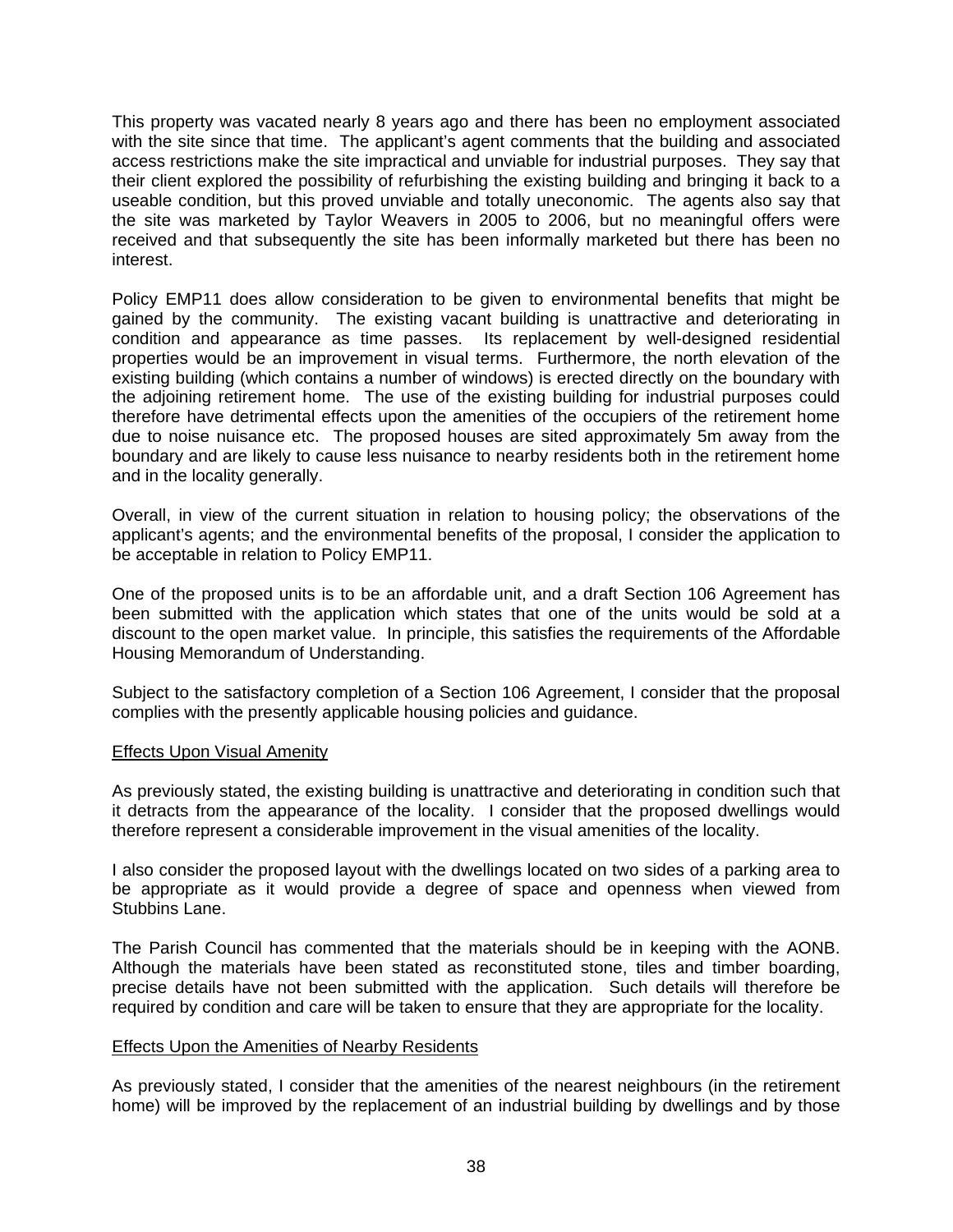dwellings being sited further away from their living accommodation. There are no habitable room windows in the retirement home that would be directly overlooked by windows in the proposed dwellings.

I consider the distance between the proposed dwellings and the nearest caravans on the caravan park (in excess of 20m) to be acceptable.

With regards to the comments made on behalf of the owners of the caravan park, I consider the size of the private amenity space for the proposed dwellings to be acceptable. There are no minimum standards for such garden areas and it is for any prospective purchasers to decide if they are satisfied with the provision or not. I do not consider that the development of this site in the manner proposed would have any significant effects upon the development potential of the caravan site should that be considered at any time in the future.

#### Effects Upon Highway Safety

The County Surveyor considers the proposed 8 parking spaces served by the existing right of way to be appropriate and acceptable with regards to highway safety considerations.

#### Protected Species Survey

A protected species survey report (bats and barn owls) submitted with the application concludes that "there is no evidence of significant bat activity, day roosting, breeding or hibernation activity at this site. It is unlikely that roosting bats will be disturbed, injured or killed during the proposed building operations". Mitigation measures, however, are included in the report in the event that bats are found during demolition works. An appropriate condition is therefore necessary.

#### Content of Section 106 Agreement

The draft Section 106 Agreement submitted with the application states that one of the houses would be sold at 15% below open market value. In accordance with the advice of the Housing Strategy Officer, however, the discount to be included in the Section 106 Agreement is likely to be in excess of 15% based on a calculation involving local incomes and house prices etc; and there will also be a requirement to the purchasers to have a local connection.

#### **Conclusion**

Subject to a prior appropriate Section 106 Agreement and appropriate conditions, I can see no sustainable objections to this application.

#### SUMMARY OF REASONS FOR APPROVAL

The proposal represents an appropriate development for the site that would not have any seriously detrimental effects upon visual amenity, the amenities of nearby residents or highway safety.

RECOMMENDATION: That Committee be minded to grant permission subject to the following conditions and therefore DEFER AND DELEGATE to the Director of Community Services to negotiate the satisfactory completion of a Section 106 Agreement (in the terms described in the "Contents of Section 106 Agreement" section of this report) to deal with the delivery of affordable housing.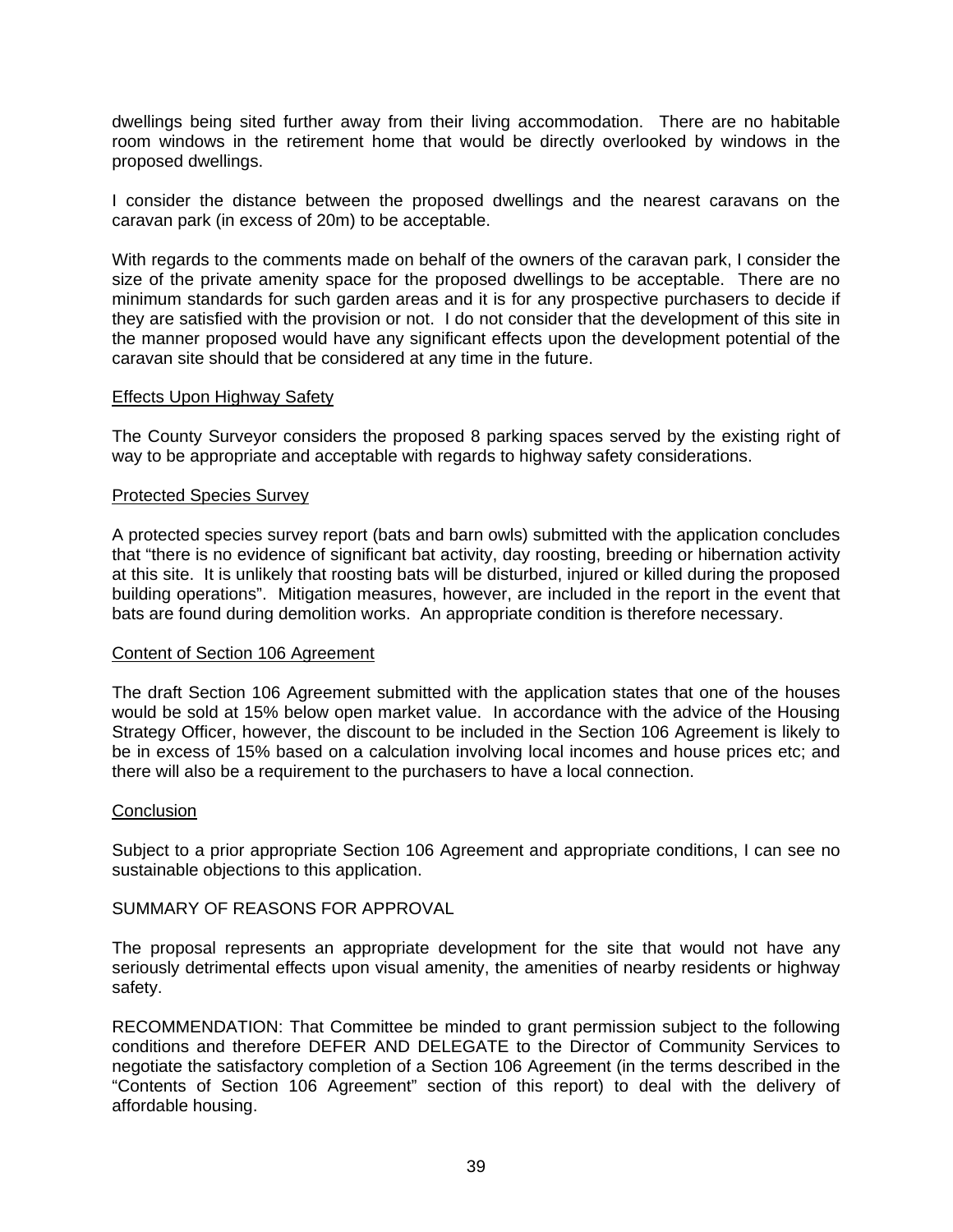1. The development must be begun no later than the expiration of three years beginning with the date of this permission.

 REASON: Required to be imposed in pursuance to Section 91 of the Town and Country Planning Act 1990.

2. This permission shall relate to the development as shown on drawing number 1044/01/B, 1044/10/A, 1044/11/A and 1044/12/A.

REASON: For the avoidance of doubt and to ensure compliance with the submitted plans.

3. Precise specifications or samples of walling and roofing materials and details of any surface materials to be used including their colour and texture shall have been submitted to and approved in writing by the Local Planning Authority before their use in the proposed works. This shall include the submission of precise details of the colour and materials of construction of the proposed solar panels.

 REASON: In order that the Local Planning Authority may ensure that the materials to be used are appropriate to the locality in accordance with Policy G1 of the Ribble Valley Districtwide Local Plan .

4. Notwithstanding the provisions of the Town and Country Planning (General Permitted Development) (Amendment) (No 2) (England) Order 2008 (or any Order revoking or reenacting that Order) any future extensions and/or alterations to the dwellings including any development within the curtilage as defined in the schedule to Part 1 Classes A to E shall not be carried out unless further planning permission has first been granted in respect thereof.

 REASON: In the interests of the amenity of the area in accordance with Policies G1 and ENV1 of the Ribble Valley Districtwide Local Plan.

5. Prior to the first occupation of any of the dwellings hereby permitted, the proposed 8 parking spaces, the associated manoeuvring area and access from Stubbins Lane shall all have been provided in accordance with the submitted plans to the satisfaction of the Local Planning Authority. Thereafter, these parking spaces, manoeuvring area and access shall all be retained permanently clear of any obstruction to their designated use.

 REASON: In the interests of highway safety and to comply with Policy G1 of the Ribble Valley Districtwide Local Plan.

6. Unless otherwise agreed in writing with the Local Planning Authority the development shall be carried out in strict accordance with the recommendations of the bat survey and report submitted with the application dated 27 September 2010.

 REASON: To comply with policies G1 and ENV7 of the Ribble Valley Districtwide Local Plan ensuring that no species/habitat protected by the Wildlife and Countryside Act 1981 are destroyed.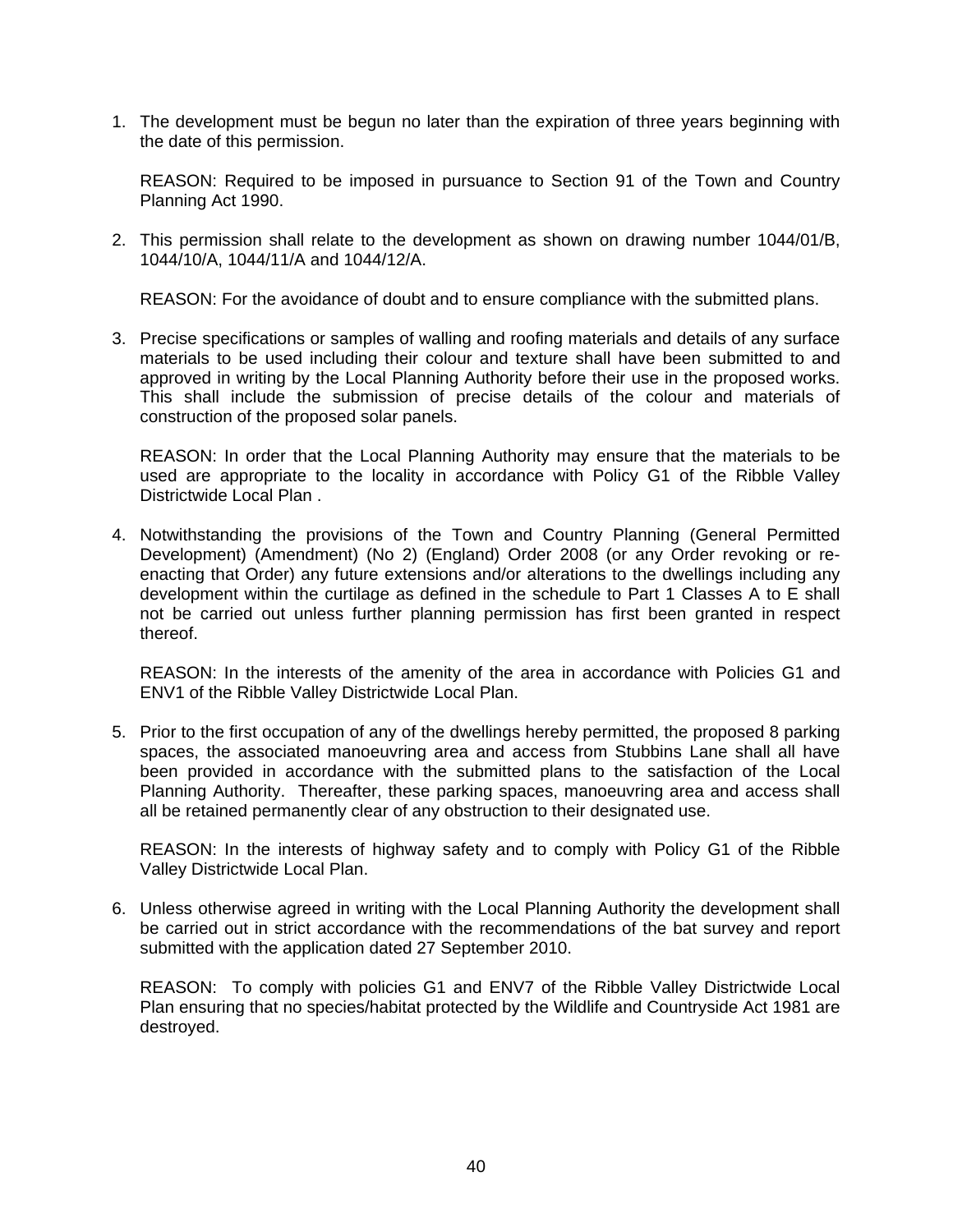## ITEMS DELEGATED TO DIRECTOR OF DEVELOPMENT SERVICES UNDER SCHEME OF DELEGATED POWERS AND

The following proposals have been determined by the Director of Development Services under delegated powers:

## APPLICATIONS APPROVED

| Plan No:      | Proposal:                                                                             | Location:                                    |
|---------------|---------------------------------------------------------------------------------------|----------------------------------------------|
| 3/2009/0979/P | Proposed<br>replacement dwelling<br>after                                             | Ashes Farm Cottage                           |
|               | demolition of the existing cottage                                                    | Salesbury                                    |
| 3/2010/0756/P | Reserved matters application for Phase 1C                                             | <b>Rectella Works</b>                        |
|               | of the proposed redevelopment comprising                                              | <b>Woone Lane</b>                            |
|               | 30 residential units at site                                                          | Clitheroe                                    |
| 3/2010/0767/P | Landscaping, part change of use from                                                  | <b>Primrose House</b>                        |
| (PA)          | industrial land to residential curtilage,                                             | Primrose Road                                |
|               | conversion of turbine housing to garden                                               | Clitheroe                                    |
|               | room                                                                                  |                                              |
| 3/2010/0768/P | Landscaping, part change of use from                                                  | <b>Primrose House</b>                        |
| (ABC)         | industrial land to residential curtilage,                                             | Primrose Road                                |
|               | conversion of turbine housing to garden<br>room                                       | Clitheroe                                    |
| 3/2010/0884/P | Phase 1 of a four phase application for a                                             | Higher Woodhouse Farm                        |
|               | covered manure store                                                                  | Woodhouse Lane, Slaidburn                    |
| 3/2010/0885/P | Phase 2 of a four-phase application for an                                            | Higher Woodhouse Farm                        |
|               | agricultural livestock building                                                       | Woodhouse Lane, Slaidburn                    |
| 3/2010/0886/P | Phase 3 of a four-phase application for an                                            | Higher Woodhouse Farm                        |
|               | agricultural livestock building                                                       | Woodhouse Lane, Slaidburn                    |
| 3/2010/0887/P | Phase 4 of a four-phase application for an                                            | Higher Woodhouse Farm                        |
|               | agricultural storage building                                                         | Woodhouse Lane, Slaidburn<br>32-36 Moor Lane |
| 3/2010/0900/P | Proposed change of the external paintwork<br>from black to navy blue, cream and stone | Clitheroe                                    |
|               | coloured eco friendly<br>paint,<br>heritage                                           |                                              |
|               | colours                                                                               |                                              |
| 3/2010/0933/P | non-illuminated<br>Proposed<br>built<br>stone                                         | Beacon Reach                                 |
|               | structure housing property name                                                       | <b>Ward Green Lane</b>                       |
|               |                                                                                       | Ribchester                                   |
| 3/2010/0977/P | Part change of use to extend existing                                                 | Kitchen Green Farm                           |
|               | workshop into remaining part of existing                                              | Preston Road, Ribchester                     |
|               | building (no external alterations)                                                    |                                              |
| 3/2010/0980/P | Proposed replacement dwelling at Oak                                                  | Oak Bank Farm,                               |
|               | Bank<br>Farm<br>to<br>include<br>detached<br>a -                                      | Stoneygate Lane                              |
|               | and<br>demolition<br>garage/annex<br>of<br>the                                        | Ribchester                                   |
|               | existing dwelling and part of the existing                                            |                                              |
|               | detached annex.                                                                       |                                              |
| 3/2010/0994/P | Application for the discharge of condition<br>no. 2 (materials) of approved Appeal    | 13 Main Street<br>Bolton-by-Bowland          |
|               | relation<br>Decision<br>application<br>in<br>to                                       |                                              |
|               | 3/2009/0951P                                                                          |                                              |
|               |                                                                                       |                                              |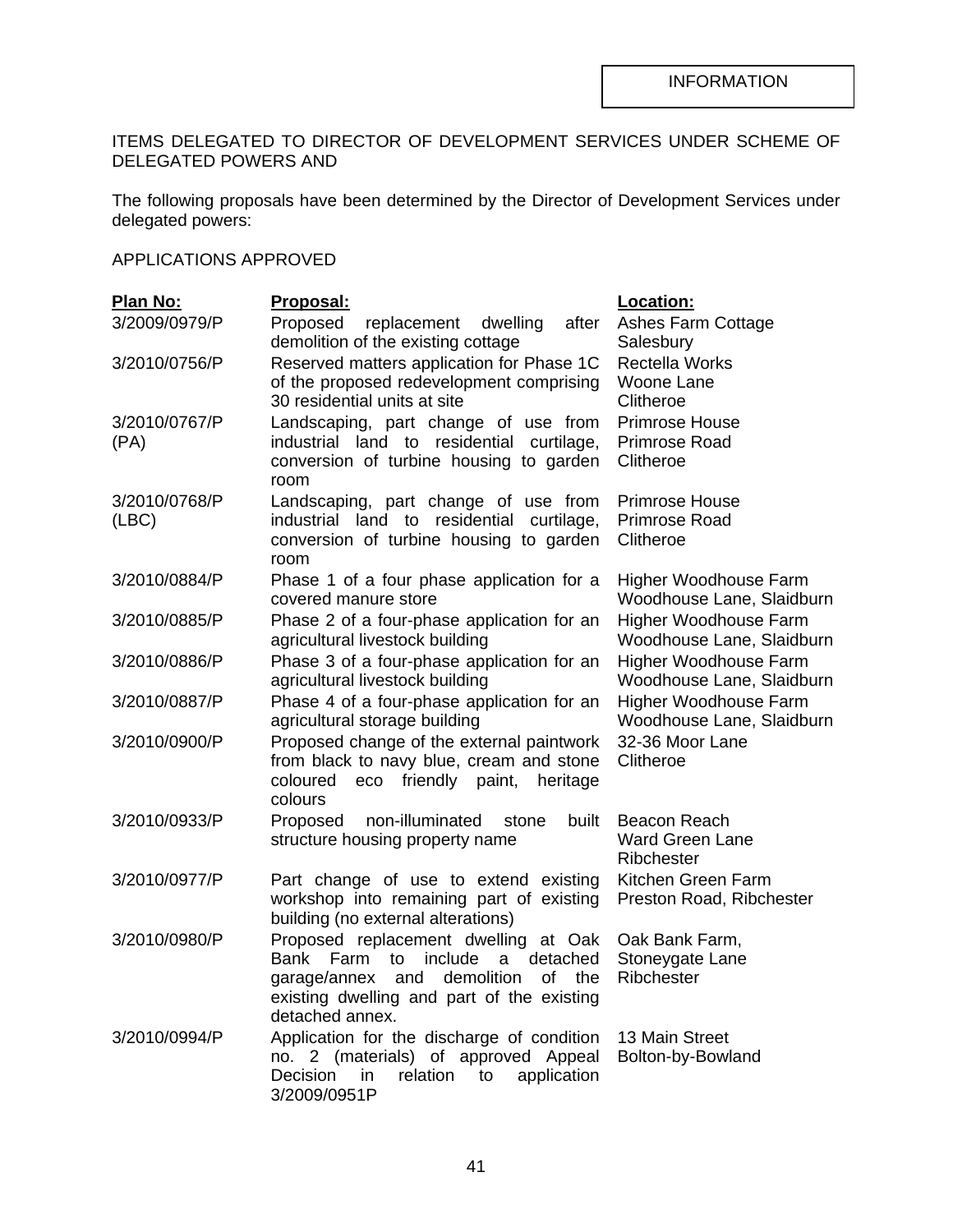| <b>Plan No:</b> | Proposal:                                                                                                                                                                                                                                                                                             | Location:                                                               |
|-----------------|-------------------------------------------------------------------------------------------------------------------------------------------------------------------------------------------------------------------------------------------------------------------------------------------------------|-------------------------------------------------------------------------|
| 3/2010/1000/P   | Extension<br>dwelling<br>existing<br>to<br>and<br>demolition and replacement of detached<br>garage                                                                                                                                                                                                    | 28 The Sands<br>Whalley                                                 |
| 3/2010/1001/P   | Conservation Area Consent to demolish<br>garage                                                                                                                                                                                                                                                       | 28 The Sands<br>Whalley                                                 |
| 3/2010/1025/P   | of Condition 2<br>Variation<br>(time<br>and<br>occupancy restrictions) of planning consent<br>3/1990/0414/P to be replaced with a<br>condition reading "The caravans shall be<br>used<br>for<br>the<br>purpose<br>of<br>holiday<br>accommodation<br>only and not<br>as<br>- a<br>permanent residence" | Rimington Caravan Park<br>Cross Hill Lane<br>Rimington                  |
| 3/1010/1026/P   | Variation of condition 2 (time/occupancy<br>of<br>planning<br>restrictions)<br>consent<br>3/1999/0758/P to read "The caravans shall<br>be used for the purpose of holiday<br>accommodation and not as a permanent<br>residence"                                                                       | Rimington Caravan Park<br>Cross Hill Lane<br>Rimington                  |
| 3/2010/1027/P   | condition<br>Variation<br>0f<br>number<br>1<br>(time/occupancy restrictions) of planning<br>consent 3/2006/0932/P to read:<br>The<br>caravans shall be used for the purpose of<br>holiday accommodation only and not as a<br>permanent residence"                                                     | Rimington Caravan Park<br>Cross Hill Lane<br>Rimington                  |
| 3/2011/0003/P   | Proposed new porch to front and new 2 Timbrills Avenue<br>dormer to first floor. Re-submission of<br>3/2010/0585                                                                                                                                                                                      | Sabden                                                                  |
| 3/2011/0004/P   | Change of use of agricultural barn to form<br>2no. dwellings including demolition of<br>existing outbuilding to be replaced with<br>double garage to serve both properties                                                                                                                            | Out Lane Head Farm<br>Out Lane<br>Chipping                              |
| 3/2011/0030/P   | Two-storey extension to east elevation, to<br>include lounge to ground floor, bedroom to<br>upper floor, and also single storey<br>extension to include garage and hobby<br>room. Driveway to be repositioned to a<br>more central location.                                                          | Glamis, 30 Dilworth Lane<br>Longridge                                   |
| 3/2011/0054/P   | Construction<br>of<br>triple<br>new<br>garage,<br>alterations to the garden wall and improved<br>access for vehicle entrance                                                                                                                                                                          | <b>Otter House</b><br>9 Mitton Road, Whalley                            |
| 3/2011/0056/P   | Two storey side extension and single<br>storey extension to rear                                                                                                                                                                                                                                      | 2 Kenilworth Drive<br>Clitheroe                                         |
| 3/2011/0061/P   | Demolition of the existing garage to be<br>replaced with a two-storey side extension.<br>Replacement of render to rear elevation<br>and gable elevation to be replaced with<br>natural random stone. Erection of a<br>conservatory and addition of a window in<br>the gable elevation                 | <b>Osbaldeston Hall Farm</b><br><b>Obsbaldeston Lane</b><br>Osbaldeston |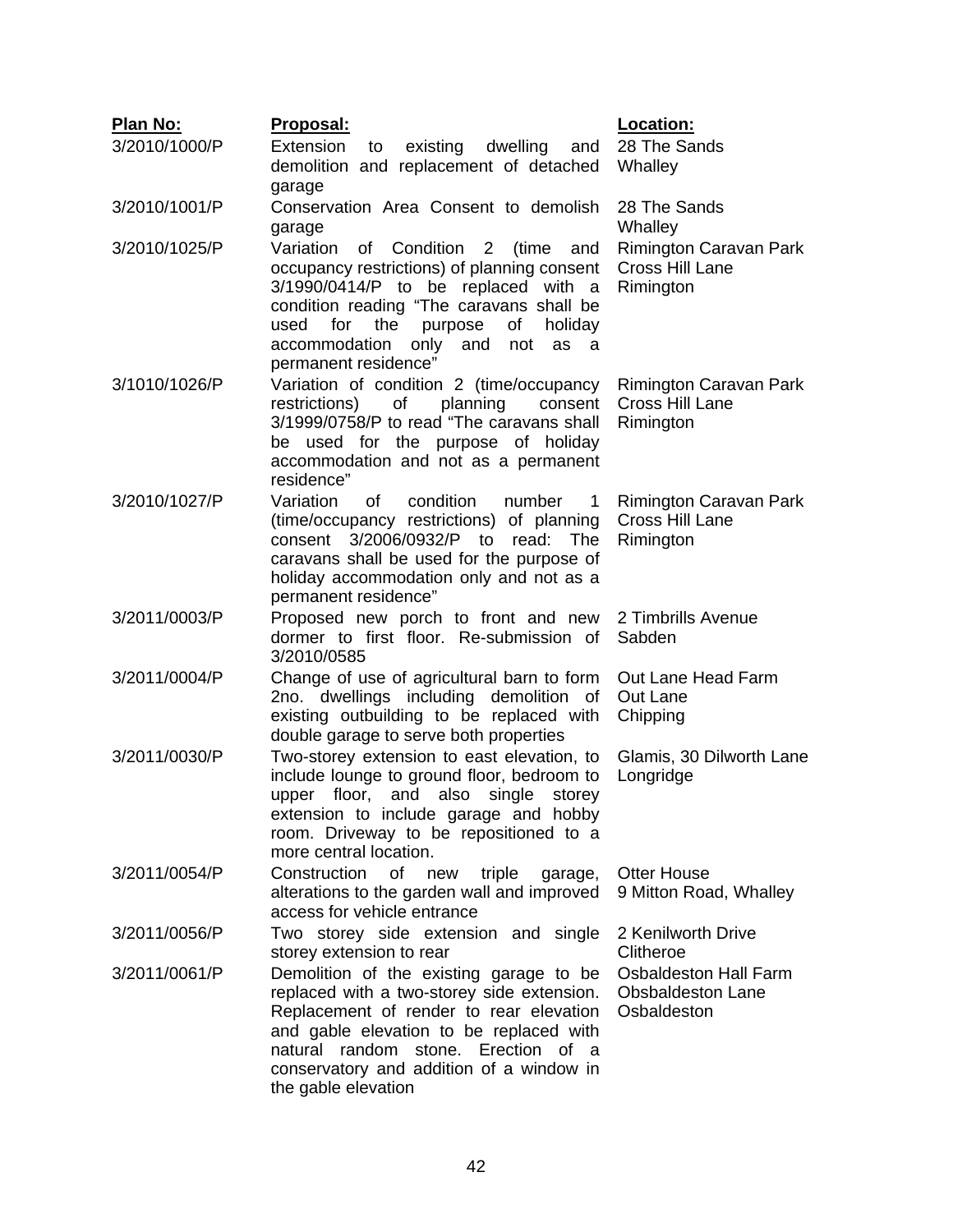| Plan No:      | Proposal:                                                                                                                                                                                                                                                                                                      | Location:                                                                       |
|---------------|----------------------------------------------------------------------------------------------------------------------------------------------------------------------------------------------------------------------------------------------------------------------------------------------------------------|---------------------------------------------------------------------------------|
| 3/2011/0065/P | Single storey rear extension utilising part of<br>former lean-to built form and regularisation<br>of residential curtilage                                                                                                                                                                                     | <b>Willow Brook Barn</b><br>Clitheroe Road, Dutton                              |
| 3/2011/0066/P | Application to discharge of condition no. 4<br>(walling and roofing materials), condition<br>no. 6 (velux roof lights), condition no.11<br>(hard landscaping), condition no. 14 (bat<br>roosting facilities) and condition no. 15<br>(details of ground source heat pump) of<br>planning consent 3/2010/0540/P | Dusty Clough Barn<br><b>Green Lane</b><br>Chipping                              |
| 3/2011/0070/P | Replacement of existing signage with<br>'Texaco'. Two illuminated fascia signs and<br>one illuminated price sign                                                                                                                                                                                               | <b>Petrol Station</b><br><b>Barrow Brook Business Park</b><br><b>Barrow</b>     |
| 3/2011/0062/P | Application for the removal of condition no.<br>3 of planning consent 3/2007/1121P, to<br>allow the unit to be used as a permanent<br>residential dwelling                                                                                                                                                     | Arbour Cottage<br>Longridge Road<br>Thornley-with-Wheatley                      |
| 3/2011/0072/P | Proposed single and two-storey extension<br>to side and rear of the existing semi-<br>detached dwelling                                                                                                                                                                                                        | 26 Sunnyside Avenue<br>Wilpshire                                                |
| 3/2011/0079/P | Proposed single storey rear extension, and<br>slate roof to existing conservatory                                                                                                                                                                                                                              | 20 Mayfield Road<br>Ramsgreave                                                  |
| 3/2011/0083/P | Variation of condition no. 2 of planning<br>03/2010/0680P to allow<br>the<br>consent<br>retention of the flat roof and existing<br>of<br>the<br>existing<br>external<br>appearance<br>temporary building                                                                                                       | <b>Barrow Primary School</b><br>Old Row<br><b>Barrow</b>                        |
| 3/2011/0106/P | Replacement<br>of<br>existing<br>redundant<br>environmental monitoring station with an<br>implement store                                                                                                                                                                                                      | <b>Chatburn Cricket Club</b><br>The Playing Fields<br>off Sawley Road, Chatburn |
| 3/2011/0119/P | Erection of a detached garage                                                                                                                                                                                                                                                                                  | Clovely, 91 Chatburn Road<br>Clitheroe                                          |

#### APPLICATIONS REFUSED

| Plan No: | Proposal:                                                                                                                                               | Location: | <b>Reasons for</b><br>Refusal                                     |
|----------|---------------------------------------------------------------------------------------------------------------------------------------------------------|-----------|-------------------------------------------------------------------|
|          | 3/2010/0537/P Replacement of an existing Sugar Hill Chalet<br>permanent chalet building Cow Ark<br>with a permanent single Clitheroe<br>storey dwelling |           | By virtue of its<br>design, size<br>position on<br>relation<br>to |

# **Refusal**

By virtue of its overall design, size and position on site in relation to the highway, proposed<br>dwelling is dwelling is<br>considered to be considered to unacceptable and contrary to Policies G1, ENV1, H2 and H<sub>14</sub> of the Ribble<br>Valley Districtwide Districtwide Local Plan.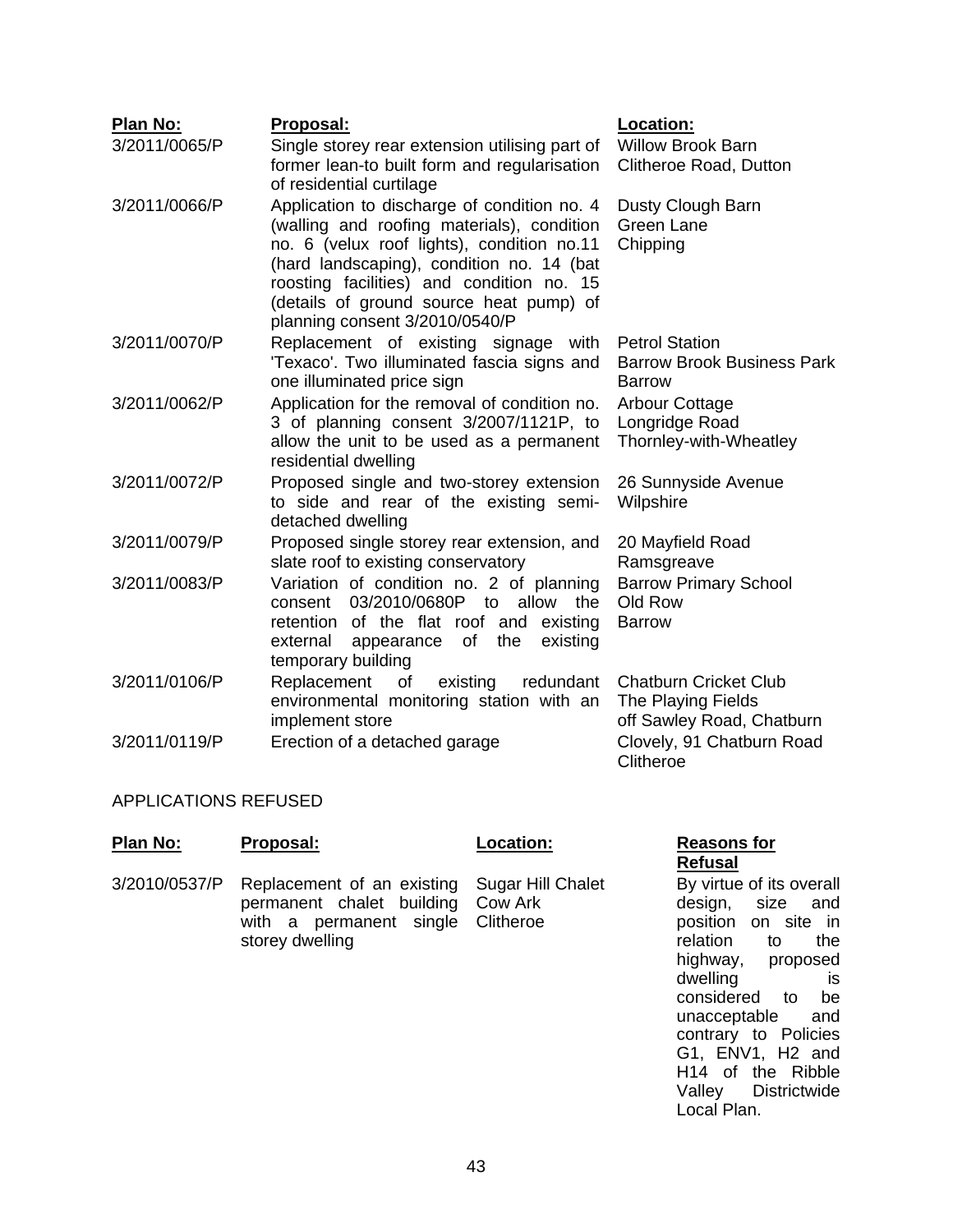| <u>Plan No:</u> | Proposal:                                                                                                                                                                                                    | Location:                                                | <b>Reasons for</b><br><b>Refusal</b>                                                                                                                                                                                                                                                                                                                                  |
|-----------------|--------------------------------------------------------------------------------------------------------------------------------------------------------------------------------------------------------------|----------------------------------------------------------|-----------------------------------------------------------------------------------------------------------------------------------------------------------------------------------------------------------------------------------------------------------------------------------------------------------------------------------------------------------------------|
| 3/2010/0990/P   | Replacement<br>οf<br>sash<br>windows downstairs to right<br>Like-for-like<br>of the porch.<br>replacement<br>with<br>the<br>exception of double glazing<br>to reduce heat loss and lack<br>of draft proofing | Ash Grove House<br><b>Shawbridge Street</b><br>Clitheroe | The proposal would<br>result<br>the<br>in<br>unnecessary loss of<br>important<br>historic<br>fabric and harm to<br>the<br>character<br>(including<br>а<br>conspicuous change<br>to the arrangement<br>of the top and bottom<br>sashes) of the listed<br>building.                                                                                                     |
| 3/2010/1017/P   | Outline<br>application<br>for<br>new agricultural<br>proposed<br>worker's<br>dwelling<br>$(Re-$<br>submission<br>οf<br>3/2009/1046/P)                                                                        | Little Middop Farm<br><b>Burnley Road</b><br>Gisburn     | Contrary to PPS 7<br>'Sustainable<br>Development<br>$\mathsf{I}$<br>Rural<br>Areas<br>and<br>Policies ENV1,<br>G <sub>5</sub><br>and H2, H3 and H5<br>of<br>the Districtwide<br>Local Plan, in that I<br>do not consider there<br>be a functional<br>to<br>for<br>need<br>an<br>agricultural worker to<br>live at Little Middop<br>Farm.                              |
| 3/2011/0058/P   | Internal<br>alterations<br>and<br>repair to roof                                                                                                                                                             | <b>Bustards Farmhouse</b><br><b>Rimington Lane</b>       | The<br>implemented<br>and<br>proposed<br>alterations have and<br>will result in loss and<br>damage to important<br>historic fabric without<br>record. These works<br>include<br>the<br>replacement of the<br>first flooring, tanking<br>of walls, concreting<br>ground floor, removal<br>of internal walls and<br>plaster<br>and<br>alterations<br>the<br>to<br>roof. |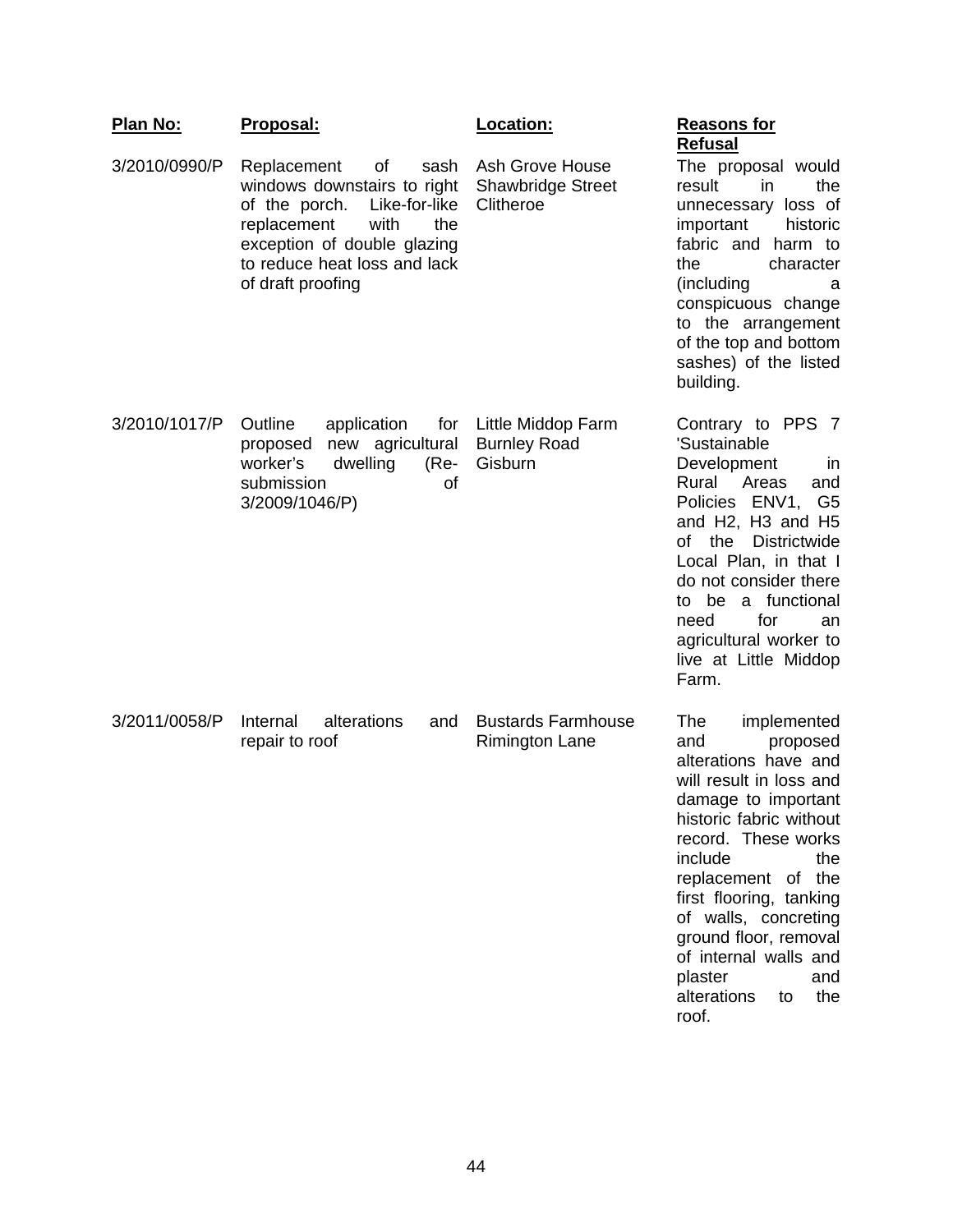## SECTION 106 APPLICATIONS

| Plan No: | <b>Proposal/Location:</b> | <b>Progress:</b> |
|----------|---------------------------|------------------|
|          | None.                     |                  |

CERTIFICATE OF LAWFULNESS FOR A PROPOSED USE OR DEVELOPMENT

| Plan No:      | Proposal:                                                                                                                                           | Location: |
|---------------|-----------------------------------------------------------------------------------------------------------------------------------------------------|-----------|
| 3/2011/0096/P | Application for a Lawful Development Laneside Farm                                                                                                  |           |
|               | Certificate for a proposed single storey Stocks Lane                                                                                                |           |
|               | side extension                                                                                                                                      | Middop    |
| 3/2011/0136/P | Application for a Lawful Development 4 Warrington Terace<br>Certificate for a proposed loft conversion Whiteacre Lane, Barrow<br>with a rear dormer |           |

TOWN AND COUNTRY PLANNING (GENERAL PERMITTED DEVELOPMENT) ORDER 1995 PART 24 – TELECOMMUNICATION CODE SYSTEM OPERATORS – PRIOR NOTIFICATION – GRANTED

| Plan No:      | Proposal:                            | Location:                 |
|---------------|--------------------------------------|---------------------------|
| 3/2011/0154/P | Steel portal framed storage building | Manor House Farm          |
|               |                                      | Easington Road, Slaidburn |

#### APPLICATIONS WHERE SECTION 106 HAS NOW BEEN ISSUED

| Plan No:      | Proposal:                                                                                                                                                                                                                                    | Location:                                                 |
|---------------|----------------------------------------------------------------------------------------------------------------------------------------------------------------------------------------------------------------------------------------------|-----------------------------------------------------------|
| 3/2010/0001/P | Regeneration site to provide 49 dwellings<br>(10 of which would be affordable) with<br>access from Watt Street and associated<br>parking. Retention and refurbishment of<br>Falcon House to provide $557.4m^2$ of class<br>B1 business space | Former Cobden Mill<br><b>Watt Street</b><br>Sabden        |
| 3/2010/0324/P | Retrospective change of use of two first The Freemasons Arms<br>residential<br>floor<br>from<br>rooms<br>accommodation to a licensed area                                                                                                    | 8 Vicarage Fold<br>Wiswell<br>(Agreement not signed yet.) |

#### APPLICATIONS WITHDRAWN

| Plan No:      | Proposal:                                                                                                                              | Location:                                 |
|---------------|----------------------------------------------------------------------------------------------------------------------------------------|-------------------------------------------|
| 3/2010/0477/P | Change of use of field from agricultural use                                                                                           | Ellenthorpe Kennels,                      |
|               | to equestrian use including paddocks,<br>shelter and jumps                                                                             | Bolton-by-Bowland Road<br>Gisburn         |
| 2/2010/0701/P | Erection of two detached dwellings                                                                                                     | Land at Bentlea Road<br>Gisburn           |
| 3/2011/0028/P | Demolition of attached double garage/utility<br>room and conservatory. Erection of two-<br>storey side/front extensions, single storey | 1 Alston Court<br>Lower Lane<br>Longridge |
| Cont/         | rear and side extension including annexe                                                                                               |                                           |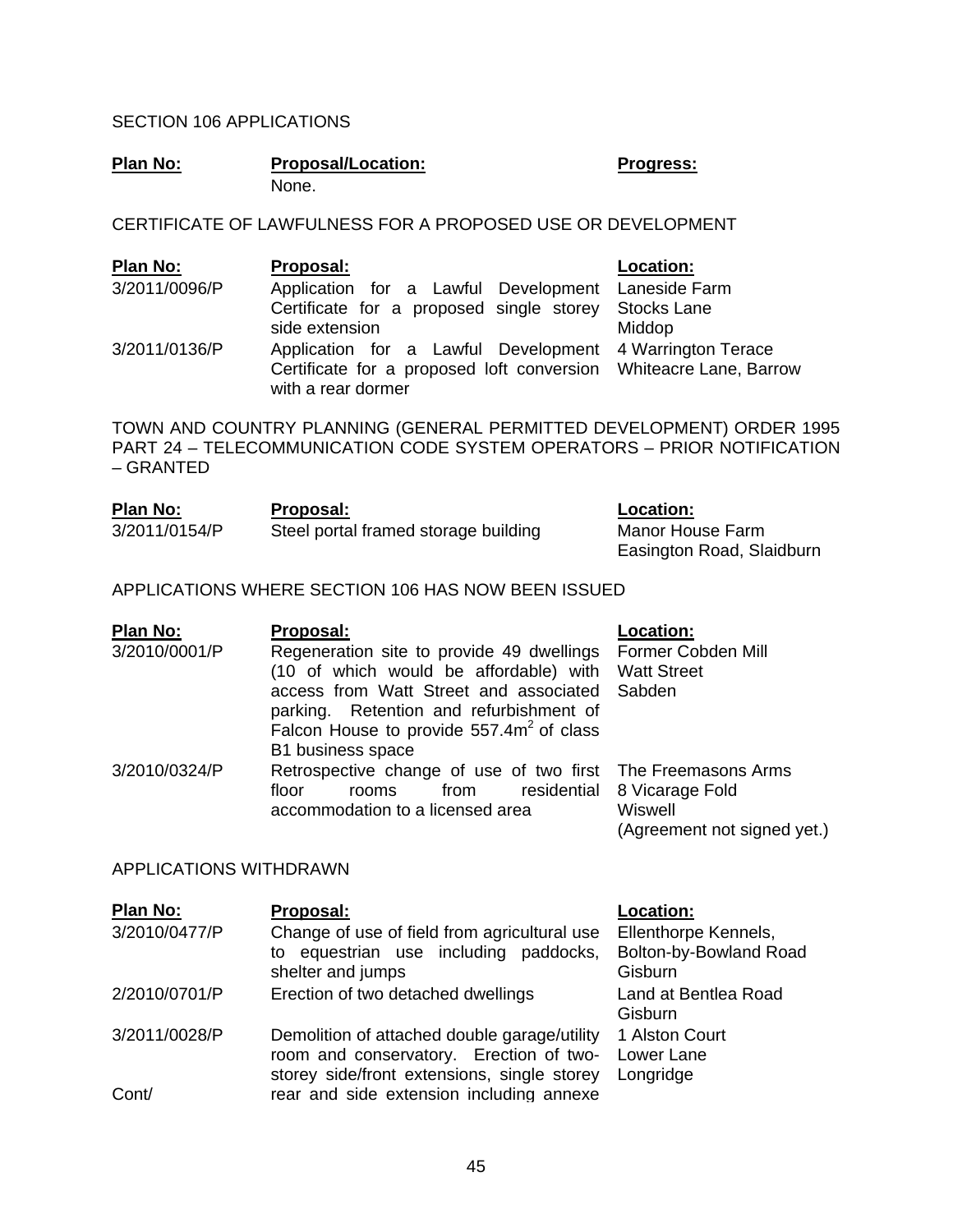| Cont          | accommodation for dependant relatives.<br>Two balconies to main bedrooms and<br>green roof to NW elevation. Solar panel to<br>SW elevation. Dormers to SE elevation.<br>Increase in roof pitch for 10ft conversion.<br>Internal alterations. Additional parking.<br>Integrated solar photovoltaic tiles to SE<br>elevation. |                   |
|---------------|-----------------------------------------------------------------------------------------------------------------------------------------------------------------------------------------------------------------------------------------------------------------------------------------------------------------------------|-------------------|
| 3/2011/0051/P | Non-material amendment to 3/2010/0570/P<br>for new window in the existing external wall Chipping<br>of the SE elevation                                                                                                                                                                                                     | 20 Longsight Road |

# APPEALS UPDATE

| <b>Application</b><br>No: | Date<br><b>Received:</b> | <b>Applicant/Proposal/Site:</b>                                                                                                                                                                                                                                                                 | <b>Type of</b><br>Appeal: | <b>Date</b><br><b>of</b><br>Inquiry/Hearing: | <u>Progress:</u>                             |
|---------------------------|--------------------------|-------------------------------------------------------------------------------------------------------------------------------------------------------------------------------------------------------------------------------------------------------------------------------------------------|---------------------------|----------------------------------------------|----------------------------------------------|
| 3/2010/0233<br>D          | 17.11.10                 | Mr D M Clegg<br>Proposed<br>detached<br>house in garden area to<br>side of Manor<br>House<br>(Resubmission<br><b>of</b><br>3/2009/0449/P)<br><b>Manor House</b><br><b>Copster Green</b>                                                                                                         | <b>WR</b>                 |                                              | <b>AWAITING</b><br><b>DECISION</b>           |
| 3/2010/0609<br>D          | 30.11.10                 | Mrs<br>Nicola<br>Gerrard- WR<br>Russell<br>Proposed<br>extension<br>above existing<br>garage<br>conversion incorporating<br>a master suite and stairs<br>to the loft conversion that<br>will extend the width of<br>the extension and the<br>existing house<br>14 St. Chad's Avenue<br>Chatburn |                           |                                              | <b>APPEAL</b><br><b>DISMISSED</b><br>10.3.11 |
| 3/2010/0635<br>D          | 18.1.11                  | Mr Steve Burke<br>Proposed provision of a<br>pair of handrails to the<br>vestry door in the east<br>elevation of the church<br>At Mary & All Saints<br>Church<br><b>Church Lane</b><br>Whalley                                                                                                  | <b>WR</b>                 |                                              | Awaiting<br>site<br>visit                    |
| 3/2010/0738<br>С          | 24.1.11                  | Diocese of Bradford<br>Construction<br>of<br>3no.<br>affordable<br>two-storey<br>houses<br><b>Land on Main Street</b><br>Grindleton                                                                                                                                                             | <b>WR</b>                 |                                              | Awaiting<br>site<br>visit                    |